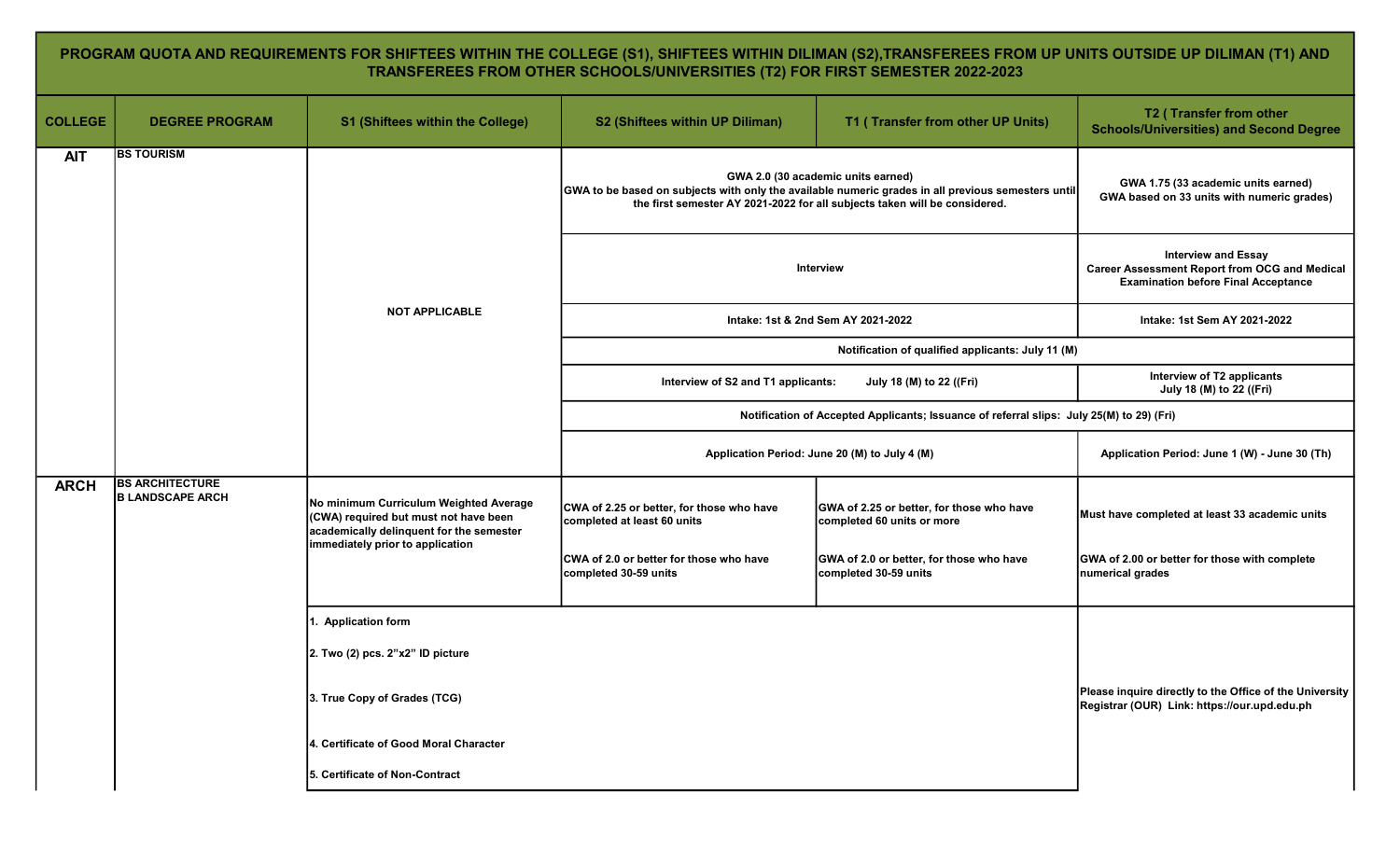| <b>COLLEGE</b> | <b>DEGREE PROGRAM</b>                                                                                                                                                                                                                                                                                                                                                                                                                                                                                                               | <b>S1 (Shiftees within the College)</b>                                                                                | S2 (Shiftees within UP Diliman)                                                                                                        | T1 (Transfer from other UP Units)                                                                                                                                                                                                                    | T2 (Transfer from other<br><b>Schools/Universities) and Second Degree</b>                                                                                                                                         |  |
|----------------|-------------------------------------------------------------------------------------------------------------------------------------------------------------------------------------------------------------------------------------------------------------------------------------------------------------------------------------------------------------------------------------------------------------------------------------------------------------------------------------------------------------------------------------|------------------------------------------------------------------------------------------------------------------------|----------------------------------------------------------------------------------------------------------------------------------------|------------------------------------------------------------------------------------------------------------------------------------------------------------------------------------------------------------------------------------------------------|-------------------------------------------------------------------------------------------------------------------------------------------------------------------------------------------------------------------|--|
|                | All requirements should be submitted in 2 types at UP College of Architecture:<br>b. Should be sent to UPCA mailing address through courier on Monday to Friday only at 8:00 A.M. to 5:00 P.M. UPCA Mailing Address: UPCA<br>Administration Office Building 2, UPCA Complex, Epifanio Delos Santos Street, University of the Philippines, Diliman Campus, Quezon City 1101,<br>Philippines<br>Applicant_Dela Cruz_2 June 2022)<br>c. Email to upca.studentconcerns.upd@up.edu.ph on Monday to Friday only at 8:00 A.M. to 5:00 P.M. | Requirements to be submitted at the Office of the<br><b>University Registrar (OUR)</b><br>Link: https://our.upd.edu.ph |                                                                                                                                        |                                                                                                                                                                                                                                                      |                                                                                                                                                                                                                   |  |
|                |                                                                                                                                                                                                                                                                                                                                                                                                                                                                                                                                     |                                                                                                                        |                                                                                                                                        | to familiarize them with the mission/vision, constituents, facilities, programs, events, and policies of the college.<br>After attending the orientation, they should submit Intent to enroll form on or before the deadline that will be announced. | Accepted applicants must attend UPCA Admin Orientation and UPCA Library Orientation. These Orientation Sessions are conducted to provide a welcoming atmosphere to the incoming students and                      |  |
|                |                                                                                                                                                                                                                                                                                                                                                                                                                                                                                                                                     |                                                                                                                        |                                                                                                                                        |                                                                                                                                                                                                                                                      |                                                                                                                                                                                                                   |  |
|                |                                                                                                                                                                                                                                                                                                                                                                                                                                                                                                                                     |                                                                                                                        |                                                                                                                                        | <b>Accepting for First Semester Only</b><br><b>SCHEDULE OF APPLICATION</b>                                                                                                                                                                           |                                                                                                                                                                                                                   |  |
|                |                                                                                                                                                                                                                                                                                                                                                                                                                                                                                                                                     |                                                                                                                        |                                                                                                                                        |                                                                                                                                                                                                                                                      |                                                                                                                                                                                                                   |  |
|                |                                                                                                                                                                                                                                                                                                                                                                                                                                                                                                                                     | June 15 - July 06 - Application Period (Monday to Friday at 8:00 A.M. to 5:00 P.M. only )                              |                                                                                                                                        |                                                                                                                                                                                                                                                      | Application period: June 1-30, 2022                                                                                                                                                                               |  |
|                |                                                                                                                                                                                                                                                                                                                                                                                                                                                                                                                                     |                                                                                                                        | July 18 - Release of list of tentatively accepted applicants by SMS/email. List will be posted at the College of Architecture website. |                                                                                                                                                                                                                                                      |                                                                                                                                                                                                                   |  |
|                |                                                                                                                                                                                                                                                                                                                                                                                                                                                                                                                                     | will be given out at the orientation.                                                                                  |                                                                                                                                        |                                                                                                                                                                                                                                                      | July 20 - Those on the tentative list are required to attend the orientation on the programs and policies of the College. Only those who attended will be considered for the final list. An Intent to Enroll form |  |
|                |                                                                                                                                                                                                                                                                                                                                                                                                                                                                                                                                     |                                                                                                                        |                                                                                                                                        | July 22 (Friday) at 12:00 noon- Deadline for the submission of Intent to Enroll forms. Only those who submit the forms on the given deadline will be included in the final list.                                                                     |                                                                                                                                                                                                                   |  |
|                |                                                                                                                                                                                                                                                                                                                                                                                                                                                                                                                                     |                                                                                                                        | July 29 (Friday) - Release of the final list of accepted applicants. List will be posted at the College of Architecture website.       |                                                                                                                                                                                                                                                      |                                                                                                                                                                                                                   |  |
| <b>CAL</b>     | <b>BA ART STUDIES</b>                                                                                                                                                                                                                                                                                                                                                                                                                                                                                                               | <b>GWA of 2.25</b>                                                                                                     |                                                                                                                                        |                                                                                                                                                                                                                                                      |                                                                                                                                                                                                                   |  |
|                |                                                                                                                                                                                                                                                                                                                                                                                                                                                                                                                                     | Telephone or Online Interview                                                                                          | <b>GWA of 2.25</b>                                                                                                                     | <b>GWA of 2.25</b>                                                                                                                                                                                                                                   | <b>GWA of 2.00</b>                                                                                                                                                                                                |  |
|                |                                                                                                                                                                                                                                                                                                                                                                                                                                                                                                                                     | Online Written Exam, followed by Online Panel<br>nterview for exam passers                                             | <b>Online Written Exam, followed by Online Panel</b><br>Interview for exam passers                                                     | Online Written Exam, followed by Online Panel<br>Interview for exam passers                                                                                                                                                                          | Online Written Exam, followed by Online Panel<br>Interview for exam passers                                                                                                                                       |  |
|                |                                                                                                                                                                                                                                                                                                                                                                                                                                                                                                                                     |                                                                                                                        |                                                                                                                                        |                                                                                                                                                                                                                                                      |                                                                                                                                                                                                                   |  |
|                |                                                                                                                                                                                                                                                                                                                                                                                                                                                                                                                                     |                                                                                                                        |                                                                                                                                        | Online Exam and Online Panel Interview will be scheduled between July 11 to July 29, 2022.                                                                                                                                                           |                                                                                                                                                                                                                   |  |
|                |                                                                                                                                                                                                                                                                                                                                                                                                                                                                                                                                     |                                                                                                                        | Deadline of Submission of Application Requirements: July 06, 2022                                                                      |                                                                                                                                                                                                                                                      | Application period: June 1-30, 2022                                                                                                                                                                               |  |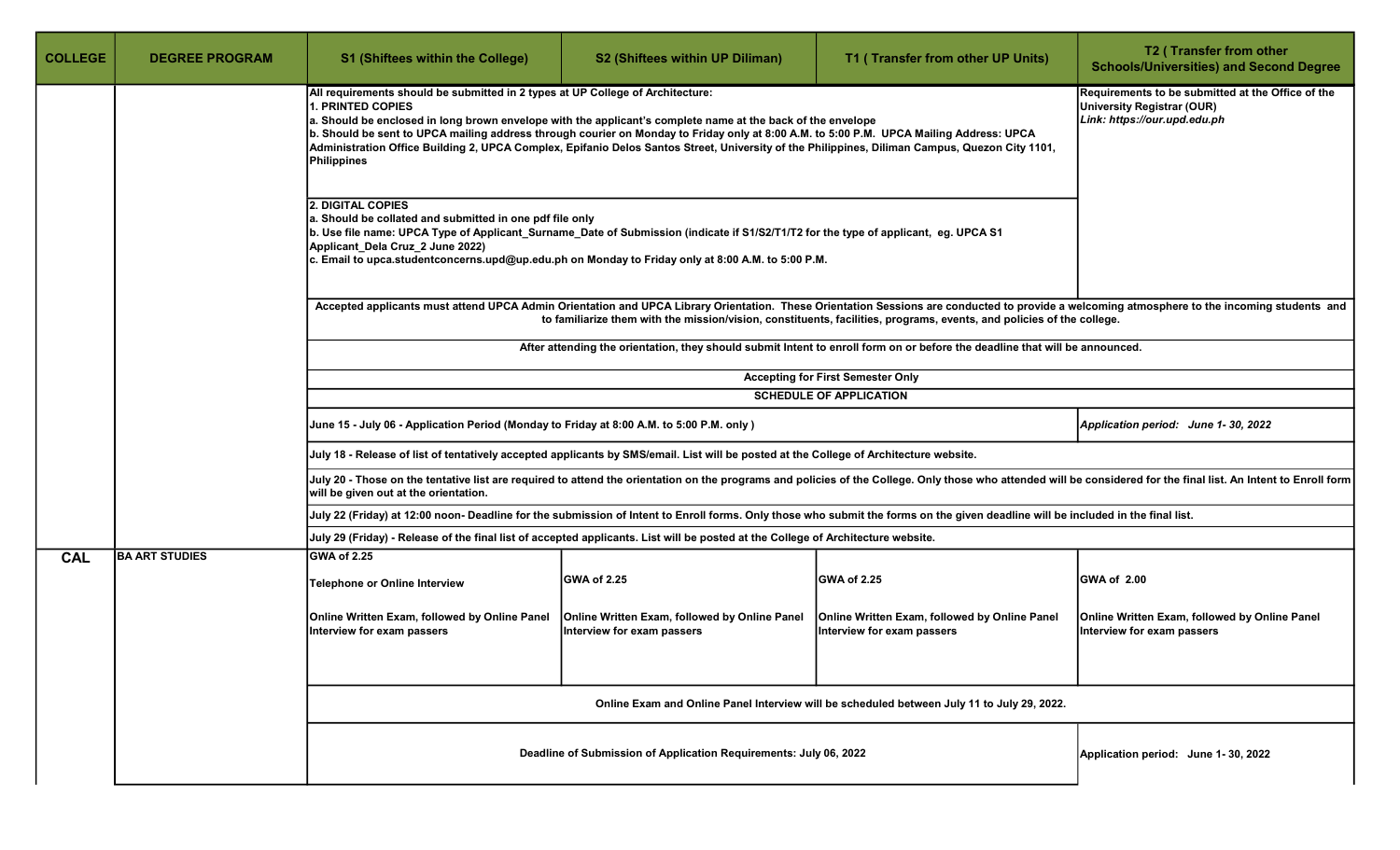| <b>COLLEGE</b> | <b>DEGREE PROGRAM</b>                                                                                                          | S1 (Shiftees within the College)                                            | S2 (Shiftees within UP Diliman)                                      | T1 (Transfer from other UP Units)                                                                           | T2 (Transfer from other<br><b>Schools/Universities) and Second Degree</b> |
|----------------|--------------------------------------------------------------------------------------------------------------------------------|-----------------------------------------------------------------------------|----------------------------------------------------------------------|-------------------------------------------------------------------------------------------------------------|---------------------------------------------------------------------------|
|                | <b>BA COMP LITERATURE</b><br><b>BA CREATIVE WRITING</b><br><b>BA ENGLISH STUDIES (LIT)</b><br><b>BA ENGLISH STUDIES (LANG)</b> | <b>GWA of 2.25</b><br>Telephone or Online Interview                         | GWA of 2.25                                                          | <b>GWA of 2.25</b>                                                                                          | GWA of 2.00                                                               |
|                |                                                                                                                                | <b>DECL Admission Exam</b>                                                  | <b>DECL Admission Exam</b>                                           | <b>DECL Admission Exam</b>                                                                                  | <b>DECL Admission Exam</b>                                                |
|                |                                                                                                                                | Phone interview (if necessary) for BA English<br><b>Studies (Lang) only</b> | Phone interview (if necessary) for BA English<br>Studies (Lang) only | Phone interview (if necessary) for BA English<br>Studies (Lang) only                                        | Phone interview (if necessary) for BA English<br>Studies (Lang) only      |
|                |                                                                                                                                |                                                                             |                                                                      | DECL Admission Exam (and Phone Interview, if necessary) will be scheduled between July 19 to July 30, 2022. |                                                                           |
|                |                                                                                                                                |                                                                             | Deadline of Submission of Application Requirements: July 07, 2022    |                                                                                                             | Application period: June 1-30, 2022                                       |
|                | <b>BA EUROPEAN LANGUAGE</b>                                                                                                    | GWA of 2.00                                                                 | GWA of 2.00                                                          | GWA of 2.00                                                                                                 | <b>GWA of 2.00</b>                                                        |
|                |                                                                                                                                | Oral Exam & Panel Interview (Online)                                        | Oral Exam & Panel Interview (Online)                                 | Oral Exam & Panel Interview (Online)                                                                        | Oral Exam & Panel Interview (Online)                                      |
|                |                                                                                                                                |                                                                             |                                                                      | Online Oral Exam & Online Panel Interview will be scheduled between July 19 to July 29, 2022.               |                                                                           |
|                |                                                                                                                                |                                                                             | Deadline of Submission of Application Requirements: July 07, 2022    |                                                                                                             | Application period: June 1-30, 2022                                       |
|                | <b>BA PHILIPPINE STUDIES</b><br><b>BA FILIPINO AT PANITIKAN NG</b><br><b>PILIPINAS</b>                                         | GWA of 2.25                                                                 | GWA of 2.25                                                          | GWA of 2.25                                                                                                 | <b>GWA of 2.00</b>                                                        |
|                | <b>BA MALIKHAING PAGSULAT</b>                                                                                                  | Online Interview & Online Exam                                              | Online Interview & Online Exam                                       | Online Interview & Online Exam                                                                              | Online Interview & Online Exam                                            |
|                |                                                                                                                                |                                                                             |                                                                      | Online Interview & Online Exam will be scheduled between July 18 to July 22, 2022.                          |                                                                           |
|                |                                                                                                                                |                                                                             | Deadline of Submission of Application Requirements: July 07, 2022    |                                                                                                             | Application period: June 1-30, 2022                                       |
|                | <b>BA SPEECH COMMUNICATION</b>                                                                                                 | <b>GWA of 2.25</b>                                                          | GWA of 2.25                                                          | GWA of 2.25                                                                                                 | <b>GWA of 2.00</b>                                                        |
|                |                                                                                                                                | Online Exam & Online Interview                                              | <b>Online Exam &amp; Online Interview</b>                            | Online Exam & Online Interview                                                                              | <b>Online Exam &amp; Online Interview</b>                                 |
|                |                                                                                                                                |                                                                             |                                                                      | Online Exam & Online Interview will be scheduled between July 19 to July 30, 2022                           |                                                                           |
|                |                                                                                                                                |                                                                             | Deadline of Submission of Application Requirements: July 07, 2022    |                                                                                                             | Application period: June 1-30, 2022                                       |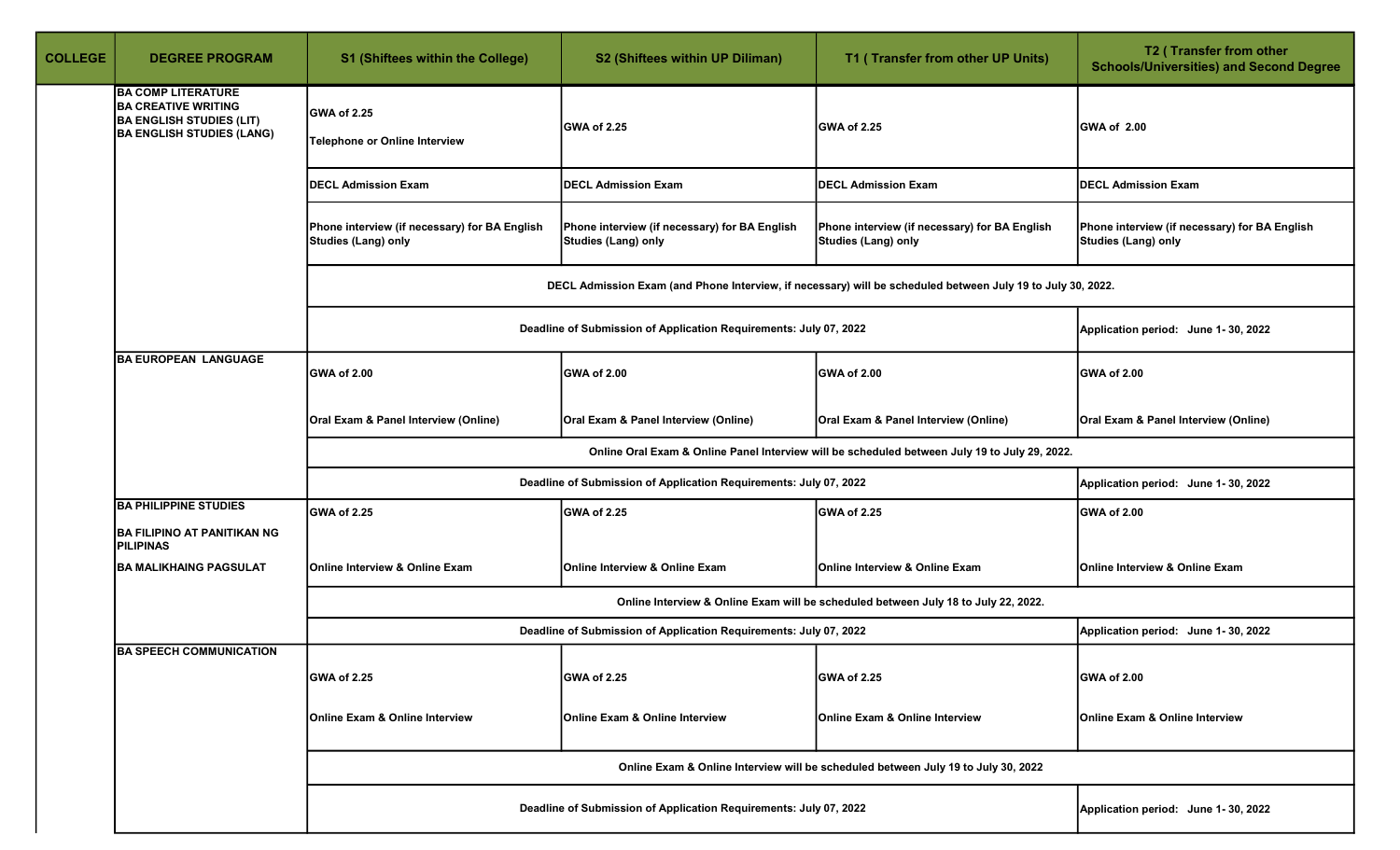| <b>COLLEGE</b> | <b>DEGREE PROGRAM</b>       | <b>S1 (Shiftees within the College)</b>                                     | S2 (Shiftees within UP Diliman)                                             | T1 (Transfer from other UP Units)                                                                            | T2 (Transfer from other<br><b>Schools/Universities) and Second Degree</b>             |  |  |
|----------------|-----------------------------|-----------------------------------------------------------------------------|-----------------------------------------------------------------------------|--------------------------------------------------------------------------------------------------------------|---------------------------------------------------------------------------------------|--|--|
|                | <b>BA THEATRE ARTS</b>      | <b>IGWA of 2.25</b>                                                         | GWA of 2.25                                                                 | GWA of 2.25                                                                                                  | GWA of 2.00                                                                           |  |  |
|                |                             | Portfolio of Creative Work, Online Exam, &<br>Telephone or Online Interview | Portfolio of Creative Work, Online Exam, &<br>Telephone or Online Interview | Portfolio of Creative Work, Online Exam, &<br>Telephone or Online Interview                                  | Portfolio of Creative Work, Online Exam, &<br><b>Telephone or Online Interview</b>    |  |  |
|                |                             |                                                                             |                                                                             | Online Exam & Telephone or Online Interview will be scheduled between July 19 to July 30, 2022.              |                                                                                       |  |  |
|                |                             |                                                                             | Deadline of Submission of Application Requirements: July 07, 2022           |                                                                                                              | Application period: June 1-30, 2022                                                   |  |  |
| <b>CFA</b>     | <b>B FINE ARTS</b>          | Letter of application to shift addressed to the<br><b>Department Chair</b>  | Must have earned at least 30 academic units<br>with minimum GWA of 2.75     | Must have earned at least 30 academic units<br>with minimum GWA of 2.75                                      | Must have earned at least 33 academic units with<br>minimum GWA of 2.00               |  |  |
|                | <b>VISUAL COMMUNICATION</b> | • Must submit True Copy of Grades (TCG)                                     | • Must submit True Copy of Grades (TCG)                                     | • Must submit True Copy of Grades (TCG)                                                                      | Certified photocopy of Official Transcript of Records<br>(OTR) /TCG                   |  |  |
|                | <b>INDUSTRIAL DESIGN</b>    | Good Standing                                                               |                                                                             | Certificate of Good moral character                                                                          |                                                                                       |  |  |
|                |                             | . Interview and evaluation by the Admission<br>committee                    |                                                                             |                                                                                                              | • for Second Degree applicants, if employed, must<br>submit Certificate of Employment |  |  |
|                |                             |                                                                             | Must apply thru Google Form and submit portfolio thru email.                |                                                                                                              |                                                                                       |  |  |
|                |                             |                                                                             | Deadline of application is on May 31, 2022.                                 |                                                                                                              |                                                                                       |  |  |
|                |                             |                                                                             |                                                                             | Deadline of submission of portfolio of artworks is on June 1, 2022.                                          |                                                                                       |  |  |
|                |                             |                                                                             |                                                                             | <b>RESULT OF SUCCESSFUL APPLICANTS - July 16, 2022</b>                                                       |                                                                                       |  |  |
|                | <b>PAINTING</b>             | • True Copy of Grades (TCG)                                                 | Must have earned at least 30 academic units with<br>minimum GWA of 2.75     | . Must have earned at least 30 academic units with<br>minimum GWA of 2.75                                    | • Must have earned at least 33 academic units with<br>minimum GWA of 2.00             |  |  |
|                | <b>SCULPTURE</b>            | Good Standing<br>⋅ GWA of 2.25 or better                                    | • Must submit True Copy of Grades (TCG)                                     | • Must submit True Copy of Grades (TCG)<br>Certificate of Good moral character                               | Certified photocopy of Official Transcript of Records<br>(OTR) /TCG                   |  |  |
|                |                             | • Portfolio of Artworks                                                     |                                                                             |                                                                                                              | • for Second Degree applicants, if employed, must<br>submit Certificate of Employment |  |  |
|                |                             | • Letter of application to shift addressed to the<br>Department Chair       |                                                                             |                                                                                                              |                                                                                       |  |  |
|                |                             |                                                                             |                                                                             | Must apply thru Google Form and submit portfolio via courier.<br>Deadline of application is on May 31, 2022. |                                                                                       |  |  |
|                |                             |                                                                             |                                                                             | Deadline of submission of portfolio of artworks is on June 1, 2022.                                          |                                                                                       |  |  |
|                |                             |                                                                             |                                                                             | RESULT OF SUCCESSFUL APPLICANTS - July 16, 2022                                                              |                                                                                       |  |  |
|                | <b>ART HISTORY</b>          | Letter of application to shift addressed to the<br>Department Chair         | Must have earned at least 30 academic units with<br>minimum GWA of 2.75     | Must have earned at least 30 academic units with<br>Iminimum GWA of 2.75                                     | • Must have earned at least 33 academic units with<br>minimum GWA of 2.00             |  |  |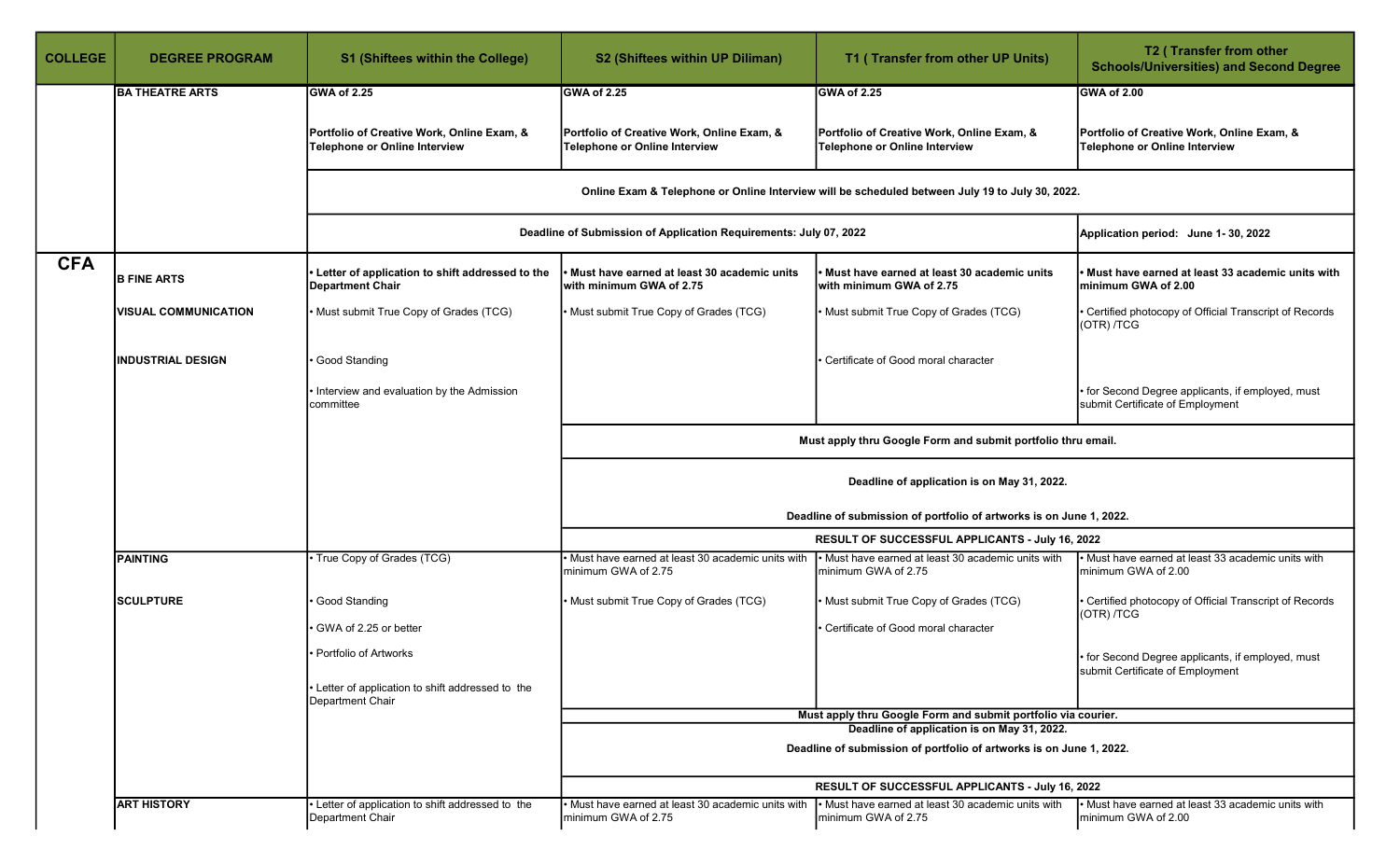| <b>COLLEGE</b> | <b>DEGREE PROGRAM</b>          | <b>S1 (Shiftees within the College)</b>                                                                                                                       | S2 (Shiftees within UP Diliman)                                                                                                                             | T1 (Transfer from other UP Units)                                                                                                                                                                                              | T2 (Transfer from other<br><b>Schools/Universities) and Second Degree</b>                                                                                                                        |
|----------------|--------------------------------|---------------------------------------------------------------------------------------------------------------------------------------------------------------|-------------------------------------------------------------------------------------------------------------------------------------------------------------|--------------------------------------------------------------------------------------------------------------------------------------------------------------------------------------------------------------------------------|--------------------------------------------------------------------------------------------------------------------------------------------------------------------------------------------------|
|                | <b>ART EDUCATION</b>           | True Copy of Grades (TCG)                                                                                                                                     | • Must submit True Copy of Grades (TCG)                                                                                                                     | • Must submit True Copy of Grades (TCG)                                                                                                                                                                                        | • Certified photocopy of Official Transcript of Records<br>(OTR) /TCG                                                                                                                            |
|                |                                | Interview by the Department Chair                                                                                                                             |                                                                                                                                                             | Certificate of Good moral character                                                                                                                                                                                            |                                                                                                                                                                                                  |
|                |                                |                                                                                                                                                               |                                                                                                                                                             |                                                                                                                                                                                                                                | • for Second Degree applicants, if employed, must<br>submit Certificate of Employment                                                                                                            |
|                |                                |                                                                                                                                                               |                                                                                                                                                             |                                                                                                                                                                                                                                |                                                                                                                                                                                                  |
|                |                                |                                                                                                                                                               |                                                                                                                                                             | Must apply thru Google Form and submit portfolio thru email.                                                                                                                                                                   |                                                                                                                                                                                                  |
|                |                                |                                                                                                                                                               |                                                                                                                                                             | Deadline of application is on May 31, 2022.<br>Deadline of submission of portfolio of artworks is on June 1, 2022.                                                                                                             |                                                                                                                                                                                                  |
|                |                                |                                                                                                                                                               |                                                                                                                                                             | RESULT OF SUCCESSFUL APPLICANTS - July 16, 2022                                                                                                                                                                                |                                                                                                                                                                                                  |
|                |                                |                                                                                                                                                               |                                                                                                                                                             | Please communicate with the College of Fine Arts for the details of application.                                                                                                                                               |                                                                                                                                                                                                  |
| <b>CHE</b>     |                                |                                                                                                                                                               |                                                                                                                                                             |                                                                                                                                                                                                                                |                                                                                                                                                                                                  |
|                | <b>IMPLEMENTING GUIDELINES</b> |                                                                                                                                                               |                                                                                                                                                             |                                                                                                                                                                                                                                | $S1 \cdot S2 \cdot T1 \cdot T2$                                                                                                                                                                  |
|                |                                |                                                                                                                                                               | Application for shifting and transferring to any College of Home Economics (CHE) undergraduate degree program is on a yearly basis in some degree programs. |                                                                                                                                                                                                                                |                                                                                                                                                                                                  |
|                | 12.                            |                                                                                                                                                               |                                                                                                                                                             | Applicants should have earned a minimum of 30 academic units for UP students (S1, S2 &T1) and 33 academic units for non UP students. S/he should have a good scholastic standing during the last semester that s/he was enroll |                                                                                                                                                                                                  |
|                | <b>BS CLOTHING TECHNOLOGY</b>  | CWA 2.5 or better                                                                                                                                             |                                                                                                                                                             | GWA 2.5 or better                                                                                                                                                                                                              | GWA of 2.00 or better                                                                                                                                                                            |
|                |                                | Additional Requirements: Interview/talent Test/Essay/ Ranking                                                                                                 |                                                                                                                                                             |                                                                                                                                                                                                                                |                                                                                                                                                                                                  |
|                |                                | INITIAL REQUIREMENTS TO QUALIFY FOR THE BSCT ADMISSION TEST*                                                                                                  |                                                                                                                                                             |                                                                                                                                                                                                                                | *Subject to the availability of slots                                                                                                                                                            |
|                |                                |                                                                                                                                                               | All S1 and S2, T1, T2 applicants for the BSCT program shall fill out and upload all requirements in PDF file to this online form:                           |                                                                                                                                                                                                                                |                                                                                                                                                                                                  |
|                |                                |                                                                                                                                                               |                                                                                                                                                             | https://forms.gle/iTAUMZaU86RNVgJf7                                                                                                                                                                                            |                                                                                                                                                                                                  |
|                |                                | Please download the portfolio template here:                                                                                                                  |                                                                                                                                                             | 1. Portfolio - 5 best works related to the degree program applied for in A4 size paper in PDF format. File name should be <surname, first="" name="">_Portfolio_<date>.</date></surname,>                                      |                                                                                                                                                                                                  |
|                |                                |                                                                                                                                                               |                                                                                                                                                             | https://docs.google.com/document/d/1aMjOp511IvwlKTRTcZcQXpr_vNs-4Blb7wviiAG-7kA/edit?usp=sharing                                                                                                                               |                                                                                                                                                                                                  |
|                |                                | concerns related to the pandemic. File name should be <surname, first="" name="">_Essay_<date>.<br/>Please download the essay template here</date></surname,> |                                                                                                                                                             |                                                                                                                                                                                                                                | 2. Written Essay: Reasons for applying to the degree program and knowledge about the program. Relevance of the program to your goals and expectations. Role of Clothing Technology in addressing |
|                |                                |                                                                                                                                                               |                                                                                                                                                             | https://docs.google.com/document/d/1vCUh3hm1O-8oycZQVX_Es4sjUb7cQrXBWWcYKH_sx-4/edit?usp=sharing                                                                                                                               |                                                                                                                                                                                                  |
|                |                                |                                                                                                                                                               |                                                                                                                                                             | Deadline of Submission of Initial Requirements: July 8, 2022                                                                                                                                                                   |                                                                                                                                                                                                  |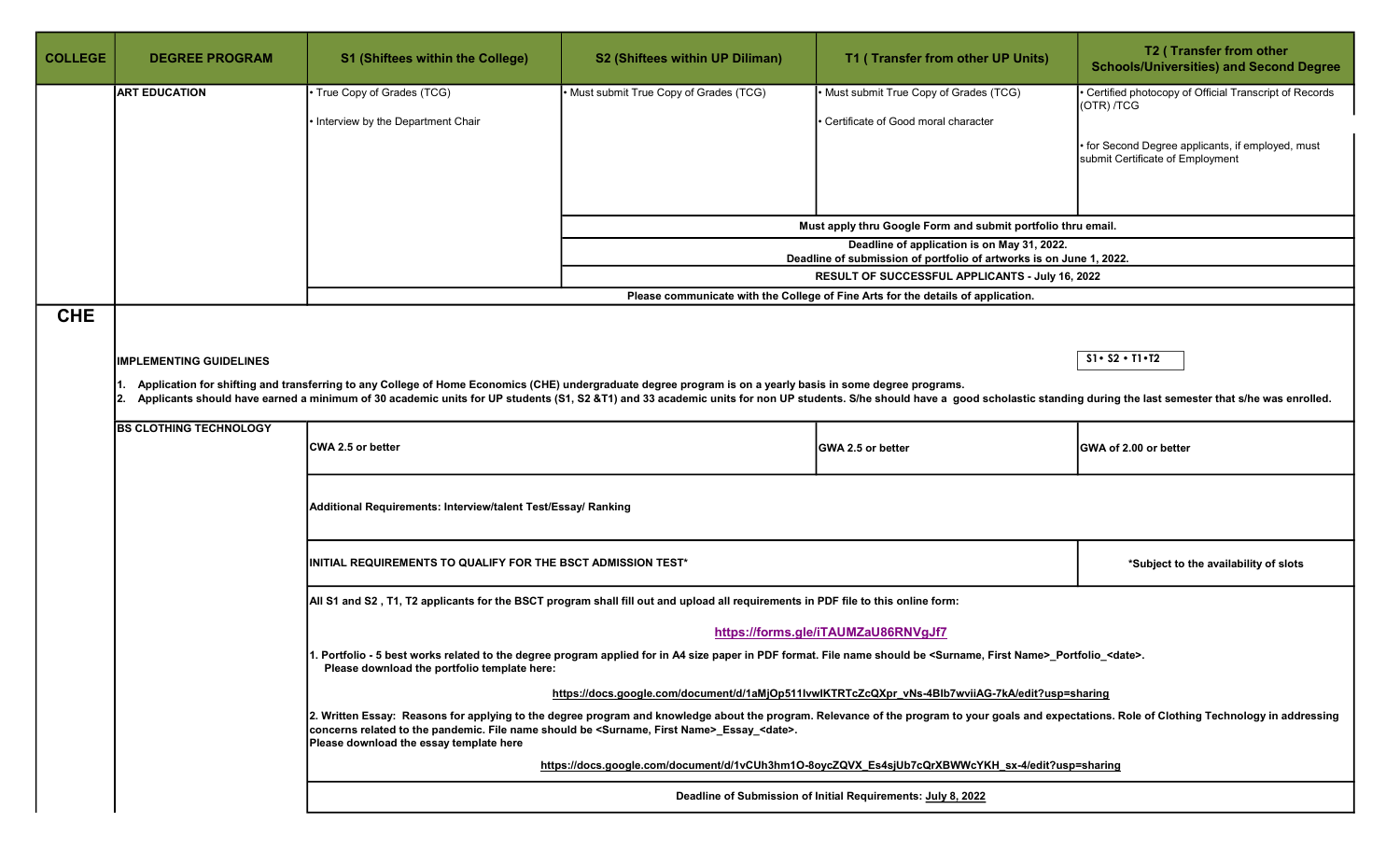| <b>COLLEGE</b><br><b>DEGREE PROGRAM</b>                          |  | <b>S1 (Shiftees within the College)</b>                                           | S2 (Shiftees within UP Diliman)                                                                                                                                                                                                                                                                                                             | T1 (Transfer from other UP Units)                               | T2 (Transfer from other<br><b>Schools/Universities) and Second Degree</b>                                                                                         |  |  |  |
|------------------------------------------------------------------|--|-----------------------------------------------------------------------------------|---------------------------------------------------------------------------------------------------------------------------------------------------------------------------------------------------------------------------------------------------------------------------------------------------------------------------------------------|-----------------------------------------------------------------|-------------------------------------------------------------------------------------------------------------------------------------------------------------------|--|--|--|
|                                                                  |  |                                                                                   | Important: Late and incomplete requirements will not be processed. Qualified applicants based on initial evaluation of Portfolio and Written Essay will receive confirmation through email for Interview.<br>Interviews will be conducted online through a Zoom Conference Call, or any available and accessible platform to the applicant. |                                                                 |                                                                                                                                                                   |  |  |  |
|                                                                  |  |                                                                                   |                                                                                                                                                                                                                                                                                                                                             | DATE OF INTERVIEW FOR QUALIFIED APPLICANTS: JULY 21-22, 2022    |                                                                                                                                                                   |  |  |  |
|                                                                  |  |                                                                                   |                                                                                                                                                                                                                                                                                                                                             | <b>Accepting for First Semester only</b>                        |                                                                                                                                                                   |  |  |  |
|                                                                  |  |                                                                                   |                                                                                                                                                                                                                                                                                                                                             |                                                                 | Application period: June 1-30, 2022                                                                                                                               |  |  |  |
| <b>BS COMMUNITY NUTRITION</b>                                    |  | CWA 2.5 or better; Ranking                                                        | CWA 2.5 or better; Ranking                                                                                                                                                                                                                                                                                                                  |                                                                 | NOT ACCEPTING FOR AY 2022 - 2023                                                                                                                                  |  |  |  |
|                                                                  |  |                                                                                   | Accepting for first semester only : Deadline June 15, 2022                                                                                                                                                                                                                                                                                  |                                                                 |                                                                                                                                                                   |  |  |  |
| <b>BS FAMILY LIFE &amp; CHILD</b><br><b>DEVELOPMENT</b>          |  | have passed 30 academic units from their previous program                         | CWA 2.0 or better; Ranking/Interview/Exam; Must stay in the BSFLCD program for 2 years; Must<br>GWA 1.75 or better; Ranking/Interview/Essay;<br>Must stay in the BSFLCD program for 2 years;<br>Must have passed 30 academic units from their<br>previous program                                                                           |                                                                 | GWA 1.75 or better; Ranking/Interview/Essay; Must<br>stay in the BSFLCD program for 2 years; Must have<br>passed 33 academic units from their previous<br>program |  |  |  |
|                                                                  |  |                                                                                   |                                                                                                                                                                                                                                                                                                                                             |                                                                 | Application period: June 1-30, 2022                                                                                                                               |  |  |  |
|                                                                  |  |                                                                                   | <b>ACCEPTING FOR FIRST SEMESTER AY 2022-2023</b><br>Date of Interview/Exam: Schedule to be finalized after getting applications from OCS                                                                                                                                                                                                    |                                                                 |                                                                                                                                                                   |  |  |  |
| <b>BS FOOD TECHNOLOGY</b>                                        |  | CWA 2.5 or better; Ranking                                                        | CWA 2.5 or better; Ranking                                                                                                                                                                                                                                                                                                                  |                                                                 |                                                                                                                                                                   |  |  |  |
|                                                                  |  | Must have passed at least Math 21 or its equivalent and Chem 16 or its equivalent |                                                                                                                                                                                                                                                                                                                                             |                                                                 | NOT ACCEPTING FOR AY 2022 - 2023                                                                                                                                  |  |  |  |
|                                                                  |  |                                                                                   | Accepting for first semester only : Deadline June 15, 2022                                                                                                                                                                                                                                                                                  |                                                                 |                                                                                                                                                                   |  |  |  |
| <b>BS HOTEL, RESTAURANT AND</b><br><b>INSTITUTION MANAGEMENT</b> |  | CWA 2.5 or better; Interview/Ranking                                              |                                                                                                                                                                                                                                                                                                                                             | GWA 2.5 or better; Interview/Ranking                            |                                                                                                                                                                   |  |  |  |
|                                                                  |  | Must have passed Math 21 and will use the 2021 Curriculum                         |                                                                                                                                                                                                                                                                                                                                             |                                                                 | NOT ACCEPTING FOR AY 2022-2023                                                                                                                                    |  |  |  |
|                                                                  |  | Accepting for first semester only                                                 |                                                                                                                                                                                                                                                                                                                                             |                                                                 |                                                                                                                                                                   |  |  |  |
|                                                                  |  | Date of Interview<br>July 18 to 22, 2022                                          |                                                                                                                                                                                                                                                                                                                                             |                                                                 |                                                                                                                                                                   |  |  |  |
| <b>BS HOME ECONOMICS</b>                                         |  |                                                                                   | CWA 2.5 or better; On-line Interview and Exam/Ranking                                                                                                                                                                                                                                                                                       | GWA 2.5 or better; On-line Interview and<br><b>Exam/Ranking</b> | GWA 2.0 or better; On-line Interview and<br>Exam/Ranking                                                                                                          |  |  |  |
|                                                                  |  |                                                                                   | Accepting for first and second semesters                                                                                                                                                                                                                                                                                                    |                                                                 | Accepting for first semester only                                                                                                                                 |  |  |  |
|                                                                  |  |                                                                                   |                                                                                                                                                                                                                                                                                                                                             |                                                                 | *Subject to the availability of slots                                                                                                                             |  |  |  |
|                                                                  |  |                                                                                   | Date of Interview/Exam<br>July 11-12, 2022 (For First Semester)                                                                                                                                                                                                                                                                             |                                                                 | Date of Interview/Exam<br>July 11-12, 2022                                                                                                                        |  |  |  |
|                                                                  |  |                                                                                   |                                                                                                                                                                                                                                                                                                                                             |                                                                 | Application period: June 1-30, 2022                                                                                                                               |  |  |  |
| <b>BS INTERIOR DESIGN</b>                                        |  |                                                                                   | CWA 2.5 or better                                                                                                                                                                                                                                                                                                                           | GWA 2.5 or better                                               | GWA 2.0 or better                                                                                                                                                 |  |  |  |
|                                                                  |  | Additional Requirements: Interview/talent Test/Essay/ Ranking                     |                                                                                                                                                                                                                                                                                                                                             |                                                                 |                                                                                                                                                                   |  |  |  |
|                                                                  |  | INITIAL REQUIREMENTS TO QUALIFY FOR THE BSID ADMISSION TEST $^\star$              |                                                                                                                                                                                                                                                                                                                                             |                                                                 | *Subject to the availability of slots                                                                                                                             |  |  |  |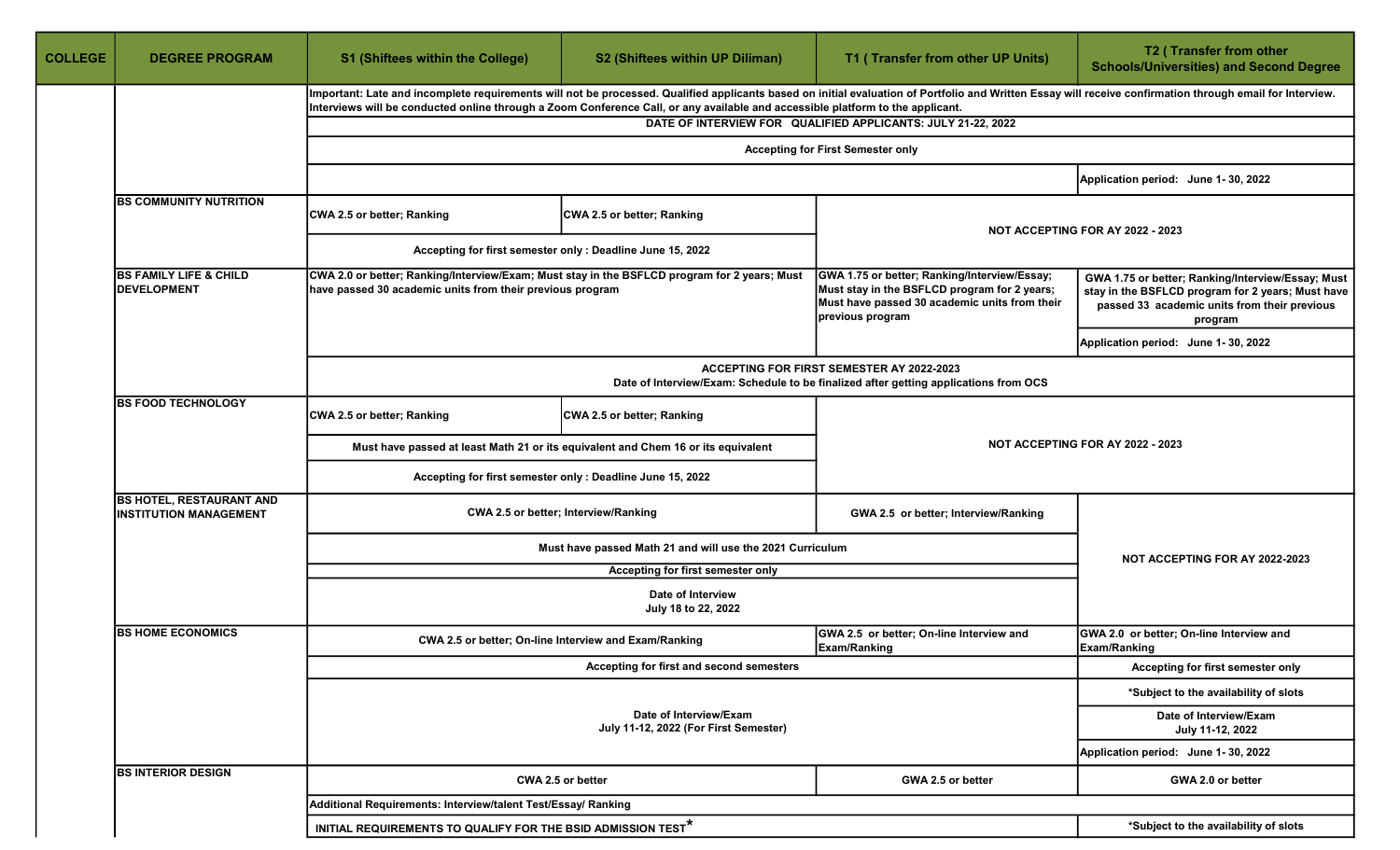| <b>COLLEGE</b> | <b>DEGREE PROGRAM</b>                                                                                                                                                                                                                                                                                      | <b>S1 (Shiftees within the College)</b>                                                                        | <b>S2 (Shiftees within UP Diliman)</b>                                                                                                                                    | T1 (Transfer from other UP Units)                            | T2 (Transfer from other<br><b>Schools/Universities) and Second Degree</b> |  |  |  |
|----------------|------------------------------------------------------------------------------------------------------------------------------------------------------------------------------------------------------------------------------------------------------------------------------------------------------------|----------------------------------------------------------------------------------------------------------------|---------------------------------------------------------------------------------------------------------------------------------------------------------------------------|--------------------------------------------------------------|---------------------------------------------------------------------------|--|--|--|
|                |                                                                                                                                                                                                                                                                                                            | 1. Portfolio - 5 best works related to the degree program applied for;                                         |                                                                                                                                                                           |                                                              |                                                                           |  |  |  |
|                | 2. Written Essay: Reasons for applying to the degree program and knowledge about the program. Relevance of the program to your goals and expectations. Discuss motivations for finishing the<br>program.                                                                                                   |                                                                                                                |                                                                                                                                                                           |                                                              |                                                                           |  |  |  |
|                |                                                                                                                                                                                                                                                                                                            | 3. Recommendation Letters: from a former teacher or faculty adviser; format: A4 size paper, signed             |                                                                                                                                                                           |                                                              |                                                                           |  |  |  |
|                |                                                                                                                                                                                                                                                                                                            | Deadline of Submission of Initial Requirements *: July 8, 2022                                                 |                                                                                                                                                                           |                                                              |                                                                           |  |  |  |
|                |                                                                                                                                                                                                                                                                                                            |                                                                                                                |                                                                                                                                                                           | Submit all the requirements via this online form             |                                                                           |  |  |  |
|                |                                                                                                                                                                                                                                                                                                            |                                                                                                                |                                                                                                                                                                           | https://forms.gle/wfe2p9sb1bcBw3Xe7                          |                                                                           |  |  |  |
|                |                                                                                                                                                                                                                                                                                                            |                                                                                                                |                                                                                                                                                                           | DATE OF INTERVIEW FOR QUALIFIED APPLICANTS: JULY 21-22, 2022 |                                                                           |  |  |  |
|                | Deadline of Application: S1, S2 & T1 (June 30, 2022)                                                                                                                                                                                                                                                       |                                                                                                                |                                                                                                                                                                           |                                                              | Application period: June 1-30, 2022                                       |  |  |  |
|                |                                                                                                                                                                                                                                                                                                            |                                                                                                                | Please see Facebook page:<br>http://www.facebook.com/ocsche2015                                                                                                           |                                                              |                                                                           |  |  |  |
|                | via email until June 30, 2022.                                                                                                                                                                                                                                                                             |                                                                                                                | FOR S1, S2 & T1: Issuance of application forms starts on June 01, 2022. Completed application forms together with the requirements A to D will be accepted                |                                                              |                                                                           |  |  |  |
| IA.            | Submit an application form with the attached passport size photograph.                                                                                                                                                                                                                                     |                                                                                                                |                                                                                                                                                                           |                                                              |                                                                           |  |  |  |
| IB.            |                                                                                                                                                                                                                                                                                                            | For S1 & S2 - True Copy of Grades (TCG) including subjects enrolled for second sem AY 2021 - 2022 In progress. |                                                                                                                                                                           |                                                              |                                                                           |  |  |  |
| IC.            |                                                                                                                                                                                                                                                                                                            |                                                                                                                | For S2 & T1, a certification from the college currently enrolled in that the applicant has not been subjected to any disciplinary action. (An updated copy)               |                                                              |                                                                           |  |  |  |
| ID.            | the current program. (This does not apply to students on non-major status).                                                                                                                                                                                                                                |                                                                                                                | For S2 & T1, a statement from the College currently enrolled in that the applicant is a bona fide student and that s/he is not bound by a contract in                     |                                                              |                                                                           |  |  |  |
| IE.            | applicant not later than June 30, 2022.)                                                                                                                                                                                                                                                                   |                                                                                                                | For S1, S2 & T1 - True copy of grades (TCG) with complete grades this second semester AY 2021-2022. (May be submitted prior to the acceptance of the                      |                                                              |                                                                           |  |  |  |
|                |                                                                                                                                                                                                                                                                                                            | one copy shall be submitted via email.                                                                         | ADDITIONAL REQUIREMENTS (IF ACCEPTED): Submission of number of copies depends if the office will resumes the face to face transaction. If not, only                       |                                                              |                                                                           |  |  |  |
| IA.            |                                                                                                                                                                                                                                                                                                            |                                                                                                                | FOR S2 & T1: copy of Property Clearance (1 original & 1 photocopy) and Permit to Transfer (1 original & 1 photocopy) from the College currently enrolled.                 |                                                              |                                                                           |  |  |  |
| B.             |                                                                                                                                                                                                                                                                                                            |                                                                                                                | FOR T1: 2 copies of Medical Certificate (1 original & 1 photocopy) from the University Health Service and Birth Certificate (PSA CERTIFIED) original copy & 1 photo copy. |                                                              |                                                                           |  |  |  |
|                | IS ADMITTED AND HAVE BEEN REGISTERED                                                                                                                                                                                                                                                                       |                                                                                                                | NOTE: HARD COPY (ORIGINAL COPY) OF ALL REQUIREMENTS SUBMITTED VIA EMAIL SHALL BE COLLECTED IN A LATER DATE BY THE OCS AFTER THE APPLICANT                                 |                                                              |                                                                           |  |  |  |
|                | I hereby certify that all documents submitted herein are true and correct and any falsified information with regards to my admission to the<br>College of Home Economics, University of the Philippines, Diliman, will curtail my enrollment in the University and may be grounds for disciplinary action. |                                                                                                                |                                                                                                                                                                           |                                                              |                                                                           |  |  |  |
|                |                                                                                                                                                                                                                                                                                                            |                                                                                                                |                                                                                                                                                                           |                                                              |                                                                           |  |  |  |
|                |                                                                                                                                                                                                                                                                                                            |                                                                                                                |                                                                                                                                                                           |                                                              |                                                                           |  |  |  |
|                |                                                                                                                                                                                                                                                                                                            |                                                                                                                |                                                                                                                                                                           |                                                              |                                                                           |  |  |  |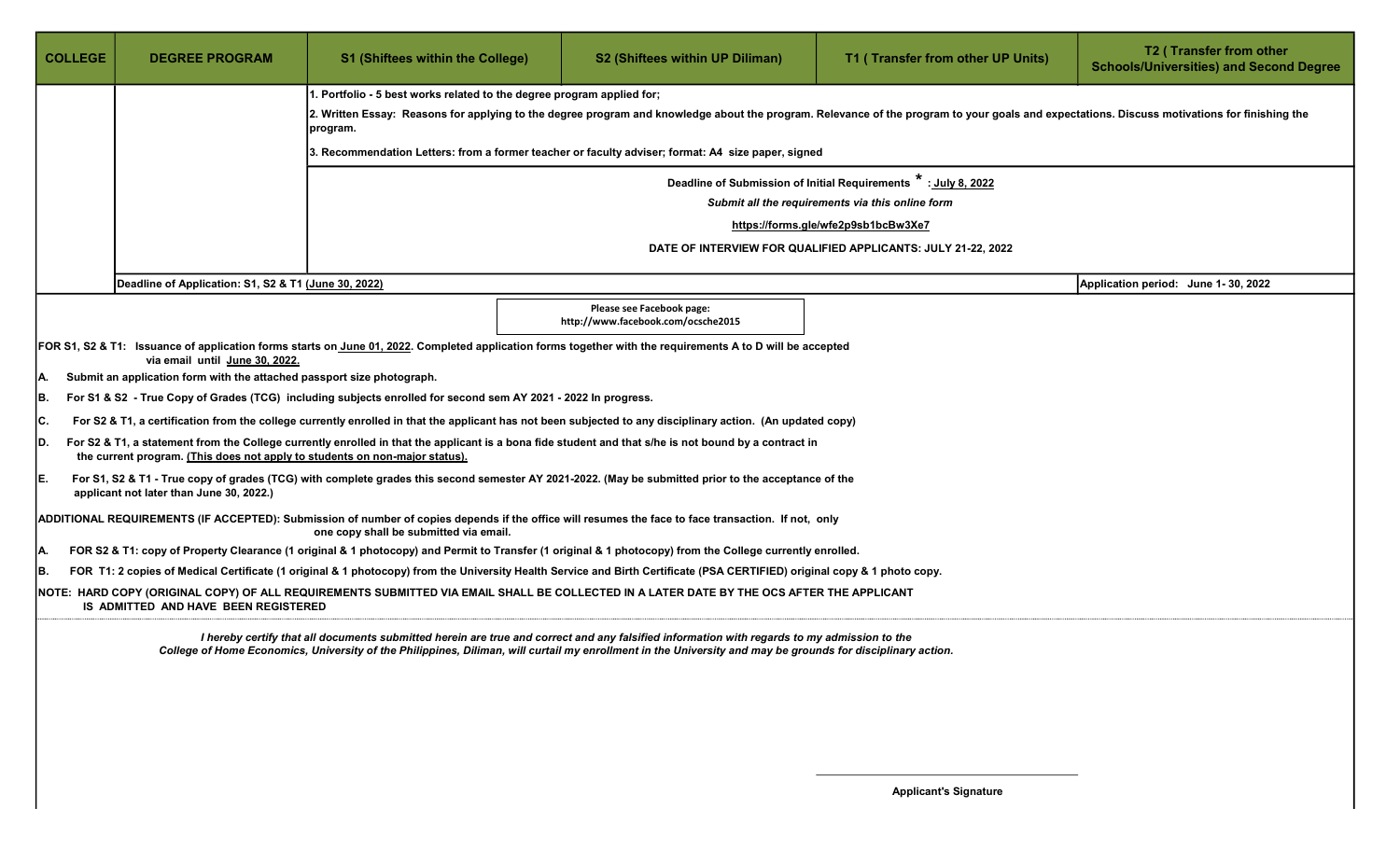| <b>COLLEGE</b> | <b>DEGREE PROGRAM</b>       | <b>S1 (Shiftees within the College)</b>                                                                                                                                                      | S2 (Shiftees within UP Diliman)                                                                                                                                                                                                                                                                                                                                                                                                                                                                                                             | T1 (Transfer from other UP Units)                                                    | T2 (Transfer from other<br><b>Schools/Universities) and Second Degree</b>                   |
|----------------|-----------------------------|----------------------------------------------------------------------------------------------------------------------------------------------------------------------------------------------|---------------------------------------------------------------------------------------------------------------------------------------------------------------------------------------------------------------------------------------------------------------------------------------------------------------------------------------------------------------------------------------------------------------------------------------------------------------------------------------------------------------------------------------------|--------------------------------------------------------------------------------------|---------------------------------------------------------------------------------------------|
| <b>CHK</b>     | <b>B Physical Education</b> | Must have completed at least 30 academic units, Must have completed at least 30 academic units.                                                                                              |                                                                                                                                                                                                                                                                                                                                                                                                                                                                                                                                             |                                                                                      |                                                                                             |
|                |                             | GWA of 2.25 or better;                                                                                                                                                                       | CWA of 2.25 or better;<br><b>ORIENTATION, INTERVIEW, SPORT READINESS</b><br>TEST, SPORT SKILLS TEST, [GUIDANCE TEST<br>SUBJECT TO APPROVAL OF OCG].<br>ALL TESTS WILL BE CONDUCTED ONLINE<br>Certification of non-contract from previous<br>college                                                                                                                                                                                                                                                                                         |                                                                                      |                                                                                             |
|                |                             | SCHEDULE FOR AY 2022-2023:<br>Accepting Applications for 1st Sem AY 2022-<br>2023 (upon completion of at least 30 academic<br>units. Please email<br>colsecadminchk.upd@up.edu.ph for forms. | <b>SCHEDULE FOR AY 2022-2023:</b><br><b>Accepting Applications ONLY for 1st Sem AY</b><br>2022-2023<br>Please refer to our page for announcements:<br>http://chk.upd.edu.ph/<br>Please email colsecadminchk.upd@up.edu.ph<br>for forms.                                                                                                                                                                                                                                                                                                     | FOR AY 2022-2023:<br>WILL NOT BE ACCEPTING Applications for 1st<br>Sem AY 2022-2023. | FOR AY 2022-2023:<br><b>WILL NOT BE ACCEPTING Applications for 1st Sem</b><br>AY 2022-2023. |
|                | <b>B Sports Science</b>     | Must have completed at least 30 academic units                                                                                                                                               | Must have completed 30 academic units                                                                                                                                                                                                                                                                                                                                                                                                                                                                                                       |                                                                                      |                                                                                             |
|                |                             | GWA of 2.25 or better;                                                                                                                                                                       | CWA of 2.25 or better;                                                                                                                                                                                                                                                                                                                                                                                                                                                                                                                      |                                                                                      |                                                                                             |
|                |                             | SCHEDULE FOR AY 2022-2023:<br>Accepting Applications for 1st Sem AY 2022-<br>2023 (upon completion of at least 30 academic<br>units)                                                         | <b>ORIENTATION, INTERVIEW, SPORT READINESS</b><br><b>TEST, SPORT SKILLS TEST, [GUIDANCE TEST</b><br><b>SUBJECT TO APPROVAL OF OCG]</b><br>ALL TESTS WILL BE CONDUCTED ONLINE<br>Certification of non-contract from previous<br>college<br>Certification of non-contract from previous<br>college<br><b>SCHEDULE FOR AY 2022-2023:</b><br><b>Accepting Applications ONLY for 1st Sem AY</b><br>2022-2023<br>Please refer to our page for announcements:<br>http://chk.upd.edu.ph/<br>Please email colsecadminchk.upd@up.edu.ph<br>for forms. | FOR AY 2022-2023:<br>WILL NOT BE ACCEPTING Applications for 1st<br>Sem AY 2022-2023. | FOR AY 2022-2023:<br>WILL NOT BE ACCEPTING Applications for 1st<br>Sem AY 2022-2023.        |
|                |                             |                                                                                                                                                                                              | SCHEDULE FOR AY 2022-2023:<br>Accepting Applications for 1st Sem AY 2022-<br>2023 (upon completion of at least 30 academic<br>units)                                                                                                                                                                                                                                                                                                                                                                                                        |                                                                                      |                                                                                             |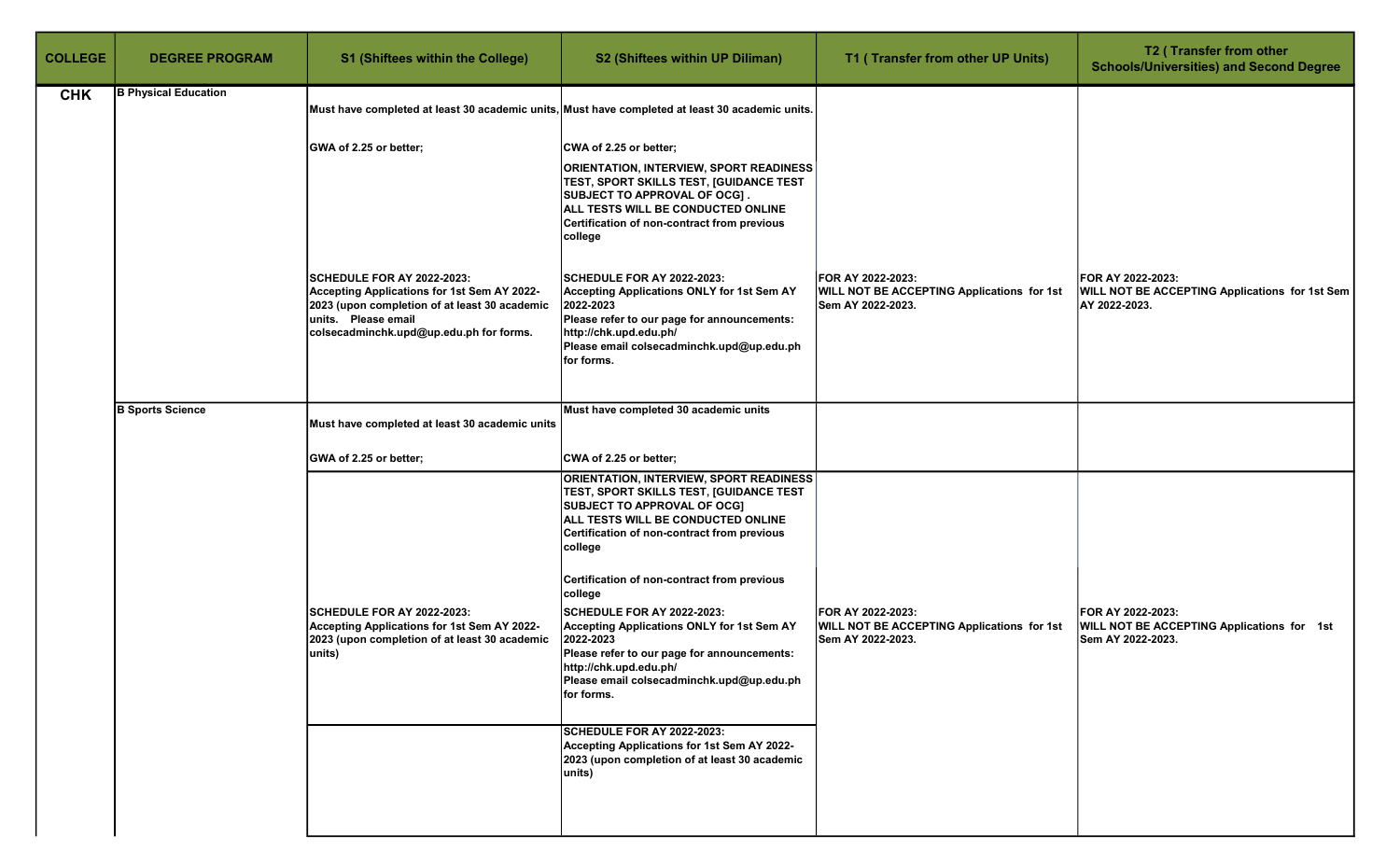| <b>COLLEGE</b> | <b>DEGREE PROGRAM</b>                                                                                                                                                                                                                                                                                                                                                                                                                                                                                                                                                                                                                                                              | S1 (Shiftees within the College)                                                  | S2 (Shiftees within UP Diliman)                                               | T1 (Transfer from other UP Units)                   | T2 (Transfer from other<br><b>Schools/Universities) and Second Degree</b> |  |  |
|----------------|------------------------------------------------------------------------------------------------------------------------------------------------------------------------------------------------------------------------------------------------------------------------------------------------------------------------------------------------------------------------------------------------------------------------------------------------------------------------------------------------------------------------------------------------------------------------------------------------------------------------------------------------------------------------------------|-----------------------------------------------------------------------------------|-------------------------------------------------------------------------------|-----------------------------------------------------|---------------------------------------------------------------------------|--|--|
|                | AA (Sports Studies)<br><b>APPLICATION FORMS for AA (Sports</b><br>Studies) for incoming Freshmen ONLY:<br>You may be obtain an Application Form<br><b>ONLY THROUGH EMAIL:</b><br>colsecchk.upd@up.edu.ph<br>An UPCAT grade of 2.800 or higher is<br>REQUIRED. You will also be<br>required to undergo the CHK<br>Admissions Process: ORIENTATION,<br>SPORTS READINESS TESS (SRT),<br><b>SPORTS SKILLS TESTS (SST), PANEL</b><br><b>INTERVIEW and GUIDANCE TEST</b><br>[subject to approval of OCG]. ALL<br><b>TESTS WILL BE CONDUCTED ONLINE.</b><br>Application period to CHK: June 1-30,<br>2022.<br>Please check our page<br>for other announcements:<br>http://chk.upd.edu.ph/ | <b>NOT APPLICABLE</b>                                                             | CHK will not accept S2 for AASS<br>for<br>AY 2022-2023                        | <b>NOT APPLICABLE</b>                               | <b>NOT APPLICABLE</b>                                                     |  |  |
|                |                                                                                                                                                                                                                                                                                                                                                                                                                                                                                                                                                                                                                                                                                    | Assoc in Arts Sports Stud to BSS                                                  | GWA of 2.25 or better                                                         |                                                     |                                                                           |  |  |
|                |                                                                                                                                                                                                                                                                                                                                                                                                                                                                                                                                                                                                                                                                                    | Assoc in Arts Sports Stud to BPE                                                  | GWA of 2.50 or better                                                         |                                                     |                                                                           |  |  |
| <b>CMC</b>     | <b>BA BROADCAST MEDIA ARTS AND</b><br><b>STUDIES</b>                                                                                                                                                                                                                                                                                                                                                                                                                                                                                                                                                                                                                               | GWA of 2.00 or better                                                             | GWA of 2.00 or better                                                         | GWA of 2.00 or better                               | GWA of 1.75 or better                                                     |  |  |
|                |                                                                                                                                                                                                                                                                                                                                                                                                                                                                                                                                                                                                                                                                                    | Interview and exam                                                                | Interview and exam                                                            | Interview and exam                                  | <b>Interview &amp; Exam</b>                                               |  |  |
|                |                                                                                                                                                                                                                                                                                                                                                                                                                                                                                                                                                                                                                                                                                    | <b>Accepting for First Semester</b>                                               | <b>Accepting for First Semester</b>                                           | <b>Accepting for First Semester</b>                 | <b>Accepting for First Semester</b>                                       |  |  |
|                |                                                                                                                                                                                                                                                                                                                                                                                                                                                                                                                                                                                                                                                                                    |                                                                                   | Date of Interview/Exam<br>TBA (please check our website for the announcement) |                                                     |                                                                           |  |  |
|                |                                                                                                                                                                                                                                                                                                                                                                                                                                                                                                                                                                                                                                                                                    |                                                                                   |                                                                               |                                                     | Deadline of Application:<br>30 June 2022                                  |  |  |
|                | <b>BA COMMUNICATION RESEARCH</b>                                                                                                                                                                                                                                                                                                                                                                                                                                                                                                                                                                                                                                                   | GWA of 2.00 or better                                                             | <b>GWA of 2.00 or better</b>                                                  | GWA of 2.00 or better                               | <b>GWA of 1.75 or better</b>                                              |  |  |
|                |                                                                                                                                                                                                                                                                                                                                                                                                                                                                                                                                                                                                                                                                                    | Interview and exam                                                                | Interview and exam                                                            | <b>Interview and exam</b>                           | Interview & Exam                                                          |  |  |
|                |                                                                                                                                                                                                                                                                                                                                                                                                                                                                                                                                                                                                                                                                                    | <b>Accepting for First Semester</b>                                               | <b>Accepting for First Semester</b>                                           | <b>Accepting for First Semester</b>                 | <b>Accepting for First Semester</b>                                       |  |  |
|                |                                                                                                                                                                                                                                                                                                                                                                                                                                                                                                                                                                                                                                                                                    |                                                                                   |                                                                               | Date of Interview/Exam                              |                                                                           |  |  |
|                |                                                                                                                                                                                                                                                                                                                                                                                                                                                                                                                                                                                                                                                                                    |                                                                                   |                                                                               | TBA (please check our website for the announcement) |                                                                           |  |  |
|                |                                                                                                                                                                                                                                                                                                                                                                                                                                                                                                                                                                                                                                                                                    | Deadline of Application: 30 June 2022<br>Deadline of Application:<br>30 June 2022 |                                                                               |                                                     |                                                                           |  |  |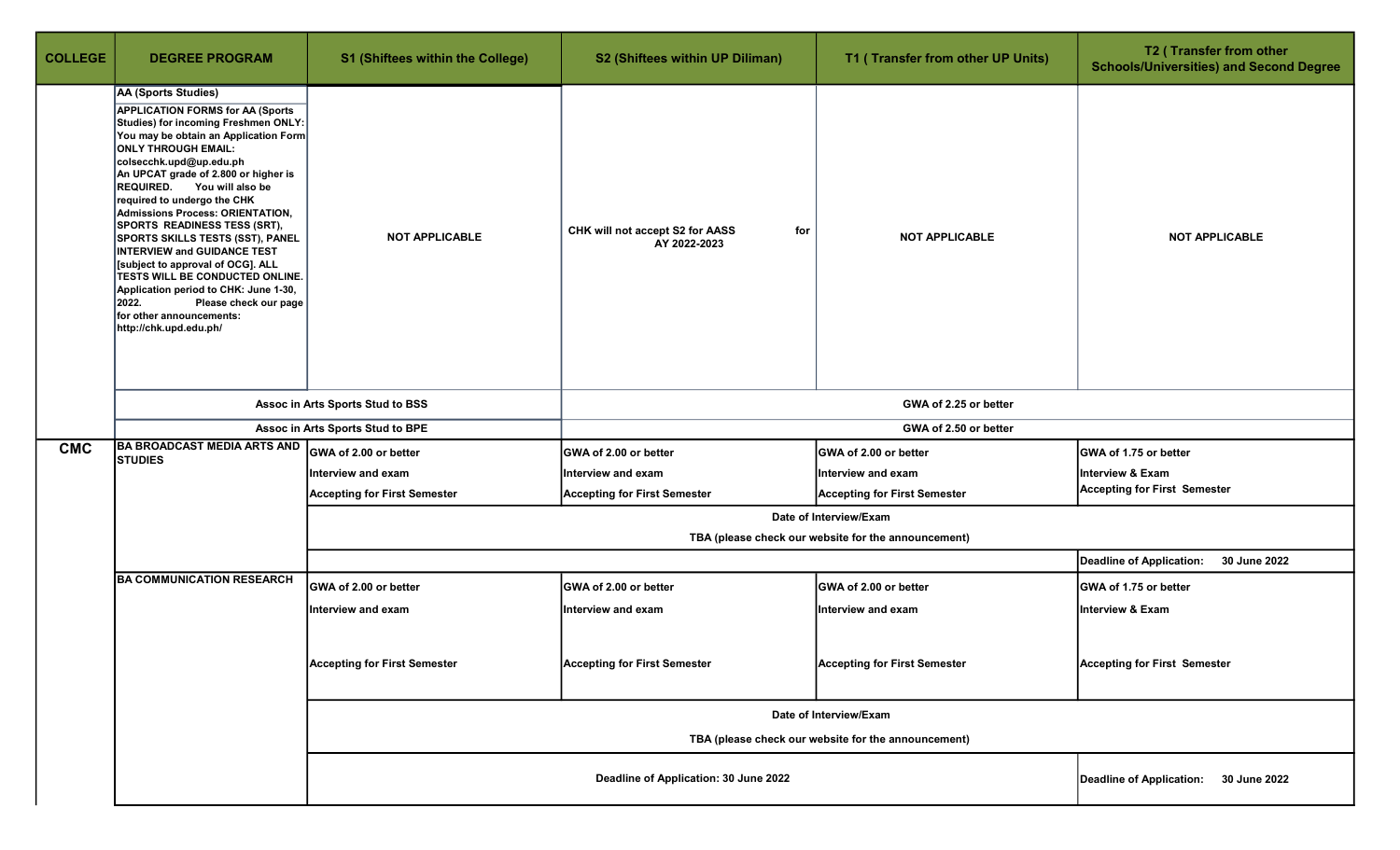| <b>COLLEGE</b> | <b>DEGREE PROGRAM</b>  | <b>S1 (Shiftees within the College)</b>                                                                                | S2 (Shiftees within UP Diliman)                                                                                                                                                                                                                                                                                                                                                                                                                 | T1 (Transfer from other UP Units)                                                                                                                                                                                                                    | T2 (Transfer from other<br><b>Schools/Universities) and Second Degree</b>                                 |
|----------------|------------------------|------------------------------------------------------------------------------------------------------------------------|-------------------------------------------------------------------------------------------------------------------------------------------------------------------------------------------------------------------------------------------------------------------------------------------------------------------------------------------------------------------------------------------------------------------------------------------------|------------------------------------------------------------------------------------------------------------------------------------------------------------------------------------------------------------------------------------------------------|-----------------------------------------------------------------------------------------------------------|
|                | <b>BA JOURNALISM</b>   | GWA of 2.25 or better                                                                                                  | GWA of 2.25 or better                                                                                                                                                                                                                                                                                                                                                                                                                           | GWA of 2.25 or better                                                                                                                                                                                                                                | GWA of 1.75 or better                                                                                     |
|                |                        | <b>Exam/Interview</b>                                                                                                  | Exam/ Interview                                                                                                                                                                                                                                                                                                                                                                                                                                 | <b>Exam/Interview</b>                                                                                                                                                                                                                                | Interview/ Exam                                                                                           |
|                |                        | <b>Accepting for First Semester</b>                                                                                    | <b>Accepting for First Semester</b>                                                                                                                                                                                                                                                                                                                                                                                                             | <b>Accepting for First Semester</b>                                                                                                                                                                                                                  | <b>Accepting for First Semester</b>                                                                       |
|                |                        |                                                                                                                        |                                                                                                                                                                                                                                                                                                                                                                                                                                                 | Date of Interview/Exam                                                                                                                                                                                                                               |                                                                                                           |
|                |                        |                                                                                                                        | TBA (please check our website for the announcement)                                                                                                                                                                                                                                                                                                                                                                                             |                                                                                                                                                                                                                                                      |                                                                                                           |
|                |                        |                                                                                                                        | Deadline of Application: 30 June 2022                                                                                                                                                                                                                                                                                                                                                                                                           |                                                                                                                                                                                                                                                      | <b>Deadline of Application:</b><br>30 June 2022                                                           |
|                | <b>BA FILM</b>         | GWA of 2.25 or better                                                                                                  | GWA of 2.25 or better                                                                                                                                                                                                                                                                                                                                                                                                                           | GWA of 2.25 or better                                                                                                                                                                                                                                | GWA of 1.75 or better                                                                                     |
|                |                        | <b>Interview and Exam</b>                                                                                              | <b>Interview and Exam</b>                                                                                                                                                                                                                                                                                                                                                                                                                       | <b>Interview and Exam</b>                                                                                                                                                                                                                            | <b>Interview and Exam</b>                                                                                 |
|                |                        | Optional: creative portfolio; 10 photos of 5<br>pages double space or 2 minutes video reel                             | Optional: creative portfolio; 10 photos of 5<br>pages double space or 2 minutes video reel                                                                                                                                                                                                                                                                                                                                                      | Optional: creative portfolio; 10 photos of 5 pages<br>double space or 2 minutes video reel (please                                                                                                                                                   | Optional: creative portfolio; 10 photos of 5 pages<br>double space or 2 minutes video reel (please submit |
|                |                        | <b>Accepting for First Semester</b>                                                                                    | <b>Accepting for First Semester</b>                                                                                                                                                                                                                                                                                                                                                                                                             | <b>Accepting for First Semester</b>                                                                                                                                                                                                                  | <b>Accepting for First Semester</b>                                                                       |
|                |                        |                                                                                                                        |                                                                                                                                                                                                                                                                                                                                                                                                                                                 | Date of Interview/Exam<br>TBA (please check our website for the announcement)                                                                                                                                                                        |                                                                                                           |
|                |                        |                                                                                                                        | Deadline of Application: 30 June 2022                                                                                                                                                                                                                                                                                                                                                                                                           |                                                                                                                                                                                                                                                      | <b>Deadline of Application:</b><br>30 June 2022                                                           |
|                |                        |                                                                                                                        |                                                                                                                                                                                                                                                                                                                                                                                                                                                 | NOTE: CMC APPLICANTS MAY APPLY IN TWO (2) PROGRAMS AT A TIME INDICATING 1ST CHOICE AND 2ND CHOICE.<br>For additional information about our degree programs, you may visit our temporary website at https://ocsgsdguide.wixsite.com/cmc-temp-site/ocs |                                                                                                           |
| $\mathsf{cs}$  | Institute Requirements |                                                                                                                        | SHIFTEE 1 & 2 (Shiftee w/in College of Science & Diliman) 30 academic units, including P grades<br>(College Requirement)                                                                                                                                                                                                                                                                                                                        | <b>TRANSFER 1</b><br>(Transferees from UP units outside Diliman)<br>30 academic units, including P grades (College<br>Requirement)                                                                                                                   | TRANSFER 2 (Transferees from other Schools/<br>Universities) GWA 1.50 or better                           |
|                | <b>BS BIOLOGY</b>      | GWA 2.00 or better (for CS & Eng'g students), GWA 1.75 or better (for all other students); Must<br>Limited Slots only. | have taken Biology 11 or its equivalent and Biology 11.1 or its equivalent with a grade of 2.25 or biology courses; Weighted average of 1.75 or<br>better in each subject; Weighted average of 1.75 or better in all Natural Science and Math courses  better in all Natural Science and Math courses<br>taken; and, must pass the interview by the Undergraduate Committee, via Zoom (schedule TBA). taken; and must pass the interview by the | GWA 1.75 or better; Must have passed 10 units of<br>Undergraduate Committee, via Zoom (schedule<br>TBA). Limited slots only.                                                                                                                         | Not Accepting for AY 2022-2023                                                                            |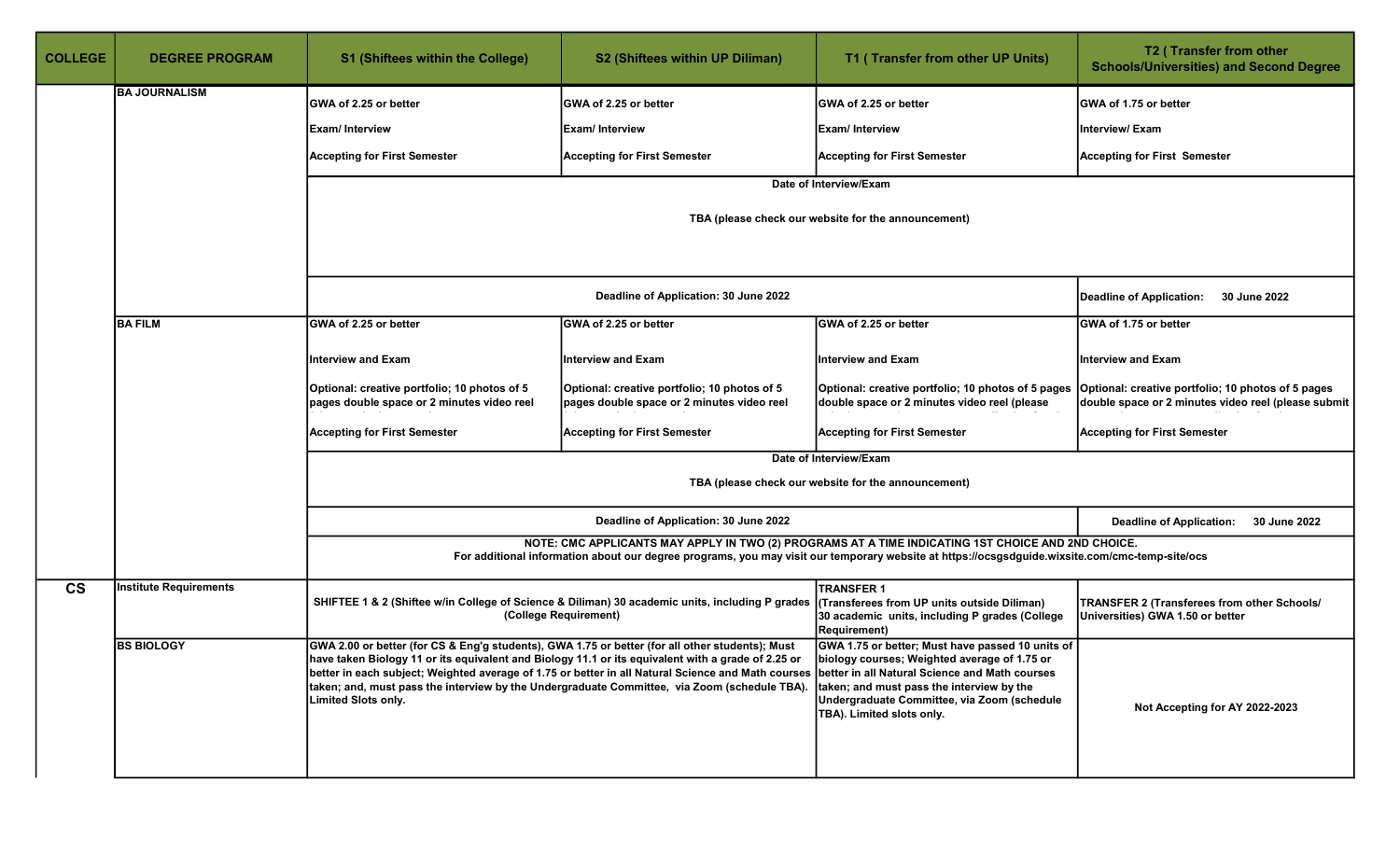| <b>COLLEGE</b> | <b>DEGREE PROGRAM</b>                                                                                                                                                                                                                                                                                                                                                                                                                                                                                                                                                                                                               | <b>S1 (Shiftees within the College)</b>                                                                                                                                                                                                                                                                                                                                                     | S2 (Shiftees within UP Diliman)                                                                                                                                                                                                                                                                                                                                                    | T1 (Transfer from other UP Units)                                                                                                                                                                                                                                                                                                                                                                                           | T2 (Transfer from other<br><b>Schools/Universities) and Second Degree</b>                                                                                                                                                                                                                                                                                                                               |
|----------------|-------------------------------------------------------------------------------------------------------------------------------------------------------------------------------------------------------------------------------------------------------------------------------------------------------------------------------------------------------------------------------------------------------------------------------------------------------------------------------------------------------------------------------------------------------------------------------------------------------------------------------------|---------------------------------------------------------------------------------------------------------------------------------------------------------------------------------------------------------------------------------------------------------------------------------------------------------------------------------------------------------------------------------------------|------------------------------------------------------------------------------------------------------------------------------------------------------------------------------------------------------------------------------------------------------------------------------------------------------------------------------------------------------------------------------------|-----------------------------------------------------------------------------------------------------------------------------------------------------------------------------------------------------------------------------------------------------------------------------------------------------------------------------------------------------------------------------------------------------------------------------|---------------------------------------------------------------------------------------------------------------------------------------------------------------------------------------------------------------------------------------------------------------------------------------------------------------------------------------------------------------------------------------------------------|
|                | <b>BS CHEMISTRY</b>                                                                                                                                                                                                                                                                                                                                                                                                                                                                                                                                                                                                                 | GWA of 2.00 or better; Must have taken Chem 16 and 16.1 with an average of 2.00 or better; Must<br>have taken Math 21, Chem 17 and 17.1 or enrolled during the Midyear term 2022. Limited slots<br> only.                                                                                                                                                                                   |                                                                                                                                                                                                                                                                                                                                                                                    | GWA of 2.00 or better; Must have taken Chem 16<br>and 16.1 (or equivalent 5 units General Chemistry<br>with laboratory) with a grade of 2.00 or better.<br>Must have taken Chem 17 and Chem 17.1 (or<br>equivalent or must be enrolled during Midyear<br>term 2022). Must have taken 4-6 units of Math<br>courses (which can be substituted for Math 21).<br>Limited slots only.                                            | Not Accepting for AY 2022-2023                                                                                                                                                                                                                                                                                                                                                                          |
|                | <b>BS GEOLOGY</b>                                                                                                                                                                                                                                                                                                                                                                                                                                                                                                                                                                                                                   | GWA of 2.00 or better; Weighted average of 2.00 or better in ALL Math and Natural Science<br>courses taken in the previous program (excluding GE/MST courses); Must not have a grade lower<br>than 2.00 for ALL Geology courses taken; Must attend the orientation on July 18, 2022* (Monday)<br>at 9:00 am. Failure to attend the orientation will automatically disqualify the applicant. |                                                                                                                                                                                                                                                                                                                                                                                    | GWA of 2.00 or better; Weighted average of 2.00<br>or better in ALL Math and Natural Science<br>courses taken in the previous program (excluding<br>GE/MST courses); Must not have a grade lower<br>than 2.00 for Nat. Sci. II and ALL Geology courses<br>taken; Must attend the orientation on July 18,<br>2022* (Monday) at 9:00 am. Failure to attend the<br>orientation will automatically disqualify the<br>applicant. | GWA of 1.75 or better; Weighted average of 2.00 or<br>better in ALL Math and Natural Science courses<br>taken in the previous program (excluding GE/MST<br>courses); Must not have a grade lower than 2.00 for<br>ALL Geology courses taken; Must attend the<br>orientation on July 18, 2022* (Monday) at 9:00 am.<br>Failure to attend the orientation will automatically<br>disqualify the applicant. |
|                |                                                                                                                                                                                                                                                                                                                                                                                                                                                                                                                                                                                                                                     |                                                                                                                                                                                                                                                                                                                                                                                             |                                                                                                                                                                                                                                                                                                                                                                                    |                                                                                                                                                                                                                                                                                                                                                                                                                             | Deadline of Application:<br><b>30 June 2022</b>                                                                                                                                                                                                                                                                                                                                                         |
|                | <b>BS MATHEMATICS</b>                                                                                                                                                                                                                                                                                                                                                                                                                                                                                                                                                                                                               | Must have taken and passed Math 21; Weighted average of at least 2.0 in all math courses taken<br>except Math 10 and Math 2                                                                                                                                                                                                                                                                 |                                                                                                                                                                                                                                                                                                                                                                                    | Must have taken and passed Math 21 or<br>equivalent; Weighted average of at least 2.0 in all<br>math courses taken except Math 10 and Math 2                                                                                                                                                                                                                                                                                | Weighted average of 1.75 or better in all math<br>courses taken; Must have completed at least one<br>calculus course in college.                                                                                                                                                                                                                                                                        |
|                |                                                                                                                                                                                                                                                                                                                                                                                                                                                                                                                                                                                                                                     |                                                                                                                                                                                                                                                                                                                                                                                             |                                                                                                                                                                                                                                                                                                                                                                                    |                                                                                                                                                                                                                                                                                                                                                                                                                             | <b>Deadline of Application:</b><br>30 June 2022                                                                                                                                                                                                                                                                                                                                                         |
|                | <b>BS MOLECULAR BIOLOGY &amp;</b><br><b>BIOTECHNOLOGY</b>                                                                                                                                                                                                                                                                                                                                                                                                                                                                                                                                                                           | GWA of 1.75 or better; With at least 15 units of Natural Science courses (preferably in Math,<br>Physics, Chemistry and Biology) with a cumulative weighted average of 1.8 or better; Must pass<br>interview (to be held virtually). Limited slots only.                                                                                                                                    |                                                                                                                                                                                                                                                                                                                                                                                    | GWA of 1.75 or better; With at least 15 units of<br>Natural Science courses (preferably in Math,<br>Physics, Chemistry and Biology) with a<br>cumulative weighted average of 1.8 or better;<br>Must pass interview (to be held virtually). Limited<br>slots only.                                                                                                                                                           | Not Accepting for AY 2022-2023                                                                                                                                                                                                                                                                                                                                                                          |
|                | <b>BS APPLIED PHYSICS</b><br>GWA of 2.00 or better in Science and Math Courses; Must have taken and passed the following<br><b>BS PHYSICS</b><br>Math courses: Math 21 & 22 with a grade of 2.25 or better; The records of the applicant will be<br>evaluated. If deemed qualified, the applicant will be invited for an online interview; Must be aware<br>that the Institute will not offer off-season physics courses. Major physics courses are also not<br>offered during the midyear. Shifting may cause your DOST stipend to be suspended until your<br>standing in the physics program becomes that of a regular sophomore. |                                                                                                                                                                                                                                                                                                                                                                                             | GWA of 2.00 or better in Science and Math<br>Courses; Must have taken and passed the<br>following Math courses: Math 21 & 22 with a<br>grade of 2.25 or better; The records of the<br>applicant will be evaluated. If deemed qualified,<br>the applicant will be invited for an online<br>interview; Must be aware that the Institute will not<br>offer off-season physics courses | Not Accepting for AY 2022-2023                                                                                                                                                                                                                                                                                                                                                                                              |                                                                                                                                                                                                                                                                                                                                                                                                         |
|                |                                                                                                                                                                                                                                                                                                                                                                                                                                                                                                                                                                                                                                     | Deadline of application: June 30, 2022                                                                                                                                                                                                                                                                                                                                                      | Submit the requirements through the following: t.ly/AbSu                                                                                                                                                                                                                                                                                                                           |                                                                                                                                                                                                                                                                                                                                                                                                                             |                                                                                                                                                                                                                                                                                                                                                                                                         |
|                |                                                                                                                                                                                                                                                                                                                                                                                                                                                                                                                                                                                                                                     | Application form (downloadable at science.upd.edu.ph) ; *dates indicated are subject to change                                                                                                                                                                                                                                                                                              |                                                                                                                                                                                                                                                                                                                                                                                    |                                                                                                                                                                                                                                                                                                                                                                                                                             |                                                                                                                                                                                                                                                                                                                                                                                                         |
| <b>CSSP</b>    | <b>BA ANTHROPOLOGY</b>                                                                                                                                                                                                                                                                                                                                                                                                                                                                                                                                                                                                              | GWA of 2.0 or better                                                                                                                                                                                                                                                                                                                                                                        | GWA of 2.0 or better                                                                                                                                                                                                                                                                                                                                                               | GWA of 2.0 or better                                                                                                                                                                                                                                                                                                                                                                                                        | GWA of 1.75 or better                                                                                                                                                                                                                                                                                                                                                                                   |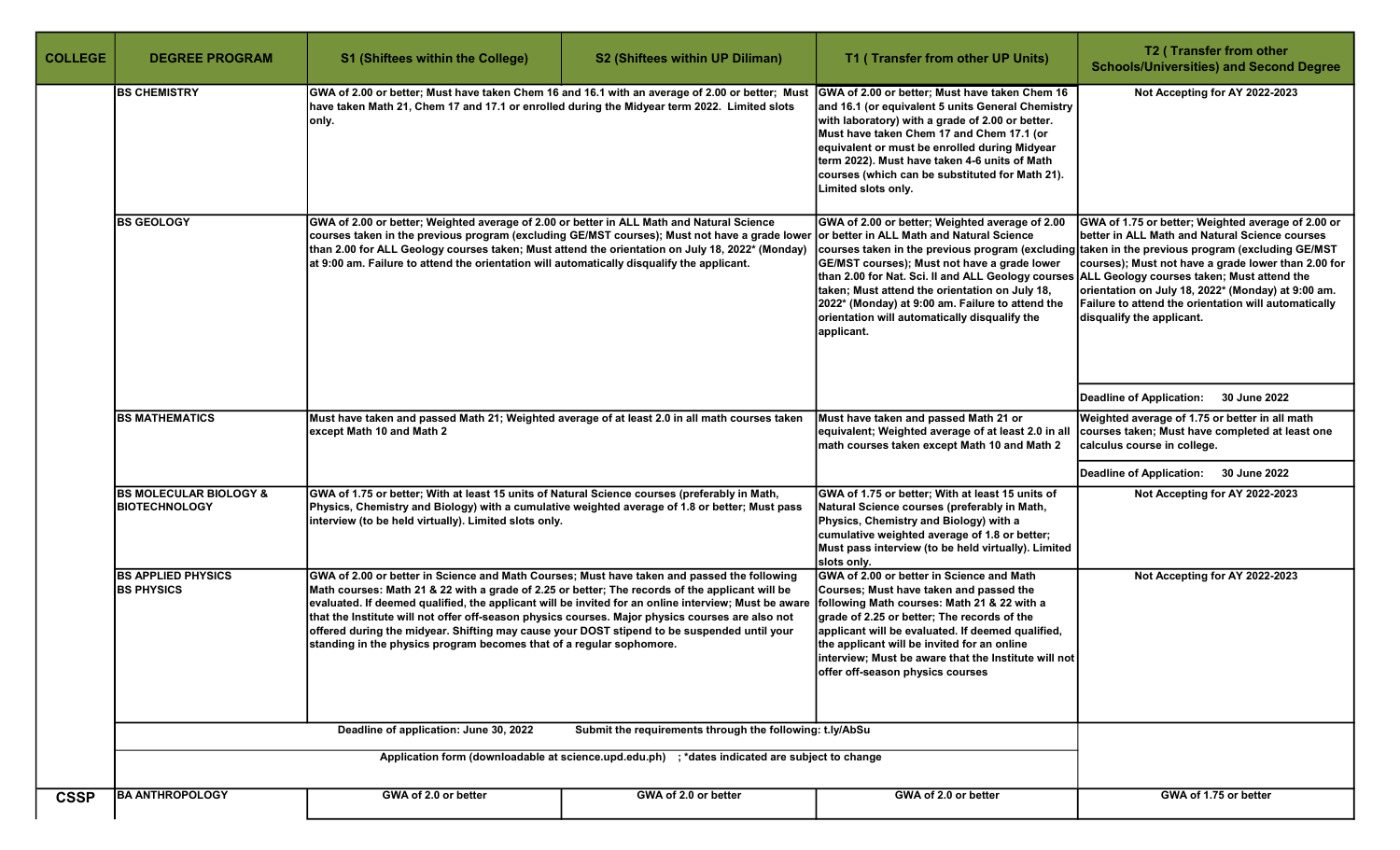| <b>COLLEGE</b> | <b>DEGREE PROGRAM</b>                                                    | <b>S1 (Shiftees within the College)</b>                                                                                                 | S2 (Shiftees within UP Diliman)                                                                                                             | T1 (Transfer from other UP Units)                                                                       | T2 (Transfer from other<br><b>Schools/Universities) and Second Degree</b>                                |
|----------------|--------------------------------------------------------------------------|-----------------------------------------------------------------------------------------------------------------------------------------|---------------------------------------------------------------------------------------------------------------------------------------------|---------------------------------------------------------------------------------------------------------|----------------------------------------------------------------------------------------------------------|
|                |                                                                          | Essay Exam (for all shiftees and transferees)<br>and, if further clarifications are needed, an<br>interview                             | Essay Exam (for all shiftees and transferees)<br>and, if further clarifications are needed, an<br>interview                                 | Essay Exam (for all shiftees and transferees) and<br>if further clarifications are needed, an interview | Essay Exam (for all shiftees and transferees) and, if<br>further clarifications are needed, an interview |
|                | <b>Anthropology Department</b><br>Email address:                         | Accepting for First Semester 2022-2023                                                                                                  | Accepting for First Semester 2022-2023                                                                                                      | Accepting for First Semester 2022-2023                                                                  | Accepting for First Semester 2022-2023                                                                   |
|                | anthropology.updiliman@up.edu.ph                                         |                                                                                                                                         | Date of Interview and Examination                                                                                                           |                                                                                                         | Date of Interview and Examination                                                                        |
|                |                                                                          | Please inquire directly to the department through email at anthropology.updiliman@up.edu.ph                                             |                                                                                                                                             |                                                                                                         | Please inquire directly to the department through<br>email at anthropology.updiliman@up.edu.ph           |
|                |                                                                          |                                                                                                                                         | Deadline of Application: July 15, 2022                                                                                                      |                                                                                                         | Application period: June 1-30, 2022                                                                      |
|                | <b>BS GEOGRAPHY</b>                                                      | CWA* of 2.0 or better /Online written<br>examination and interview                                                                      | CWA** of 2.0 or better /Online written<br>examination and interview                                                                         | GWA of 2.0 or better/ Online written examination<br>and interview                                       | GWA of 1.75 or better                                                                                    |
|                | <b>Geography Department Email</b><br>address:<br>geography.upd@up.edu.ph | GWA of 1.75 in all Geog subjects taken<br>*For S1 who has finished a maximum of 36 units<br>from their home unit, the GWA will be used. | GWA of 1.75 in all Geog subjects taken<br>**For S2 who has finished a maximum of 36<br>units from their home unit, the GWA will be<br>used. |                                                                                                         | Online written examination and interview                                                                 |
|                |                                                                          | Accepting for First Semester 2022-2023                                                                                                  | Accepting for First Semester 2022-2023                                                                                                      | Accepting for First Semester 2022-2023                                                                  | Accepting for First Semester 2022-2023                                                                   |
|                |                                                                          |                                                                                                                                         | Date of Interview and Examination                                                                                                           |                                                                                                         | Date of Interview and Examination                                                                        |
|                |                                                                          |                                                                                                                                         | Please inquire directly to the department through email at geography.upd@up.edu.ph                                                          |                                                                                                         | Please inquire directly to the department through<br>email at geography.upd@up.edu.ph                    |
|                |                                                                          |                                                                                                                                         |                                                                                                                                             | Application period: June 1-30, 2022                                                                     |                                                                                                          |
|                | <b>BA HISTORY</b>                                                        | GWA of 2.25 or better                                                                                                                   | GWA of 2.25 or better                                                                                                                       | GWA of 2.0 or better                                                                                    | GWA of 1.75 or better                                                                                    |
|                |                                                                          | Accepting for First Semester 2022-2023                                                                                                  | Accepting for First Semester 2022-2023                                                                                                      | Accepting for First Semester 2022-2023                                                                  | Accepting for First Semester 2022-23: ONLY BA<br>HISTORY majors from other universities/ colleges        |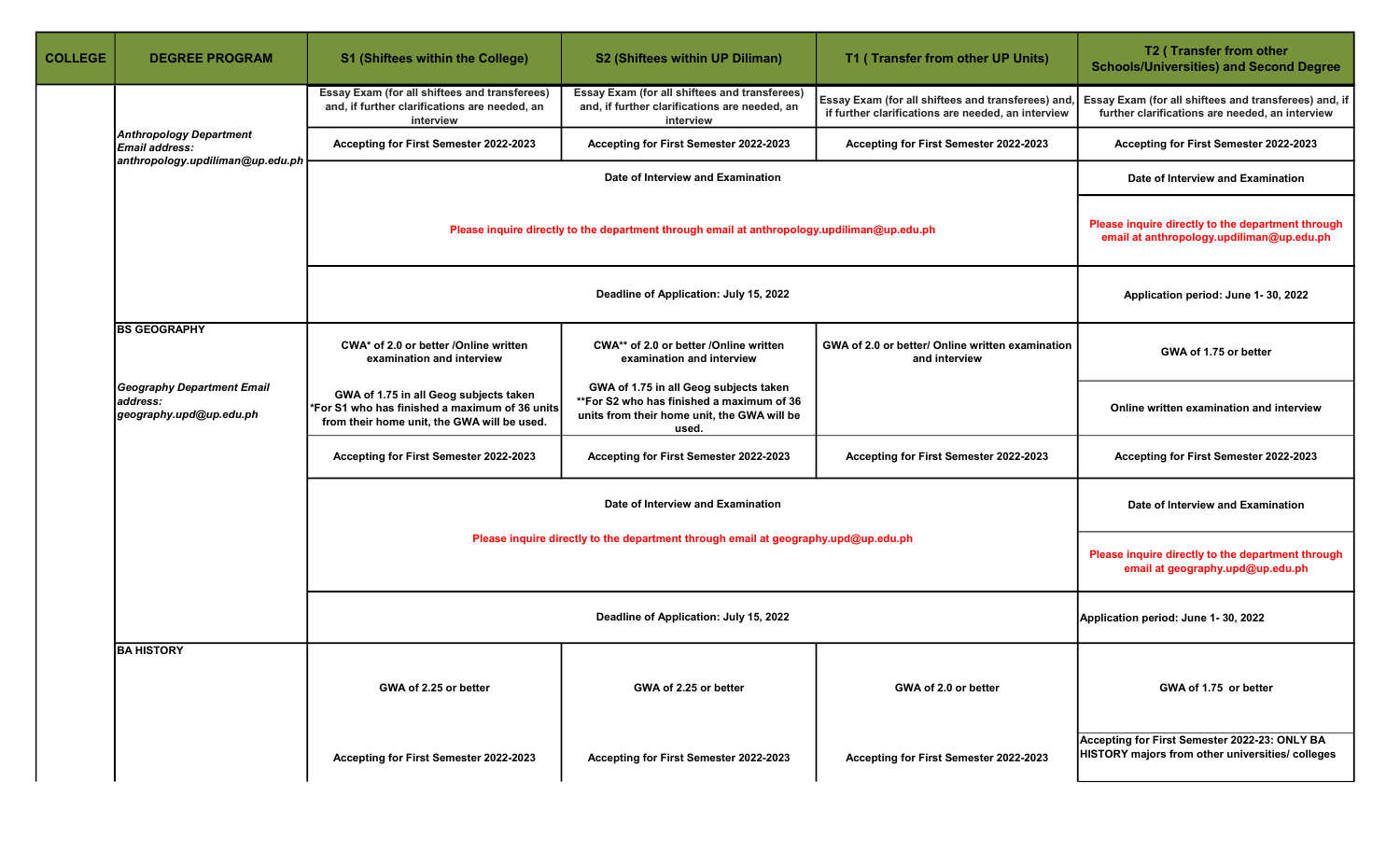| <b>COLLEGE</b> | <b>DEGREE PROGRAM</b>                                                        | <b>S1 (Shiftees within the College)</b>                                            | S2 (Shiftees within UP Diliman)                                                                                  | T1 (Transfer from other UP Units)                              | T2 (Transfer from other<br><b>Schools/Universities) and Second Degree</b>              |  |
|----------------|------------------------------------------------------------------------------|------------------------------------------------------------------------------------|------------------------------------------------------------------------------------------------------------------|----------------------------------------------------------------|----------------------------------------------------------------------------------------|--|
|                | <b>History Department Email address:</b><br>history.upd@up.edu.ph            |                                                                                    |                                                                                                                  |                                                                |                                                                                        |  |
|                |                                                                              |                                                                                    |                                                                                                                  |                                                                |                                                                                        |  |
|                |                                                                              |                                                                                    |                                                                                                                  |                                                                |                                                                                        |  |
|                |                                                                              |                                                                                    |                                                                                                                  |                                                                |                                                                                        |  |
|                |                                                                              |                                                                                    | Date of Online Examination and Interview:                                                                        |                                                                |                                                                                        |  |
|                |                                                                              |                                                                                    | The Department will notify applicants via email                                                                  |                                                                |                                                                                        |  |
|                |                                                                              |                                                                                    |                                                                                                                  |                                                                |                                                                                        |  |
|                |                                                                              |                                                                                    | Deadline of Application: July 15, 2022                                                                           |                                                                | Application Period: June 1-30, 2022                                                    |  |
|                | <b>BA LINGUISTICS</b>                                                        | exam                                                                               | GWA of 2.0 or better; Essay and online aptitude   GWA of 2.0 or better; Essay and online aptitude<br>examination | GWA of 2.0 or better; Essay and online aptitude<br>examination | GWA of 1.75 or better                                                                  |  |
|                | <b>Linguistics Department</b><br>Email address:<br>linguistics.upd@up.edu.ph | For students whose GWA is lower than 2.0,<br>CWA will be considered for evaluation | For students whose GWA is lower than 2.0, CWA<br>will be considered for evaluation                               |                                                                | <b>Essay and Online Aptitude Examination</b>                                           |  |
|                |                                                                              | Accepting for First Semester 2022-2023                                             | Accepting for First Semester 2022-2023                                                                           | Accepting for First Semester 2022-2023                         | Accepting for First Semester 2022-2023                                                 |  |
|                |                                                                              |                                                                                    | Online Aptitude Exam Date and Essay Deadline:                                                                    |                                                                |                                                                                        |  |
|                |                                                                              |                                                                                    | The Department will notify applicants via email.                                                                 |                                                                | The Department will notify applicants via email.                                       |  |
|                |                                                                              |                                                                                    | Deadline of Application: July 15, 2022                                                                           |                                                                | Application period: June 1-30, 2022                                                    |  |
|                | <b>BA PHILOSOPHY</b>                                                         | GWA of 2.0 or better                                                               | GWA of 2.0 or better                                                                                             | GWA of 2.0 or better                                           | GWA of 1.75 or better                                                                  |  |
|                |                                                                              | Must have passed 2 Philo courses                                                   | Must have passed 2 Philo courses                                                                                 | Must have passed 2 Philo courses                               | Must have passed 2 Philo courses                                                       |  |
|                | <b>Philosophy Department Email</b><br>address:                               | <b>Interview &amp; Essay</b>                                                       | <b>Interview &amp; Essay</b>                                                                                     | <b>Interview &amp; Essay</b>                                   | <b>Interview &amp; Essay</b>                                                           |  |
|                | philosophy.upd@up.edu.ph                                                     | Accepting for First Semester 2022-2023                                             | Accepting for First Semester 2022-2023                                                                           | Accepting for First Semester 2022-2023                         | Accepting for First Semester 2022-2023                                                 |  |
|                |                                                                              |                                                                                    | Date of Interview and Examination                                                                                |                                                                | Date of Interview and Examination                                                      |  |
|                |                                                                              |                                                                                    | Please inquire directly to the department through email at philosophy.upd@up.edu.ph                              |                                                                | Please inquire directly to the department through<br>email at philosophy.upd@up.edu.ph |  |
|                |                                                                              |                                                                                    | Deadline of Application: July 15, 2022                                                                           |                                                                | Application period: June 1-30, 2022                                                    |  |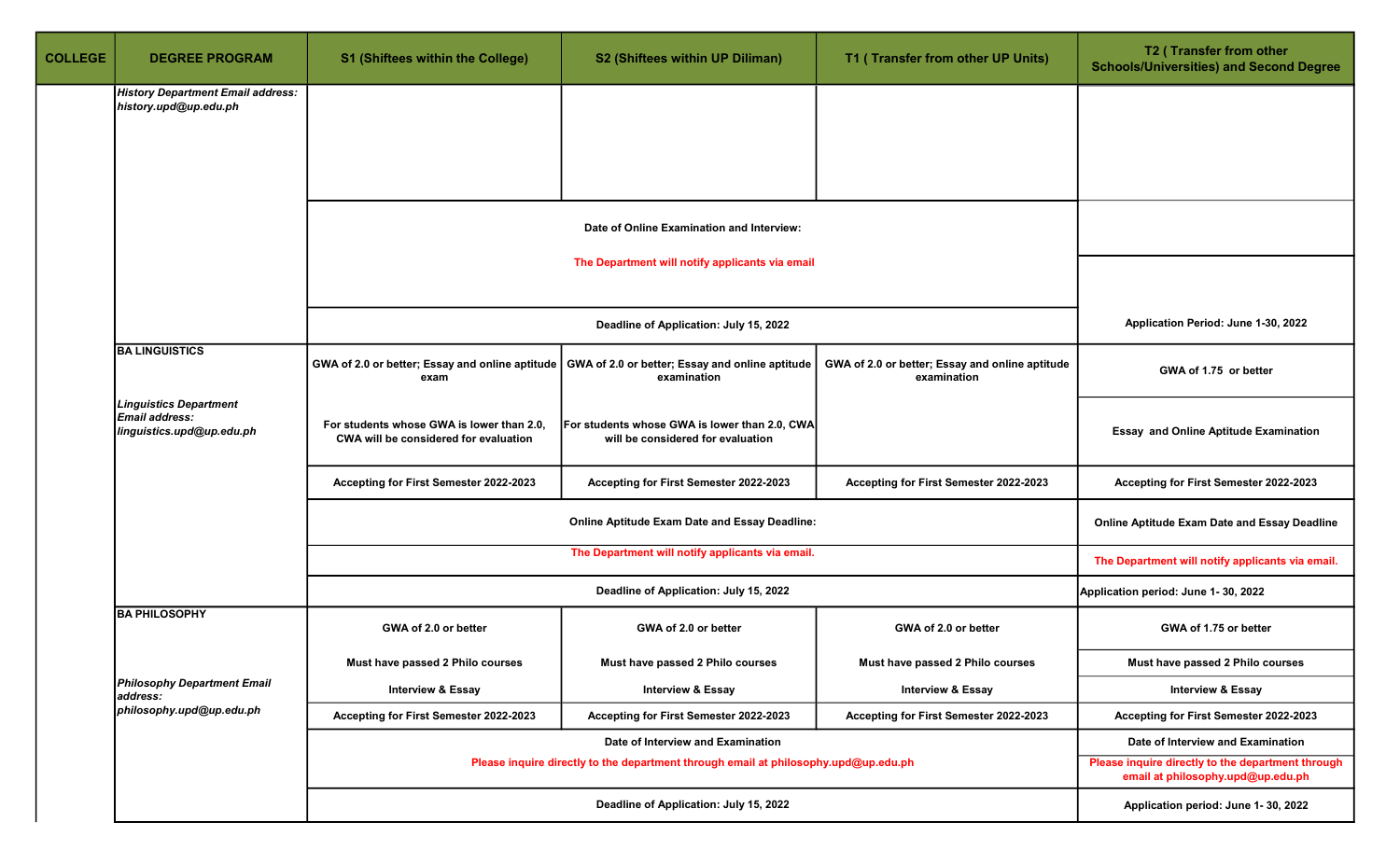| <b>COLLEGE</b> | <b>DEGREE PROGRAM</b>                                                         | <b>S1 (Shiftees within the College)</b>                 | S2 (Shiftees within UP Diliman)                                                                                      | T1 (Transfer from other UP Units)                                                                                                                                      | T2 (Transfer from other<br><b>Schools/Universities) and Second Degree</b>         |
|----------------|-------------------------------------------------------------------------------|---------------------------------------------------------|----------------------------------------------------------------------------------------------------------------------|------------------------------------------------------------------------------------------------------------------------------------------------------------------------|-----------------------------------------------------------------------------------|
|                | <b>BA POLITICAL SCIENCE</b>                                                   | GWA of 2.0 or better                                    | GWA of 2.0 or better                                                                                                 |                                                                                                                                                                        |                                                                                   |
|                |                                                                               | Must have passed Pol. Sci 11                            | Must have passed Pol. Sci 11                                                                                         |                                                                                                                                                                        |                                                                                   |
|                | <b>Political Science Department</b><br>Email address:<br>polsci.upd@up.edu.ph | Accepting for First Semester 2022-2023                  | Accepting for First Semester 2022-2023                                                                               | <b>NOT ACCEPTING for the</b><br>First Semester 2022-23                                                                                                                 | <b>NOT ACCEPTING for the</b><br>First Semester 2022-23                            |
|                |                                                                               |                                                         | Date of Interview and Examination<br>Please inquire directly to the department through email at polsci.upd@up.edu.ph |                                                                                                                                                                        |                                                                                   |
|                |                                                                               |                                                         | Deadline of Application: July 15, 2022                                                                               |                                                                                                                                                                        |                                                                                   |
|                | <b>BA PSYCHOLOGY</b><br><b>BS PSYCHOLOGY</b>                                  | GWA of 1.75 or better                                   | GWA of 1.75 or better                                                                                                | GWA of 1.75 or better                                                                                                                                                  | GWA of 1.5 or better                                                              |
|                | (except for Psych Majors shifting<br>from BS to BA/BA to BS)                  | a grade of 1.75 of better                               | a grade of 1.75 of better                                                                                            | Must have passed Psych 101 or equivalent with Must have passed Psych 101 or equivalent with Must have passed Psych 101 or equivalent with a<br>grade of 1.75 or better | Must have passed Psych 101 or equivalent with a<br>grade of 1.75 or better        |
|                | <b>Psychology Department</b><br><b>Email address:</b><br>psych.upd@up.edu.ph  | Accepting for First Semester 2022-2023                  | Accepting for First Semester 2022-2023                                                                               | Accepting for First Semester 2022-2023                                                                                                                                 | Accepting for First Semester 2022-2023                                            |
|                |                                                                               |                                                         | Deadline of Application: July 15, 2022                                                                               |                                                                                                                                                                        | Application period: June 1-30, 2022                                               |
|                | <b>BA SOCIOLOGY</b>                                                           | GWA 2.25 or better                                      | GWA 2.25 or better                                                                                                   | <b>GWA 2.25</b>                                                                                                                                                        | GWA of 1.5 or better (33 ACADEMIC UNITS EARNED)                                   |
|                | <b>Sociology Department</b><br>Email address:<br>socio.upd@up.edu.ph          | Minimum Social Science units - 6 units                  | Minimum Social Science units - 6 units                                                                               | Minimum Social Science units - 6 units                                                                                                                                 | Minimum Social Science units - 6 units                                            |
|                |                                                                               | Minimum Social Science Average - 2.25                   | Minimum Social Science Average - 2.25                                                                                | Minimum Social Science Average - 2.25                                                                                                                                  | Minimum Social Science Average - 1.5                                              |
|                |                                                                               | Interview at the option of the Dept.                    | Interview at the option of the Dept.                                                                                 | Interview at the option of the Dept.                                                                                                                                   | Interview at the option of the Dept.                                              |
|                |                                                                               | A 500-word essay why you want to shift to<br> Sociology | A 500-word essay why you want to shift to<br>Sociology                                                               | A 500-word essay why you want to transfer to<br> Sociology                                                                                                             | A 500-word essay why you want to transfer to<br>Sociology                         |
|                |                                                                               | Accepting for First Semester 2022-2023                  | Accepting for First Semester 2022-2023                                                                               | Accepting for First Semester 2022-2023                                                                                                                                 | Accepting for First Semester 2022-2023                                            |
|                |                                                                               |                                                         | Date of Interview and Examination                                                                                    |                                                                                                                                                                        | Date of Interview and Examination                                                 |
|                |                                                                               |                                                         | Please inquire directly to the department through email at socio.upd@up.edu.ph                                       |                                                                                                                                                                        | Please inquire directly to the department through<br>email at socio.upd@up.edu.ph |
|                |                                                                               |                                                         | Deadline of Application: July 15, 2022                                                                               |                                                                                                                                                                        | Application period: June 1-30, 2022                                               |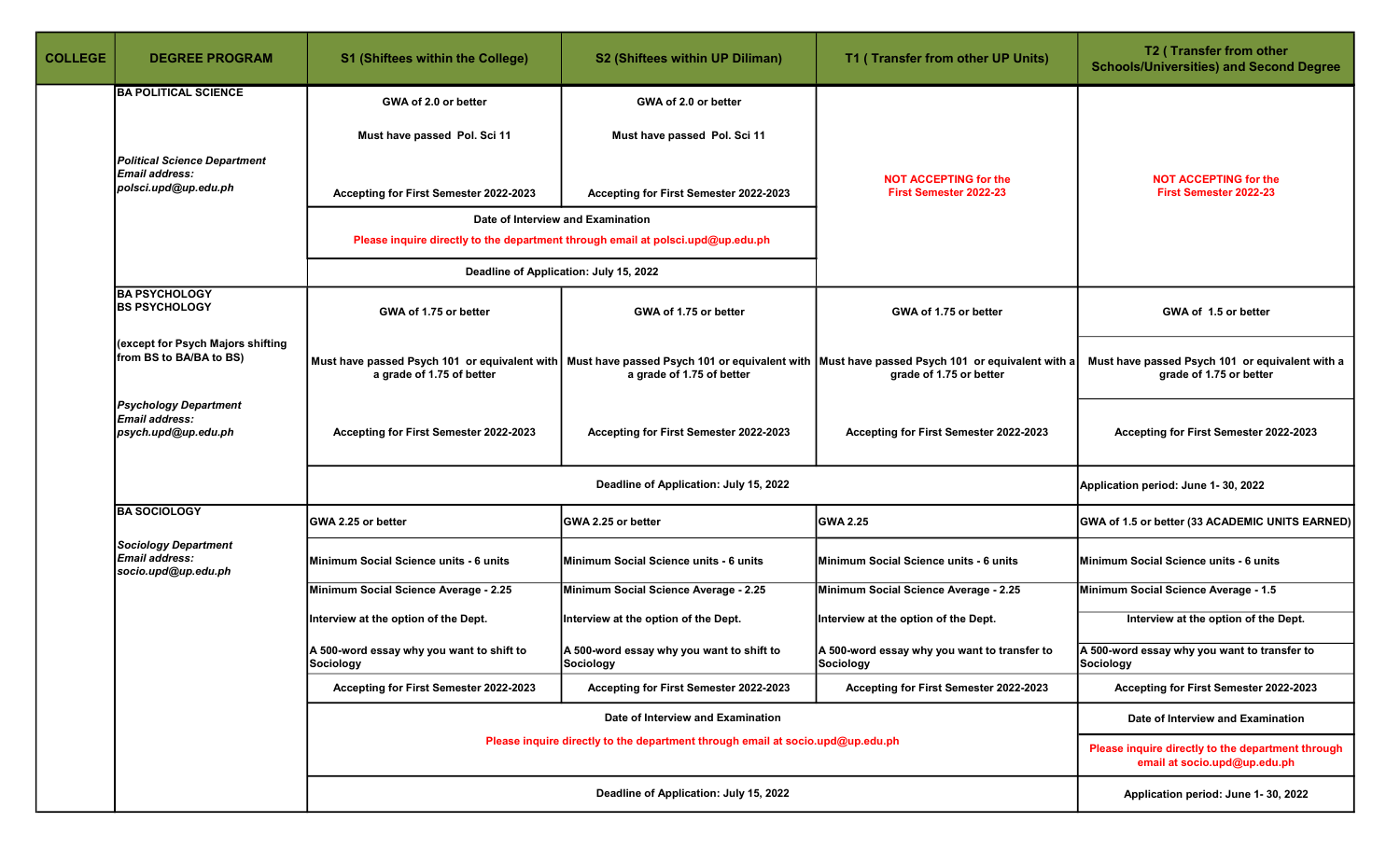| <b>COLLEGE</b> | <b>DEGREE PROGRAM</b>           | <b>S1 (Shiftees within the College)</b> | S2 (Shiftees within UP Diliman)        | T1 (Transfer from other UP Units)                                                                                                            | T2 (Transfer from other<br><b>Schools/Universities) and Second Degree</b> |
|----------------|---------------------------------|-----------------------------------------|----------------------------------------|----------------------------------------------------------------------------------------------------------------------------------------------|---------------------------------------------------------------------------|
| <b>CSWCD</b>   | <b>BS Community Development</b> | GWA of 2.0 or better                    | GWA of 2.0 or better                   | GWA of 2.0 or better                                                                                                                         | GWA of 1.75 or better                                                     |
|                |                                 | Interview                               | Interview                              | Interview/Exam                                                                                                                               | Interview/Guidance/Exam                                                   |
|                |                                 |                                         |                                        | Must have completed at least 30 academic units Must have completed at least 30 academic units Must have completed at least 30 academic units | Must have completed at least 33 academic units                            |
|                |                                 | <b>Accepting for First Semester</b>     | <b>Accepting for First Semester</b>    | <b>Accepting for First Semester</b>                                                                                                          | <b>Accepting for First Semester</b>                                       |
|                |                                 |                                         | Date of Interview/Exam:                |                                                                                                                                              | Date of Interview/Exam                                                    |
|                |                                 | 18-22 July 2022                         |                                        |                                                                                                                                              |                                                                           |
|                |                                 |                                         | Application period: June 1-30, 2022    |                                                                                                                                              |                                                                           |
|                |                                 |                                         |                                        |                                                                                                                                              |                                                                           |
|                | <b>BS Social Work</b>           | GWA of 2.25 or better                   | GWA of 2.25 or better                  | GWA of 2.00 or better                                                                                                                        | GWA of 1.75 or better                                                     |
|                |                                 | Interview                               | Interview                              | Interview/Exam                                                                                                                               | Interview/Guidance/Exam                                                   |
|                |                                 |                                         |                                        | Must have completed at least 30 academic units Must have completed at least 30 academic units Must have completed at least 30 academic units | Must have completed at least 33 academic units                            |
|                |                                 | <b>Accepting for First Semester</b>     | <b>Accepting for First Semester</b>    | <b>Accepting for First Semester</b>                                                                                                          | <b>Accepting for First Semester</b>                                       |
|                |                                 |                                         | Date of Interview/Exam:                |                                                                                                                                              | Date of Interview/Exam:                                                   |
|                |                                 |                                         | 18-19 JULY 2022                        |                                                                                                                                              | 20-21 JULY 2022                                                           |
|                |                                 |                                         | Deadline of Application: JUNE 30, 2022 |                                                                                                                                              | Application period: June 1-30, 2022                                       |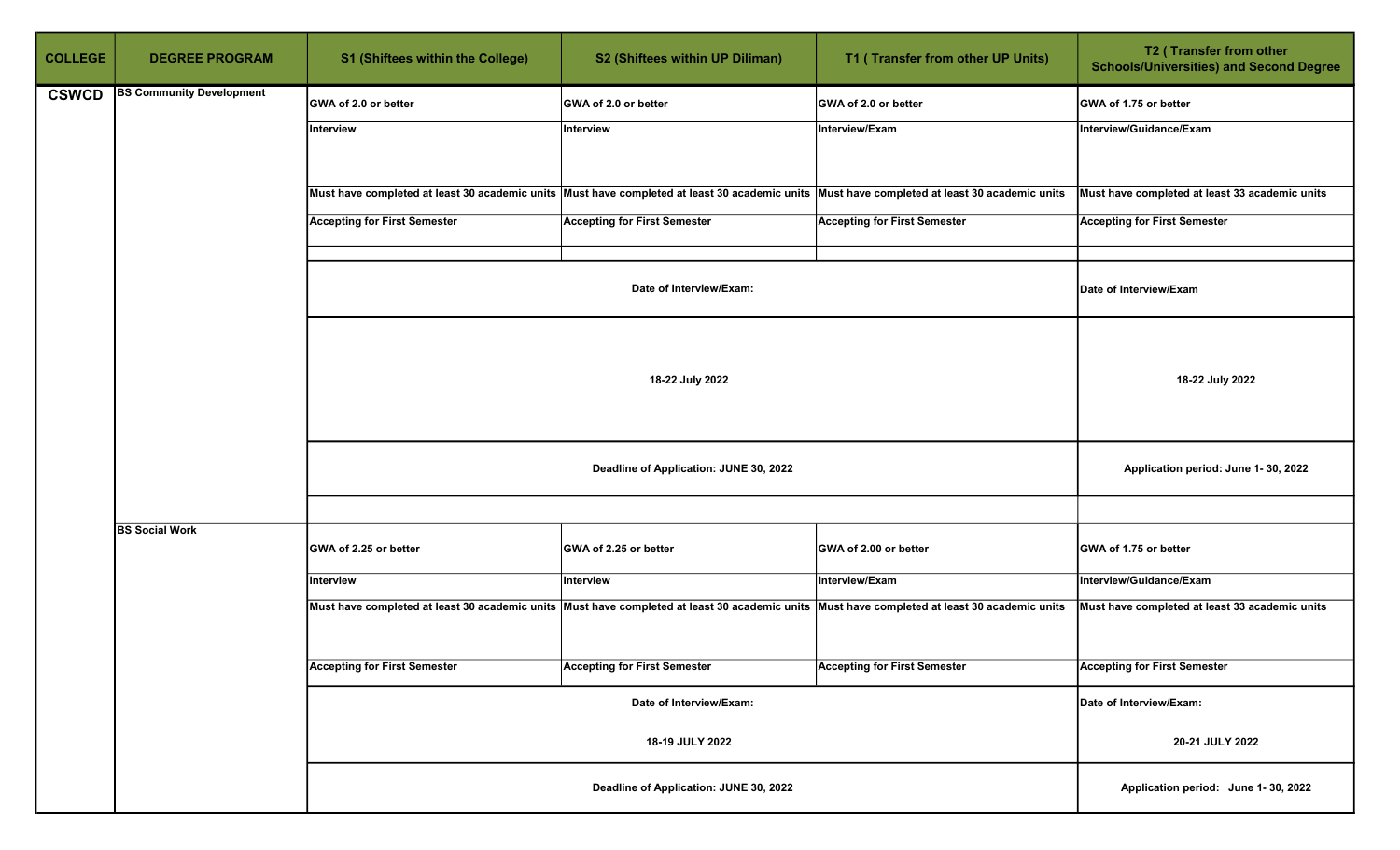| <b>COLLEGE</b> | <b>DEGREE PROGRAM</b>         | <b>S1 (Shiftees within the College)</b>                                                                                                                                                                                                          | S2 (Shiftees within UP Diliman)                                                                                       | T1 (Transfer from other UP Units)                   | T2 (Transfer from other<br><b>Schools/Universities) and Second Degree</b>                                                                                                                   |
|----------------|-------------------------------|--------------------------------------------------------------------------------------------------------------------------------------------------------------------------------------------------------------------------------------------------|-----------------------------------------------------------------------------------------------------------------------|-----------------------------------------------------|---------------------------------------------------------------------------------------------------------------------------------------------------------------------------------------------|
| <b>EDUC</b>    | <b>B SECONDARY EDUCATION</b>  | GWA of 2.5 or better                                                                                                                                                                                                                             | GWA of 2.5 or better                                                                                                  | GWA of 2.25 better                                  | GWA of 1.75 or better                                                                                                                                                                       |
|                | <b>B ELEMENTARY EDUCATION</b> | AVE= CWA + GWA/2                                                                                                                                                                                                                                 | AVE= CWA + GWA/2                                                                                                      | AVE= CWA + GWA/2                                    |                                                                                                                                                                                             |
|                |                               | Accepting for First Semester AY 2022-23                                                                                                                                                                                                          | Accepting for First Semester AY 2022-23                                                                               | Accepting for First Semester AY 2022-23             | Accepting for First Semester AY 2022-23                                                                                                                                                     |
|                |                               |                                                                                                                                                                                                                                                  |                                                                                                                       | <b>Not accepting Second Courser (second degree)</b> |                                                                                                                                                                                             |
|                |                               |                                                                                                                                                                                                                                                  | Date of Interview / Exam                                                                                              |                                                     | Date of Interview / Exam                                                                                                                                                                    |
|                |                               | Online Teaching Aptitude Test (c/o EDUC) -------------------- Friday, July 08, 2022 (half-day only)                                                                                                                                              | Online Teaching Aptitude Test: (c/o EDUC) Friday,<br>July 08, 2022 (half-day only)                                    |                                                     |                                                                                                                                                                                             |
|                |                               | Career Assessment Test (c/o OCG) --------------------------- By appointment with the Office of the Counseling and Guidance within the year                                                                                                       | Career Assessment Test: (c/o OCG)<br>By appointment with the Office of the Counseling<br>and Guidance within the year |                                                     |                                                                                                                                                                                             |
|                |                               | Interview (c/o Undergraduate Student Admission, Progress And Welfare Committee) -------Monday-Tuesday, July 18-19*, 2022<br>*To be determined if shiftees/transferees will exceed or cannot be accommodated within the regular one-day interview |                                                                                                                       |                                                     | Interview: (c/o USAPAW Committee)<br>Monday-Tuesday, July 18-19*, 2022<br>*To be determined if transferees will exceed or<br>cannot be accommodated within the regular one-day<br>interview |
|                |                               |                                                                                                                                                                                                                                                  | SHIFTING (S1/S2) & Transferring (T1) Requirements:                                                                    |                                                     | <b>Additional Requirements:</b>                                                                                                                                                             |
|                |                               | Must have earned at least 30 academic units or more                                                                                                                                                                                              |                                                                                                                       |                                                     | 1. Three reference reports from former college<br>professors(regardless of semester)                                                                                                        |
|                |                               | 2. Additional requirement for transferees to Art<br>Letter of Intent addressed to the College Secretary<br>Education: artist portfolio                                                                                                           |                                                                                                                       |                                                     |                                                                                                                                                                                             |
|                |                               | Latest Transcript of Records (TOR) / Most Recent True Copy of Grades (TCG) – 1 original and 1 photocopy                                                                                                                                          |                                                                                                                       |                                                     |                                                                                                                                                                                             |
|                |                               | • Latest 2×2 ID pictures - 4 copies                                                                                                                                                                                                              |                                                                                                                       |                                                     |                                                                                                                                                                                             |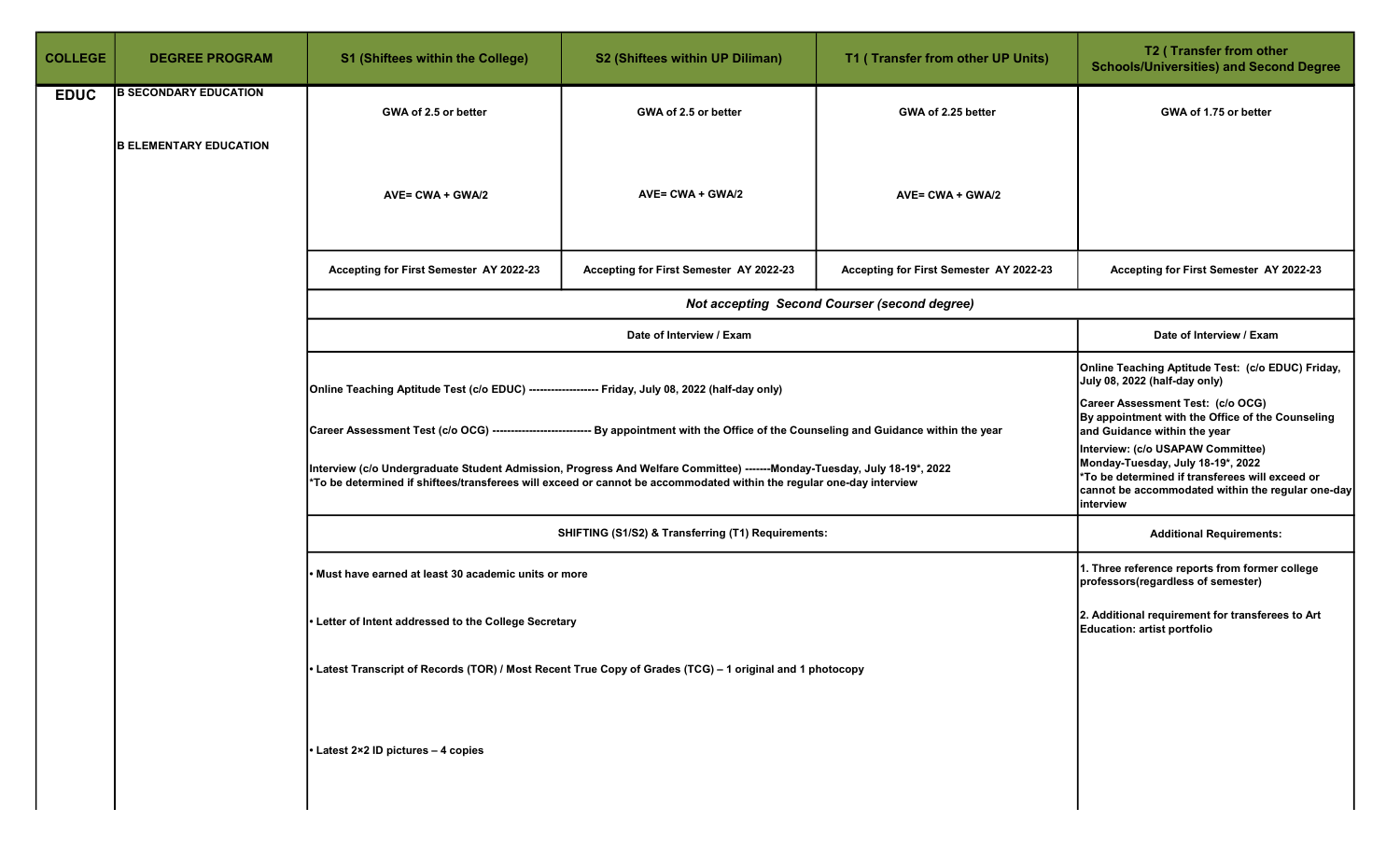| <b>COLLEGE</b> | <b>DEGREE PROGRAM</b>          | <b>S1 (Shiftees within the College)</b>                                                                                                                                                                                                                                                         | S2 (Shiftees within UP Diliman)                                                                                                                       | T1 (Transfer from other UP Units)                                                                                                                                                           | T2 (Transfer from other<br><b>Schools/Universities) and Second Degree</b>                                               |  |
|----------------|--------------------------------|-------------------------------------------------------------------------------------------------------------------------------------------------------------------------------------------------------------------------------------------------------------------------------------------------|-------------------------------------------------------------------------------------------------------------------------------------------------------|---------------------------------------------------------------------------------------------------------------------------------------------------------------------------------------------|-------------------------------------------------------------------------------------------------------------------------|--|
|                |                                | [Form.pdf) and OCG pre-assessment questionnaire (https://educ.upd.edu.ph/resources/)                                                                                                                                                                                                            |                                                                                                                                                       | Accomplished Shifting / Transfer Application Form (https://educ.upd.edu.ph/wp-content/uploads/2020/05/Revised-Shifting-Transferring-Application  <br>  Application period: June 1- 30, 2022 |                                                                                                                         |  |
|                |                                | · Short brown envelope                                                                                                                                                                                                                                                                          |                                                                                                                                                       |                                                                                                                                                                                             |                                                                                                                         |  |
|                |                                |                                                                                                                                                                                                                                                                                                 |                                                                                                                                                       |                                                                                                                                                                                             |                                                                                                                         |  |
|                |                                | • Three reference reports from former college professors (regardless of semesters)                                                                                                                                                                                                              |                                                                                                                                                       |                                                                                                                                                                                             |                                                                                                                         |  |
|                |                                | • Additional requirement for shiftees and transferees to Art Education: artist portfolio                                                                                                                                                                                                        | NOTE: Students who will be accepted in the<br>program will have one year probationary period.<br>They should maintain an absolute of 2.5000 or better |                                                                                                                                                                                             |                                                                                                                         |  |
|                |                                | NOTE: Students who will be accepted in the program will have one year probationary period. They should maintain an absolute grade of 2.5000 or<br>better per semester (based on UP CEd Retention Policy) and should only take subjects prescribed in the program of study/curriculum checklist. | per semester (based on UP Ced Retention Policy)<br>and should only take subjects prescribed in the<br>program of study/curriculum checklist           |                                                                                                                                                                                             |                                                                                                                         |  |
|                |                                | For details on application requirements and procedures, visit Shiftees (S1 & S2): https://educ.upd.edu.ph/undergraduate-shiftees/; Transferees (T1):<br>https://educ.upd.edu.ph/undergraduate-transferees/                                                                                      |                                                                                                                                                       |                                                                                                                                                                                             |                                                                                                                         |  |
|                |                                | Deadline of Application: Friday, July 01, 2022 (STRICTLY until July 01, 2022 5:00 PM ONLY)                                                                                                                                                                                                      | For T2 applicants: For more information, please visit<br>https://our.upd.edu.ph                                                                       |                                                                                                                                                                                             |                                                                                                                         |  |
| <b>ENGG</b>    | <b>BS CHEMICAL ENGINEERING</b> | General Weighted Average (GWA) = 2.0 or better<br>Math and Science Weighted Average (MSWA) = 1.75 or better                                                                                                                                                                                     |                                                                                                                                                       |                                                                                                                                                                                             | General Weighted Average (GWA) = 2.0 or better.<br>• Math Science Weighted Average (MSWA) = 1.5 or<br>better.           |  |
|                |                                | Must have passed Math 21, Chem 16 & Chem 16.1                                                                                                                                                                                                                                                   |                                                                                                                                                       |                                                                                                                                                                                             | Must have passed Math 21 or equivalent.                                                                                 |  |
|                |                                | . No grade of 5.0; no unremoved 4.0 or INC.                                                                                                                                                                                                                                                     |                                                                                                                                                       |                                                                                                                                                                                             | • Must have passed Chem 16 & Chem 16.1 or<br>equivalent.                                                                |  |
|                |                                | • Must have completed at least 32 academic units.                                                                                                                                                                                                                                               | . No failing grade; no unremoved 4.0 or INC.                                                                                                          |                                                                                                                                                                                             |                                                                                                                         |  |
|                |                                | . Must not have been in residence for more than 2 years.                                                                                                                                                                                                                                        | • Must have completed at least 36 academic units.                                                                                                     |                                                                                                                                                                                             |                                                                                                                         |  |
|                |                                | . Must be able to complete course within prescribed limit (no extension beyond maximum allowable residence).                                                                                                                                                                                    |                                                                                                                                                       |                                                                                                                                                                                             | • Must not have been in residence for more than 2<br>years.                                                             |  |
|                |                                | • True Copy of Grades (TCG) for S2 & T1; or CRS printout of grades for S1 only                                                                                                                                                                                                                  |                                                                                                                                                       |                                                                                                                                                                                             | . Must able to comple+G10:G11te course within<br>prescribed limit (no extension beyond maximum<br>allowable residence). |  |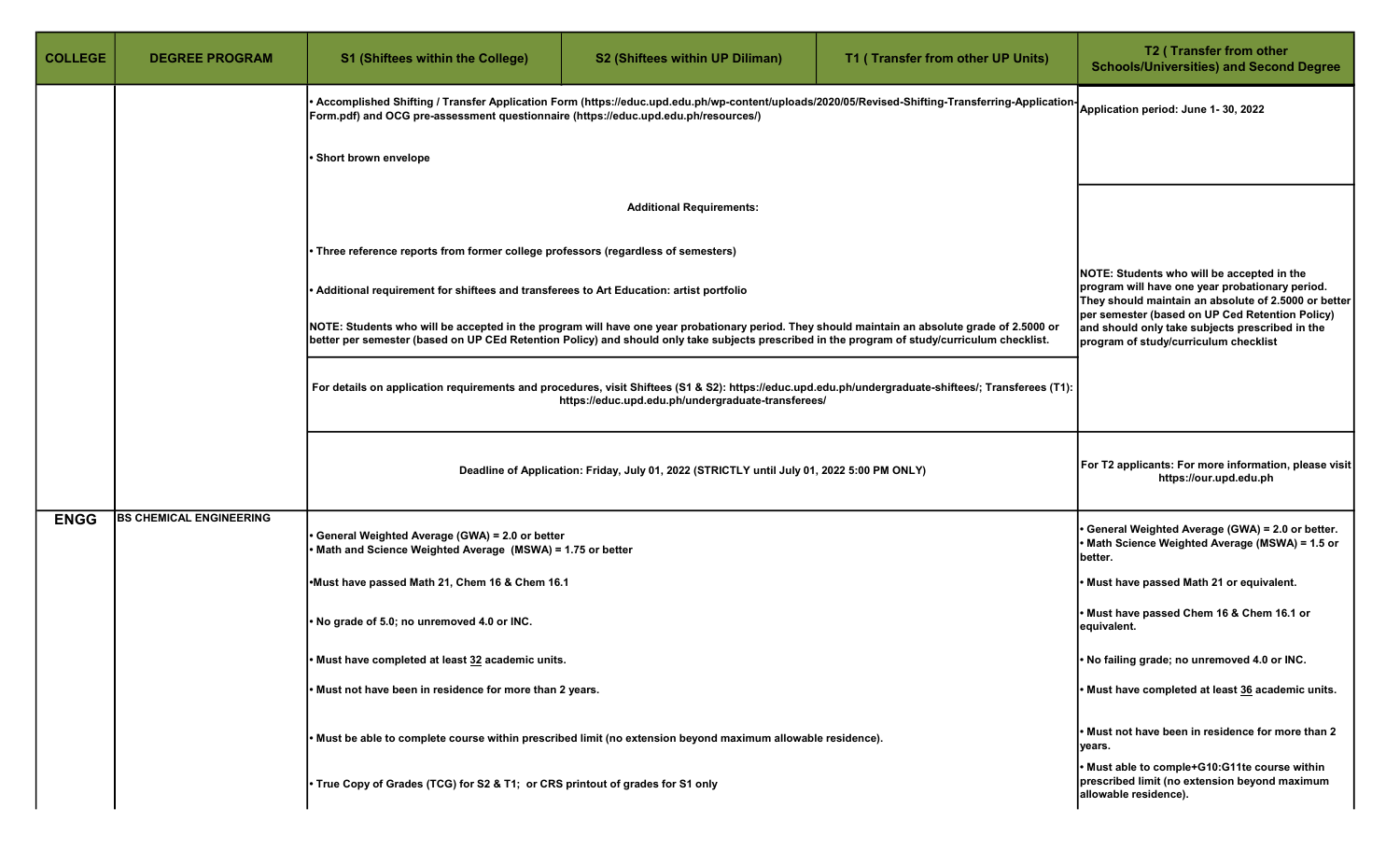| <b>COLLEGE</b> | <b>DEGREE PROGRAM</b>                                                                 | <b>S1 (Shiftees within the College)</b>                                                                                                                                                                                                                                                     | S2 (Shiftees within UP Diliman)                                                                                                                          | T1 (Transfer from other UP Units)                           | T2 (Transfer from other<br><b>Schools/Universities) and Second Degree</b>                                                                                                                        |
|----------------|---------------------------------------------------------------------------------------|---------------------------------------------------------------------------------------------------------------------------------------------------------------------------------------------------------------------------------------------------------------------------------------------|----------------------------------------------------------------------------------------------------------------------------------------------------------|-------------------------------------------------------------|--------------------------------------------------------------------------------------------------------------------------------------------------------------------------------------------------|
|                |                                                                                       | Certificate of Good Moral Character or its<br>equivalent                                                                                                                                                                                                                                    |                                                                                                                                                          |                                                             |                                                                                                                                                                                                  |
|                |                                                                                       | • Letter (w/ signature and contact details) addressed to the department Chair stating the reason for shifting/transferring.<br>Must be available for interview within the application period if necessary.<br>Note: GWA and MSWA will be considered for courses with numerical grades only. | Letter (w/signature & contact details) addressed to<br>the Department Chair stating the reason for<br>transferring or applying as 2nd degree student and |                                                             |                                                                                                                                                                                                  |
|                | <b>ACCEPTING PERIOD</b><br>First (1st) Semester, 2022-2023<br>June 13 - June 24, 2022 |                                                                                                                                                                                                                                                                                             | Application period: June 1-30, 2022                                                                                                                      |                                                             |                                                                                                                                                                                                  |
|                |                                                                                       |                                                                                                                                                                                                                                                                                             | Second (2 <sup>nd</sup> ) Semester, 2022-2023                                                                                                            | TBA                                                         |                                                                                                                                                                                                  |
|                |                                                                                       | <b>Department CHAIR</b>                                                                                                                                                                                                                                                                     | Dr. Julie Anne D. Del Rosario                                                                                                                            | DChE                                                        |                                                                                                                                                                                                  |
|                | <b>BS CIVIL ENGINEERING</b>                                                           | General Weighted Average (GWA) of 2.00 or<br>better.                                                                                                                                                                                                                                        | General Weighted Average (GWA) of 1.75 or<br>better.                                                                                                     | General Weighted Average (GWA) of 1.75 or<br>better.        | General Weighted Average (GWA) = 1.5 or better.                                                                                                                                                  |
|                |                                                                                       | Math & Science Weighted Average (MSWA) of<br>2.00 or better.                                                                                                                                                                                                                                | Math & Science Weighted Average (MSWA) of<br>1.75 or better.                                                                                             | Math & Science Weighted Average (MSWA) of<br>1.75 or better | Math & Science Weighted Average (MSWA) of 1.5<br>or better.                                                                                                                                      |
|                |                                                                                       | Must have passed Math 21 or equivalent.                                                                                                                                                                                                                                                     |                                                                                                                                                          |                                                             | Must have passed Math 21 or its equivalent.                                                                                                                                                      |
|                |                                                                                       | No grade of 5.0; no unremoved 4.0 or INC.                                                                                                                                                                                                                                                   |                                                                                                                                                          |                                                             | No grade of 5.0; no unremoved 4.0 or INC.                                                                                                                                                        |
|                |                                                                                       | Must have completed at least 30 academic units.                                                                                                                                                                                                                                             |                                                                                                                                                          |                                                             | Must have completed at least 33 academic units.                                                                                                                                                  |
|                |                                                                                       | • True Copy of Grades (TCG) for S2 & T1; or CRS printout of grades for S1 only                                                                                                                                                                                                              | . Letter (w/ signature and contact details) addressed to the Institute Director stating the reason for shifting/transferring.                            |                                                             | . Must not have been in residence for more than 1<br>year.                                                                                                                                       |
|                |                                                                                       | · Letter (w/signature & contact details) addressed to<br>the Institute Director stating the reason for<br>transferring or applying as 2nd degree student and<br>email at transfer_submit.engg@coe.upd.edu.ph<br>NO LETTER submitted will result to disqualification<br>of your application. |                                                                                                                                                          |                                                             |                                                                                                                                                                                                  |
|                |                                                                                       | Note: GWA and MSWA will be considered for courses with numerical grades only.                                                                                                                                                                                                               |                                                                                                                                                          |                                                             |                                                                                                                                                                                                  |
|                |                                                                                       | Science subjects                                                                                                                                                                                                                                                                            |                                                                                                                                                          |                                                             | Applicants coming from BS Engineering and Science Programs should have at least 6 units of Math and Science subjects; Applicants from other BS Programs should have at least 3 units of Math and |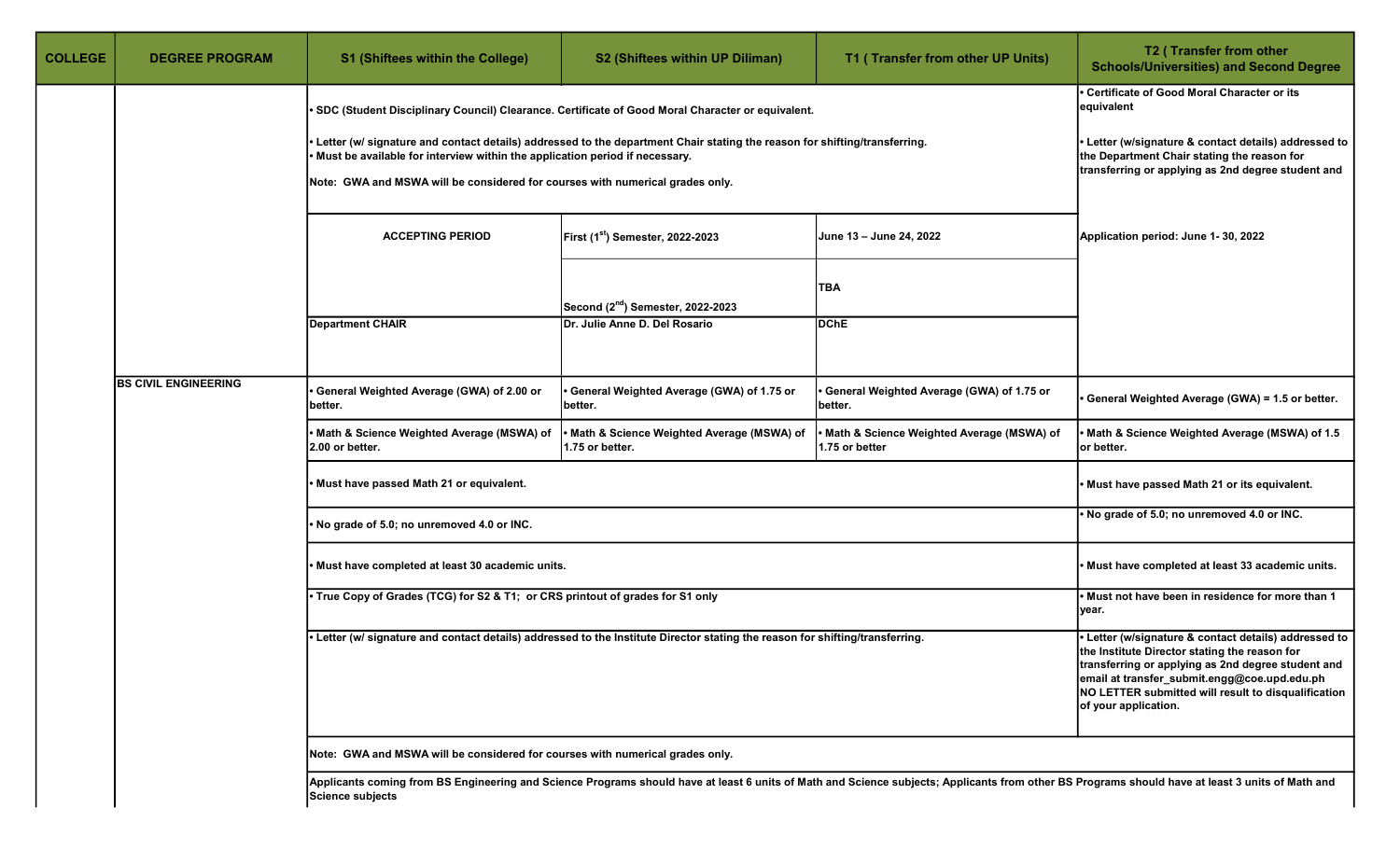| <b>COLLEGE</b> | <b>DEGREE PROGRAM</b>                                                                                                                                                                                                                                           | <b>S1 (Shiftees within the College)</b>                                                                                                                                                                  | S2 (Shiftees within UP Diliman)                                                                                                                                                                                                                                                                   | T1 (Transfer from other UP Units)                                                                                                                | T2 (Transfer from other<br><b>Schools/Universities) and Second Degree</b>                                                                                                                                            |  |  |
|----------------|-----------------------------------------------------------------------------------------------------------------------------------------------------------------------------------------------------------------------------------------------------------------|----------------------------------------------------------------------------------------------------------------------------------------------------------------------------------------------------------|---------------------------------------------------------------------------------------------------------------------------------------------------------------------------------------------------------------------------------------------------------------------------------------------------|--------------------------------------------------------------------------------------------------------------------------------------------------|----------------------------------------------------------------------------------------------------------------------------------------------------------------------------------------------------------------------|--|--|
|                |                                                                                                                                                                                                                                                                 | Applicants from BA or AB programs should have at least 6 units of Math and Science subjects (Math and Science subjects referred to here are not general education subjects                               |                                                                                                                                                                                                                                                                                                   |                                                                                                                                                  |                                                                                                                                                                                                                      |  |  |
|                |                                                                                                                                                                                                                                                                 |                                                                                                                                                                                                          | Applicants who have not passed Math 21/ or its equivalent should clearly state in their application letter the reasons or circumstances for this to be considered by the ICE during evaluation.                                                                                                   |                                                                                                                                                  |                                                                                                                                                                                                                      |  |  |
|                |                                                                                                                                                                                                                                                                 | <b>ACCEPTING PERIOD</b>                                                                                                                                                                                  | First (1st) Semester, 2022-2023                                                                                                                                                                                                                                                                   | June 13 - June 24, 2022                                                                                                                          | Application period: June 1-30, 2022                                                                                                                                                                                  |  |  |
|                |                                                                                                                                                                                                                                                                 |                                                                                                                                                                                                          | The Institute of Civil Engineering is not accepting applicants for shifting/Transfer to BS CE for 2 <sup>nd</sup><br>Semester, 2022-2023.                                                                                                                                                         |                                                                                                                                                  |                                                                                                                                                                                                                      |  |  |
|                |                                                                                                                                                                                                                                                                 | <b>Institute DIRECTOR</b>                                                                                                                                                                                | Dr. Maria Antonia N. Tanchuling                                                                                                                                                                                                                                                                   | Institute of Civil Eng'g                                                                                                                         |                                                                                                                                                                                                                      |  |  |
|                | For Transferees from other UP Campuses (T1): GWA of 1.75 or better, or average of 1.5 or better from all of his/her Math subjects<br><b>BS COMPUTER SCIENCE</b><br>• Must have not obtained a grade of 5.0, unremoved 4.0 and/or unresolved INC in ANY SUBJECT. |                                                                                                                                                                                                          |                                                                                                                                                                                                                                                                                                   |                                                                                                                                                  | • General Weighted Average of 1.75 or better, or<br>average of 1.5 or better from all Math subjects.<br>• Completed at least 33 academic units but not more<br>than four full semesters worth of academics units.    |  |  |
|                |                                                                                                                                                                                                                                                                 | • Completed at least 30 academic units.                                                                                                                                                                  |                                                                                                                                                                                                                                                                                                   |                                                                                                                                                  |                                                                                                                                                                                                                      |  |  |
|                |                                                                                                                                                                                                                                                                 | • True Copy of Grades (TCG) for S2 & T1; or CRS printout of grades for S1 only                                                                                                                           | • Letter (w/ signature and contact details) addressed to the Department Chair stating the reason for shifting/transferring.                                                                                                                                                                       |                                                                                                                                                  | • Assessment exam to assess the applicants<br>potential for effective learning if admitted to the<br>program - for more information visit<br>https://dcs.upd.edu.ph/admissions/undergraduate-<br>program-admissions/ |  |  |
|                |                                                                                                                                                                                                                                                                 | Assessment exam to assess the applicants potential for effective learning if admitted to the program - for more information visit<br>https://dcs.upd.edu.ph/admissions/undergraduate-program-admissions/ | • Letter (w/signature & contact details) addressed to<br>the Department Chair stating the reason for<br>transferring or applying as 2nd degree student and<br>email at transfer_submit.engg@coe.upd.edu.ph<br>NO LETTER submitted will result to disqualification                                 |                                                                                                                                                  |                                                                                                                                                                                                                      |  |  |
|                |                                                                                                                                                                                                                                                                 | Note: GWA and MSWA will be considered for courses with numerical grades only.                                                                                                                            | • May undergo interview/exam to assess the applicants potential for effective learning if admitted to the program.                                                                                                                                                                                |                                                                                                                                                  |                                                                                                                                                                                                                      |  |  |
|                |                                                                                                                                                                                                                                                                 | Note: GWA and MSWA will be considered for courses with numerical grades only.                                                                                                                            | • May undergo interview/exam to assess the applicants potential for effective learning if admitted to the program.                                                                                                                                                                                |                                                                                                                                                  |                                                                                                                                                                                                                      |  |  |
|                |                                                                                                                                                                                                                                                                 | admission to the program.                                                                                                                                                                                | Again, meeting the aforementioned requirements qualifies the applicant to take the assessment exam. It does not yet qualify the applicant for                                                                                                                                                     |                                                                                                                                                  |                                                                                                                                                                                                                      |  |  |
|                |                                                                                                                                                                                                                                                                 |                                                                                                                                                                                                          | the assessment exam, as long as they take (and pass, with required average grades) ALL the required mathematics courses of their program's first<br>year. They do have to take Math 22 once/if accepted to the UP Diliman B.Sc. C.S. program (if no course taken before is equivalent to Math 22) | Applicants from B.Sc. C.S. programs of other UP constituent units need NOT have taken the Math 22-equivalent course before being allowed to take |                                                                                                                                                                                                                      |  |  |
|                |                                                                                                                                                                                                                                                                 | <b>ACCEPTING PERIOD</b>                                                                                                                                                                                  | First (1st) Semester, 2022-2023                                                                                                                                                                                                                                                                   | June 13 – June 24, 2022                                                                                                                          | Application period: June 1-30, 2022                                                                                                                                                                                  |  |  |
|                |                                                                                                                                                                                                                                                                 |                                                                                                                                                                                                          |                                                                                                                                                                                                                                                                                                   |                                                                                                                                                  |                                                                                                                                                                                                                      |  |  |
|                |                                                                                                                                                                                                                                                                 | <b>Department CHAIR</b>                                                                                                                                                                                  | Dr. Jaymar B. Soriano                                                                                                                                                                                                                                                                             | <b>DCS</b>                                                                                                                                       |                                                                                                                                                                                                                      |  |  |
|                | <b>BS ELECTRICAL ENGINEERING</b>                                                                                                                                                                                                                                | Must have passed Math 20 or equivalent.                                                                                                                                                                  |                                                                                                                                                                                                                                                                                                   |                                                                                                                                                  | • General Weighted Average (GWA) of 3.0 for 2nd<br>Degree UP graduates                                                                                                                                               |  |  |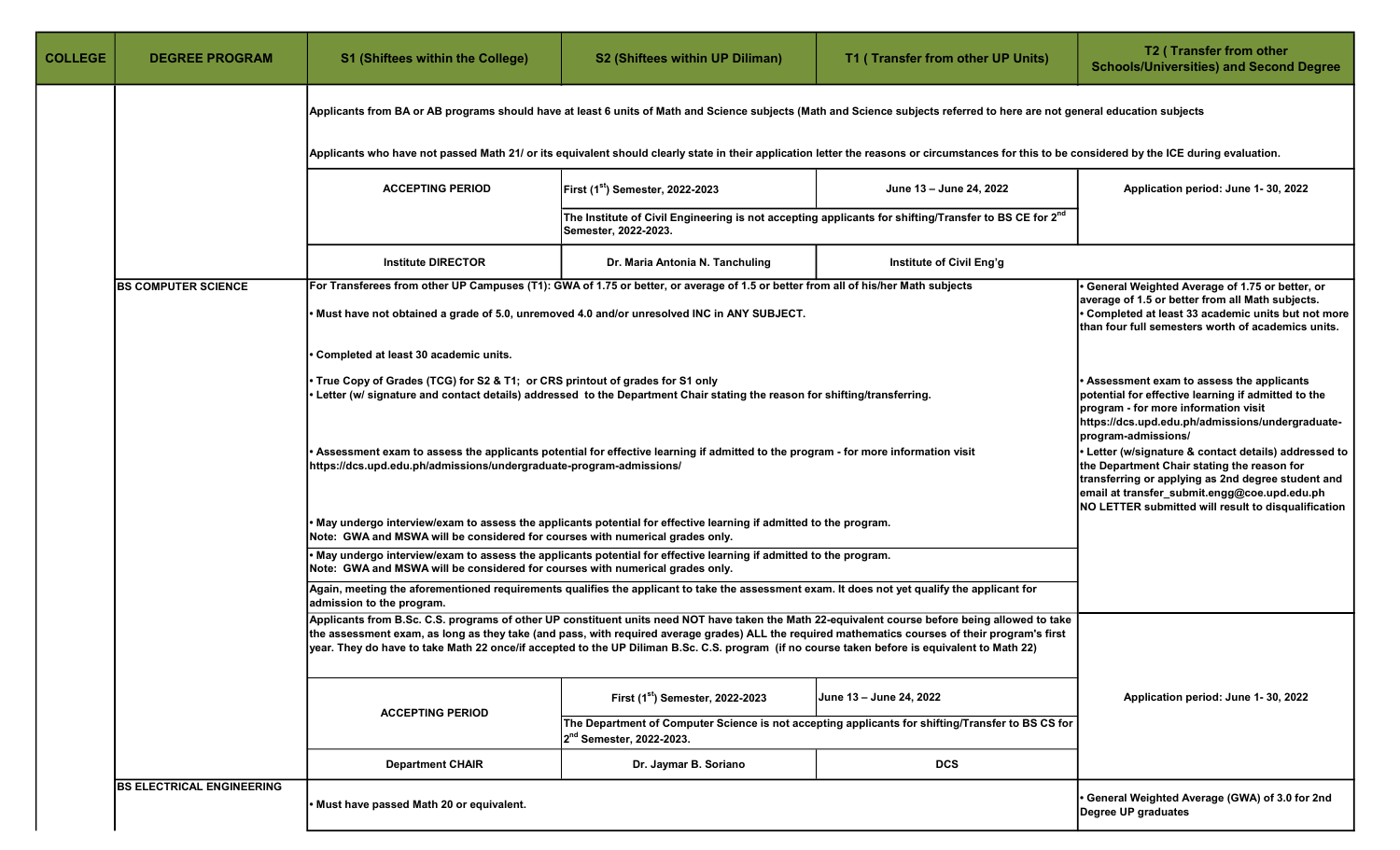| <b>COLLEGE</b> | <b>DEGREE PROGRAM</b>              | <b>S1 (Shiftees within the College)</b>                                                                                     | <b>S2 (Shiftees within UP Diliman)</b>                                                                                                                                                                                                                                                  | T1 (Transfer from other UP Units)                            | T2 (Transfer from other<br><b>Schools/Universities) and Second Degree</b>                                                                                                                                                                                                                |
|----------------|------------------------------------|-----------------------------------------------------------------------------------------------------------------------------|-----------------------------------------------------------------------------------------------------------------------------------------------------------------------------------------------------------------------------------------------------------------------------------------|--------------------------------------------------------------|------------------------------------------------------------------------------------------------------------------------------------------------------------------------------------------------------------------------------------------------------------------------------------------|
|                | <b>BS COMPUTER ENGINEERING</b>     | Must have completed at least 30 academic units of baccalaureate- level courses.                                             |                                                                                                                                                                                                                                                                                         |                                                              | General Weighted Average (GWA) of 1.75 for 2nd<br>Degree and Transferees from other school                                                                                                                                                                                               |
|                | <b>IBS ELECTRONICS ENGINEERING</b> | True Copy of Grades (TCG) for S2 & T1; or CRS printout of grades for S1 only                                                | Math & Science Weighted Average (MSWA) of 1.75<br>or better.                                                                                                                                                                                                                            |                                                              |                                                                                                                                                                                                                                                                                          |
|                |                                    | Letter (w/ signature and contact details) addressed to the Institute Director stating the reason for shifting/transferring. | Must have passed Math 20 or equivalent.                                                                                                                                                                                                                                                 |                                                              |                                                                                                                                                                                                                                                                                          |
|                |                                    | NOTE: Applicants satisfying the above minimum requirements are NOT necessarily assured of acceptance.                       | No grade of 5.0; no unremoved 4.0 or INC. in any<br>subject including CWTS/NSTP.                                                                                                                                                                                                        |                                                              |                                                                                                                                                                                                                                                                                          |
|                |                                    |                                                                                                                             | • Must have completed at least 33 academic units of<br>baccalaureate- level courses.                                                                                                                                                                                                    |                                                              |                                                                                                                                                                                                                                                                                          |
|                |                                    | Note: GWA and MSWA will be considered for courses with numerical grades only.                                               | Letter (w/signature & contact details) addressed to<br>the Department Chair stating the reason for<br>transferring or applying as 2nd degree student and<br>email at transfer_submit.engg@coe.upd.edu.ph<br>NO LETTER submitted will result to<br>disqualification of your application. |                                                              |                                                                                                                                                                                                                                                                                          |
|                |                                    |                                                                                                                             | NOTE: Applicants satisfying the above minimum<br>requirements are NOT necessarily assured of<br>acceptance.                                                                                                                                                                             |                                                              |                                                                                                                                                                                                                                                                                          |
|                |                                    |                                                                                                                             | First (1st) Semester, 2022-2023                                                                                                                                                                                                                                                         | June 13 - June 24, 2022                                      |                                                                                                                                                                                                                                                                                          |
|                |                                    | <b>ACCEPTING PERIOD</b>                                                                                                     | Second (2 <sup>nd</sup> ) Semester, 2022-2023                                                                                                                                                                                                                                           | TBA                                                          | Application period: June 1-30, 2022                                                                                                                                                                                                                                                      |
|                |                                    | <b>Institute DIRECTOR</b>                                                                                                   | Dr. Michael Angelo A. Pedrasa                                                                                                                                                                                                                                                           | <b>Electrical and Electronics Engineering Institute</b>      |                                                                                                                                                                                                                                                                                          |
|                | <b>BS GEODETIC ENGINEERING</b>     | Math & Science Weighted Average (MSWA) of<br>I2.50 or better.                                                               | Math & Science Weighted Average (MSWA) of<br>2.50 or better.                                                                                                                                                                                                                            | Math & Science Weighted Average (MSWA) of<br>2.00 or better. | General Weighted Average (GWA) of 2.00 or better.                                                                                                                                                                                                                                        |
|                |                                    | Must have passed Math 21 and Physics 71 or equivalent.                                                                      |                                                                                                                                                                                                                                                                                         |                                                              | Math & Science Weighted Average (MSWA) of 1.5<br>or better.                                                                                                                                                                                                                              |
|                |                                    | No grade of 5.0; no unremoved 4.0 or INC.                                                                                   |                                                                                                                                                                                                                                                                                         |                                                              | Must have completed at least 33 academic units.                                                                                                                                                                                                                                          |
|                |                                    | Must not have been in residence for more than 3 years.                                                                      | Official Transcript of Records (OTR)/ TCG - original<br>signed by the Registrar                                                                                                                                                                                                         |                                                              |                                                                                                                                                                                                                                                                                          |
|                |                                    | Must have completed at least 30 academic units.                                                                             | Interview with Admission Committee.                                                                                                                                                                                                                                                     |                                                              |                                                                                                                                                                                                                                                                                          |
|                |                                    | • True Copy of Grades (TCG) for S2 & T1; or CRS printout of grades for S1 only                                              |                                                                                                                                                                                                                                                                                         |                                                              |                                                                                                                                                                                                                                                                                          |
|                |                                    | <b>Interview with Admission Committee</b>                                                                                   | Letter (w/ signature and contact details) address to the Department Chair stating the reason for shifting/transferring<br>Submit filled BS GE Student Study Plan (Template at : https:sites.google.com/up.edu.ph/dgestudenthub/curriculum)                                              |                                                              | Letter (w/signature & contact details) address to<br>the Department Chair stating the reason for<br>transferring or applying as 2nd degree student and<br>email at transfer_submit.engg@coe.upd.edu.ph<br>$\overline{M}$ i prepa colonial do il nominali di distribucione di provincia i |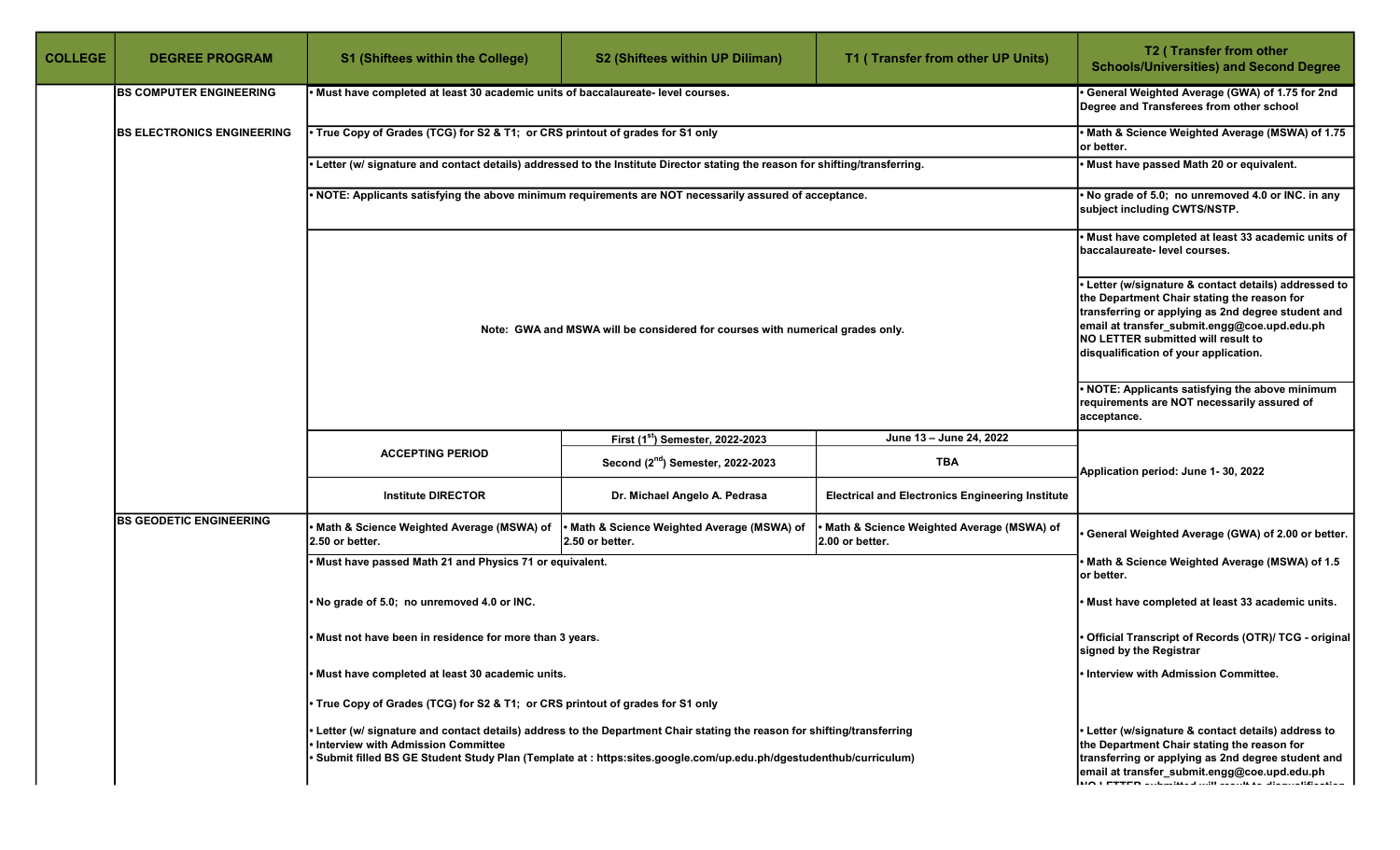| <b>COLLEGE</b> | <b>DEGREE PROGRAM</b>                                 | S1 (Shiftees within the College)                                               | S2 (Shiftees within UP Diliman)                                                                                                       | T1 (Transfer from other UP Units)                                                                 | T2 (Transfer from other<br><b>Schools/Universities) and Second Degree</b>                            |  |  |
|----------------|-------------------------------------------------------|--------------------------------------------------------------------------------|---------------------------------------------------------------------------------------------------------------------------------------|---------------------------------------------------------------------------------------------------|------------------------------------------------------------------------------------------------------|--|--|
|                |                                                       | Note: GWA and MSWA will be considered for courses with numerical grades only.  |                                                                                                                                       |                                                                                                   |                                                                                                      |  |  |
|                |                                                       |                                                                                | First (1st) Semester, 2022-2023                                                                                                       | June 13 - June 25, 2022                                                                           | Application period: June 1-30, 2022                                                                  |  |  |
|                |                                                       | <b>ACCEPTING PERIOD</b>                                                        |                                                                                                                                       | The Department of Geodetic Engineering is not accepting applicants for shifting/Transfer to BS GE |                                                                                                      |  |  |
|                |                                                       |                                                                                | for 2 <sup>nd</sup> Semester, 2022-2023.                                                                                              |                                                                                                   |                                                                                                      |  |  |
|                |                                                       | <b>Department CHAIR</b>                                                        | Dr. Czar Jakiri S. Sarmiento                                                                                                          | <b>DGE</b>                                                                                        |                                                                                                      |  |  |
|                | <b>BS INDUSTRIAL ENGINEERING</b>                      | GWA of 2.0 or better and MSWA of 2.25 or better.                               |                                                                                                                                       |                                                                                                   |                                                                                                      |  |  |
|                |                                                       | . Must have passed Math 22 or equivalent                                       |                                                                                                                                       |                                                                                                   |                                                                                                      |  |  |
|                |                                                       | No grade of 5.0; no unremoved 4.0 or INC.                                      |                                                                                                                                       |                                                                                                   |                                                                                                      |  |  |
|                |                                                       | Must not have been in residence for more than 3 years.                         |                                                                                                                                       |                                                                                                   | NOT ACCEPTING FOR T2 APPLICANTS                                                                      |  |  |
|                |                                                       | Must have completed at least 30 academic units.                                |                                                                                                                                       |                                                                                                   |                                                                                                      |  |  |
|                |                                                       | • True Copy of Grades (TCG) for S2 & T1; or CRS printout of grades for S1 only |                                                                                                                                       |                                                                                                   |                                                                                                      |  |  |
|                |                                                       | engg.ocs@coe.upd.edu.ph                                                        | Letter (w/ signature and contact details) address to the Department Chair stating the reason for shifting/transferring and email at   |                                                                                                   |                                                                                                      |  |  |
|                |                                                       | Note: GWA and MSWA will be considered for courses with numerical grades only.  |                                                                                                                                       |                                                                                                   |                                                                                                      |  |  |
|                |                                                       | <b>ACCEPTING PERIOD</b>                                                        | First (1st) Semester, 2022-2023                                                                                                       | June 13 - June 24, 2021                                                                           |                                                                                                      |  |  |
|                |                                                       |                                                                                | Second (2 <sup>nd</sup> ) Semester, 2022-2023                                                                                         | TBA                                                                                               |                                                                                                      |  |  |
|                |                                                       | <b>Department CHAIR</b>                                                        | Prof. Erickson L. Llaguno                                                                                                             | Department of Industrial Engineering &<br><b>Operations Research</b>                              |                                                                                                      |  |  |
|                | <b>BS MINING ENGINEERING</b>                          | General Weighted Average (GWA) of 2.00 or better.                              |                                                                                                                                       |                                                                                                   | General Weighted Average (GWA) of 1.75 or<br>better.                                                 |  |  |
|                | <b>BS METALLURGICAL</b>                               | Math & Science Weighted Average (MSWA) of 2.0 or better for S2 and T1 only     |                                                                                                                                       |                                                                                                   | Math & Science Weighted Average (MSWA) of 1.75                                                       |  |  |
|                | <b>ENGINEERING</b><br><b>BS MATERIALS ENGINEERING</b> | • Must have passed Math 21, Chem 16 & Chem 16.1 or equivalent                  |                                                                                                                                       |                                                                                                   | or better.<br>. No grade of 5.0, No unremoved 4.0 or INC.                                            |  |  |
|                |                                                       | . No grade of 5.0 in Math & Science.                                           |                                                                                                                                       |                                                                                                   | • Must have completed at least 33 academic units.                                                    |  |  |
|                |                                                       |                                                                                |                                                                                                                                       |                                                                                                   |                                                                                                      |  |  |
|                |                                                       | . Must have completed at least 30 academic units.                              |                                                                                                                                       |                                                                                                   | Interview upon evaluation of documents                                                               |  |  |
|                |                                                       |                                                                                | . Must be able to complete course within prescribed limit (no MRR extension). (https://mech.engg.upd.edu.ph/academics/undergraduate/) |                                                                                                   | • Letter (w/signature & contact details) addressed to<br>the Department Chair stating the reason for |  |  |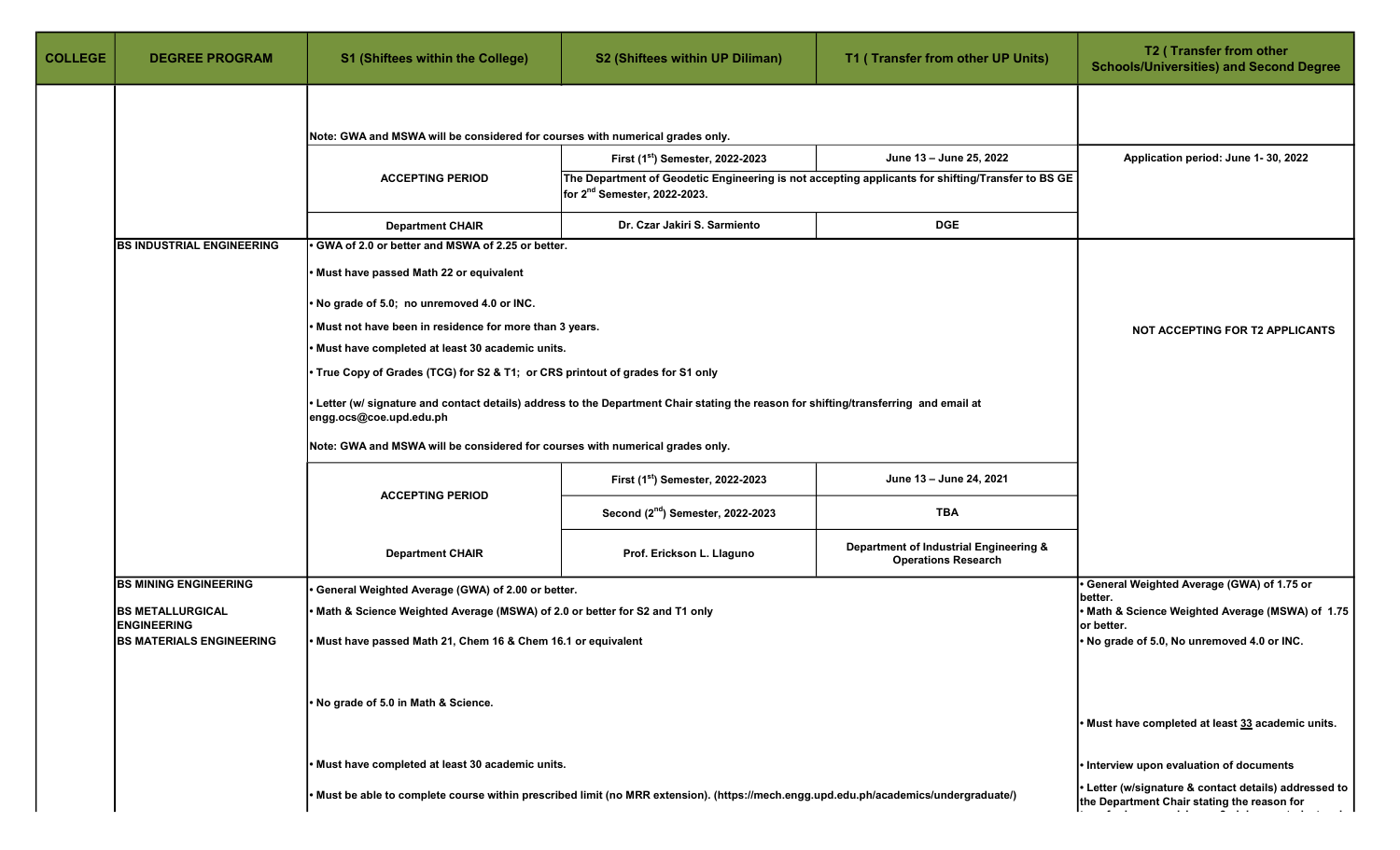| <b>COLLEGE</b> | <b>DEGREE PROGRAM</b>                                                                                                                                                 | <b>S1 (Shiftees within the College)</b>                                                                                                                                                                                                                                                                                                                                                                                                                                                                                                                                                                                                                                                                                                                                                                                                                                                                                                                                                                                                                                                              | S2 (Shiftees within UP Diliman)                                                                                          | T1 (Transfer from other UP Units) | T2 (Transfer from other<br><b>Schools/Universities) and Second Degree</b>                                                                                                                                                                                                                |
|----------------|-----------------------------------------------------------------------------------------------------------------------------------------------------------------------|------------------------------------------------------------------------------------------------------------------------------------------------------------------------------------------------------------------------------------------------------------------------------------------------------------------------------------------------------------------------------------------------------------------------------------------------------------------------------------------------------------------------------------------------------------------------------------------------------------------------------------------------------------------------------------------------------------------------------------------------------------------------------------------------------------------------------------------------------------------------------------------------------------------------------------------------------------------------------------------------------------------------------------------------------------------------------------------------------|--------------------------------------------------------------------------------------------------------------------------|-----------------------------------|------------------------------------------------------------------------------------------------------------------------------------------------------------------------------------------------------------------------------------------------------------------------------------------|
|                |                                                                                                                                                                       |                                                                                                                                                                                                                                                                                                                                                                                                                                                                                                                                                                                                                                                                                                                                                                                                                                                                                                                                                                                                                                                                                                      |                                                                                                                          |                                   |                                                                                                                                                                                                                                                                                          |
|                |                                                                                                                                                                       |                                                                                                                                                                                                                                                                                                                                                                                                                                                                                                                                                                                                                                                                                                                                                                                                                                                                                                                                                                                                                                                                                                      | • Letter (w/ signature and contact details)addressed to the Department Chair stating the reason for shifting/transfer.   |                                   |                                                                                                                                                                                                                                                                                          |
|                |                                                                                                                                                                       |                                                                                                                                                                                                                                                                                                                                                                                                                                                                                                                                                                                                                                                                                                                                                                                                                                                                                                                                                                                                                                                                                                      |                                                                                                                          |                                   |                                                                                                                                                                                                                                                                                          |
|                |                                                                                                                                                                       | Application period: June 1-30, 2022                                                                                                                                                                                                                                                                                                                                                                                                                                                                                                                                                                                                                                                                                                                                                                                                                                                                                                                                                                                                                                                                  |                                                                                                                          |                                   |                                                                                                                                                                                                                                                                                          |
|                |                                                                                                                                                                       |                                                                                                                                                                                                                                                                                                                                                                                                                                                                                                                                                                                                                                                                                                                                                                                                                                                                                                                                                                                                                                                                                                      | First (1st) Semester, 2022-2023                                                                                          | June 13 - June 24, 2021           |                                                                                                                                                                                                                                                                                          |
|                |                                                                                                                                                                       | <b>ACCEPTING PERIOD</b>                                                                                                                                                                                                                                                                                                                                                                                                                                                                                                                                                                                                                                                                                                                                                                                                                                                                                                                                                                                                                                                                              | The DMMME is not accepting applicants for shifting/Transfer to BS EM, BS MetE andBS MatE for<br>2nd Semester, 2022-2023. |                                   |                                                                                                                                                                                                                                                                                          |
|                |                                                                                                                                                                       | <b>Department CHAIR</b>                                                                                                                                                                                                                                                                                                                                                                                                                                                                                                                                                                                                                                                                                                                                                                                                                                                                                                                                                                                                                                                                              | Dr. Candy C. Mercado                                                                                                     | <b>DMMME</b>                      |                                                                                                                                                                                                                                                                                          |
|                | <b>BS MECHANICAL ENGG</b>                                                                                                                                             | General Weighted Average (GWA) = 1.5 or better.<br>Math & Science Weighted (MSWA) = 1.25 or better.                                                                                                                                                                                                                                                                                                                                                                                                                                                                                                                                                                                                                                                                                                                                                                                                                                                                                                                                                                                                  |                                                                                                                          |                                   |                                                                                                                                                                                                                                                                                          |
|                |                                                                                                                                                                       | Math & Science Weighted (MSWA) of 1.75 or better.                                                                                                                                                                                                                                                                                                                                                                                                                                                                                                                                                                                                                                                                                                                                                                                                                                                                                                                                                                                                                                                    |                                                                                                                          |                                   |                                                                                                                                                                                                                                                                                          |
|                |                                                                                                                                                                       | Must have passed Math 21 and Physics 71.                                                                                                                                                                                                                                                                                                                                                                                                                                                                                                                                                                                                                                                                                                                                                                                                                                                                                                                                                                                                                                                             |                                                                                                                          |                                   |                                                                                                                                                                                                                                                                                          |
|                |                                                                                                                                                                       | Must have completed at least 30 academic units.                                                                                                                                                                                                                                                                                                                                                                                                                                                                                                                                                                                                                                                                                                                                                                                                                                                                                                                                                                                                                                                      |                                                                                                                          |                                   | . No grade of 5.0; no unremoved '4' or INC.                                                                                                                                                                                                                                              |
|                |                                                                                                                                                                       | Must have completed at least 33 academic units.<br>Letter of consent from parent or guardian. (ifbelow<br>Must be able to complete course within prescribed limit (No MRR extension)<br>18 y/o)<br>Plan of Study (https://mech.engg.upd.edu.ph/academics/undergraduate)<br>OSE(Office of Student Ethics) Clearance/Certificate<br>• True Copy of Grades (TCG) for S2 & T1; or CRS printout of grades for S1 only<br>of Good Moral Character orequivalent.<br>. Letter (w/ signature and contact details) addressed to the Department Chair stating the reason for shifting<br>• Career Assessment Report from Office of<br>• Letter of consent from parent or guardian. (if below 18 y/o).<br>Counseling and Guidance or equivalent.<br>OSE(Office of Student Ethics) Clearance/Certificate of Good Moral Character or equivalent.<br>• Plan of Study<br>Career Assessment Report from Office of Counseling and Guidance or equivalent (preferably).<br>(https://mech.engg.upd.edu.ph/academics/undergra<br>Interview if required upon evaluation of documents by the admission committee.<br>duate) |                                                                                                                          |                                   |                                                                                                                                                                                                                                                                                          |
|                | Note: GWA and MSWA will be considered for courses with numerical grades only.<br>The following are minimum requirements and does not necessarily guarantee acceptance |                                                                                                                                                                                                                                                                                                                                                                                                                                                                                                                                                                                                                                                                                                                                                                                                                                                                                                                                                                                                                                                                                                      |                                                                                                                          |                                   | • Interview if required upon evaluation of documents<br>by the admissions committee.                                                                                                                                                                                                     |
|                |                                                                                                                                                                       | <b>ACCEPTING PERIOD</b>                                                                                                                                                                                                                                                                                                                                                                                                                                                                                                                                                                                                                                                                                                                                                                                                                                                                                                                                                                                                                                                                              | First (1 <sup>st</sup> ) Semester, 2022-2023                                                                             | June 13 - June 24, 2022           | Letter (w/signature & contact details) addressed to<br>the Department Chair stating the reason<br>fortransferring or applying as 2nd degree<br>studentand email at<br>transfer_submit.engg@coe.upd.edu.ph<br>NO LETTER submitted will result to disqualification<br>of your application. |
|                |                                                                                                                                                                       |                                                                                                                                                                                                                                                                                                                                                                                                                                                                                                                                                                                                                                                                                                                                                                                                                                                                                                                                                                                                                                                                                                      | Second (2nd) Semester, 2022-2023                                                                                         | <b>TBA</b>                        |                                                                                                                                                                                                                                                                                          |
|                |                                                                                                                                                                       | <b>Department CHAIR</b>                                                                                                                                                                                                                                                                                                                                                                                                                                                                                                                                                                                                                                                                                                                                                                                                                                                                                                                                                                                                                                                                              | Prof. Juvy A. Balbarona                                                                                                  | <b>DME</b>                        |                                                                                                                                                                                                                                                                                          |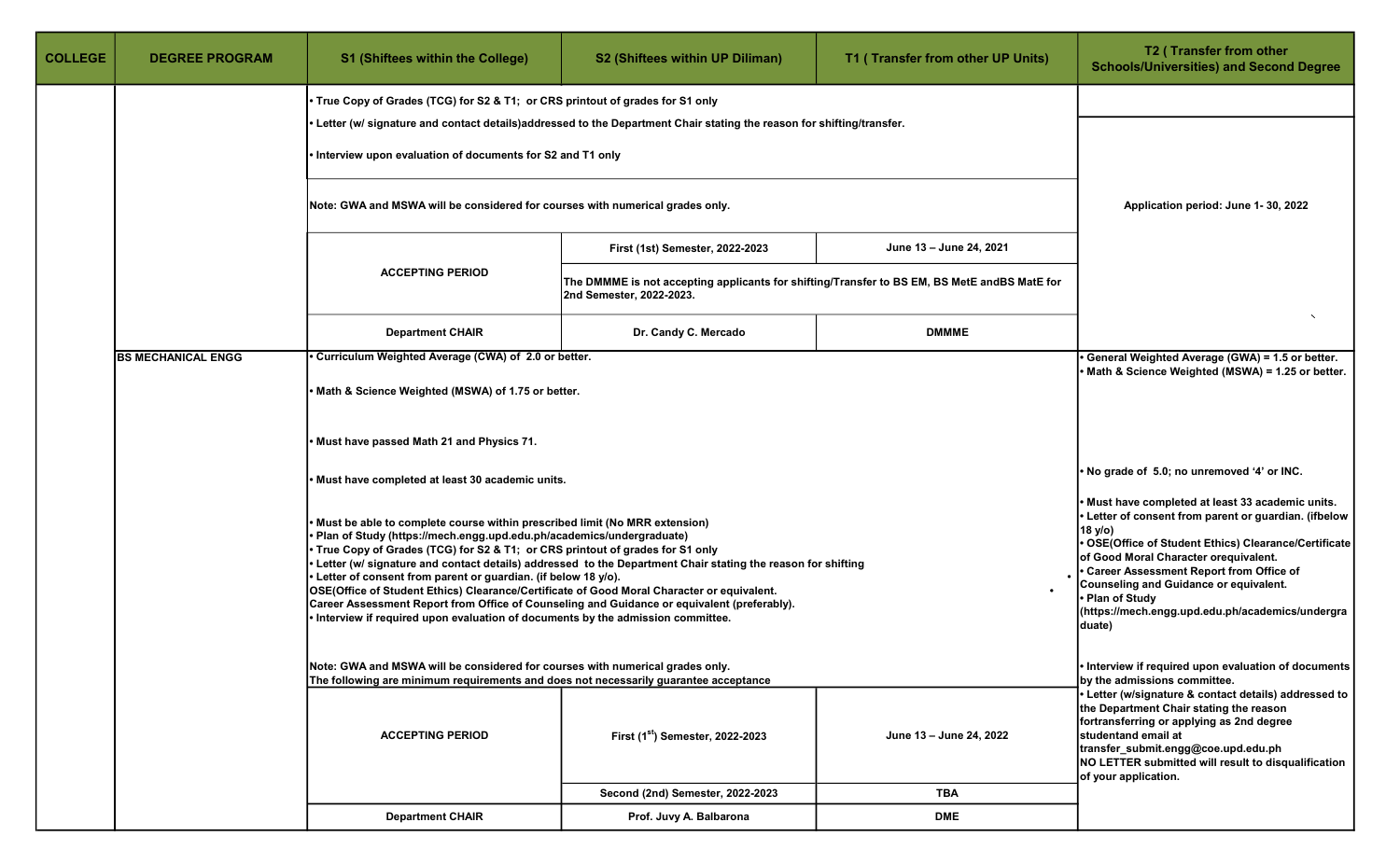| <b>COLLEGE</b> | <b>DEGREE PROGRAM</b>          | S1 (Shiftees within the College)                                                                                                                                                       | S2 (Shiftees within UP Diliman)                                                                                                                                                                                                                                           | T1 (Transfer from other UP Units)                                                                                                                                                                                                                                         | T2 (Transfer from other<br><b>Schools/Universities) and Second Degree</b>                  |  |  |
|----------------|--------------------------------|----------------------------------------------------------------------------------------------------------------------------------------------------------------------------------------|---------------------------------------------------------------------------------------------------------------------------------------------------------------------------------------------------------------------------------------------------------------------------|---------------------------------------------------------------------------------------------------------------------------------------------------------------------------------------------------------------------------------------------------------------------------|--------------------------------------------------------------------------------------------|--|--|
| <b>CMusic</b>  | <b>B MUSIC</b>                 | S1 applicant's academic status should NOT be<br>Dismissed or Permanently Disqualified.                                                                                                 | S2 applicant should have earned at least 30<br>academic units with a GWA of 2.5 or better.                                                                                                                                                                                | T1 applicant should have earned at least 30<br>academic units with a GWA of 2.5 or higher.                                                                                                                                                                                | T2 applicant should have earned at least 33<br>academic units with a GWA of 2.0 or higher. |  |  |
|                |                                | <b>Audition/Interview</b>                                                                                                                                                              | Music Theory Exam, Solfege, and Audition/Interview                                                                                                                                                                                                                        |                                                                                                                                                                                                                                                                           |                                                                                            |  |  |
|                |                                | Accepting for 1st Sem AY 2022-2023                                                                                                                                                     | Accepting for 1st Sem AY 2022-2023                                                                                                                                                                                                                                        |                                                                                                                                                                                                                                                                           |                                                                                            |  |  |
|                |                                | July 4-8, 2022                                                                                                                                                                         |                                                                                                                                                                                                                                                                           | Music Theory Exam: June 25, 2022<br>Solfege Exam: June 26, 2022<br>Audition/Interview: July 4-8, 2022                                                                                                                                                                     |                                                                                            |  |  |
|                |                                | For application guidelines, please email the<br>concerned department.                                                                                                                  | Applicants should apply directly to the College of Music.<br>For application guidelines, please see the college admission page: https://www.music.upd.edu.ph/Undergraduate.html.<br>You may also email the CMu Office of the College Secretary at musicocs.upd@up.edu.ph. |                                                                                                                                                                                                                                                                           |                                                                                            |  |  |
|                | AA (Music)                     | S1 applicant's academic status should NOT be<br>Dismissed or Permanently Disqualified. Letter to<br>the Dean endorsed by AA coordinator and<br>intended primary concentration adviser. | S2 applicant's academic status should NOT be<br><b>Dismissed or Permanently Disqualified</b>                                                                                                                                                                              | T1 applicant's academic status should NOT be<br><b>Dismissed or Permanently Disqualified</b>                                                                                                                                                                              | There are no GWA and unit number requirements for<br>T2 applicants.                        |  |  |
|                |                                | <b>Audition/Interview</b>                                                                                                                                                              |                                                                                                                                                                                                                                                                           | Music Theory Exam, Solfege, and Audition/Interview                                                                                                                                                                                                                        |                                                                                            |  |  |
|                |                                | Accepting for 1st Sem AY 2022-2023                                                                                                                                                     |                                                                                                                                                                                                                                                                           | Accepting for 1st Sem AY 2022-2023                                                                                                                                                                                                                                        |                                                                                            |  |  |
|                |                                | July 4-8, 2022                                                                                                                                                                         |                                                                                                                                                                                                                                                                           | Music Theory Exam: June 25, 2022<br>Solfege Exam: June 26, 2022<br>Audition/Interview: July 4-8, 2022                                                                                                                                                                     |                                                                                            |  |  |
|                |                                | For application guidelines, please email the<br>concerned department.                                                                                                                  |                                                                                                                                                                                                                                                                           | Applicants should apply directly to the College of Music.<br>For application guidelines, please see the college admission page: https://www.music.upd.edu.ph/Undergraduate.html.<br>You may also email the CMu Office of the College Secretary at musicocs.upd@up.edu.ph. |                                                                                            |  |  |
| <b>NCPAG</b>   | <b>B PUBLIC ADMINISTRATION</b> | <b>NOT APPLICABLE</b>                                                                                                                                                                  | <b>CWA 2.25</b>                                                                                                                                                                                                                                                           | GWA of 2.25                                                                                                                                                                                                                                                               | GWA of 1.50 or better                                                                      |  |  |
|                |                                |                                                                                                                                                                                        | <b>Accepting for First Semester</b>                                                                                                                                                                                                                                       | Interview                                                                                                                                                                                                                                                                 | Ranking                                                                                    |  |  |
|                |                                |                                                                                                                                                                                        |                                                                                                                                                                                                                                                                           | <b>Accepting for First Semester</b>                                                                                                                                                                                                                                       | No failing grades                                                                          |  |  |
|                |                                |                                                                                                                                                                                        |                                                                                                                                                                                                                                                                           |                                                                                                                                                                                                                                                                           | Interview                                                                                  |  |  |
|                |                                |                                                                                                                                                                                        |                                                                                                                                                                                                                                                                           |                                                                                                                                                                                                                                                                           | <b>Accepting for First Semester</b>                                                        |  |  |
|                |                                |                                                                                                                                                                                        |                                                                                                                                                                                                                                                                           | Date of Interview/Exam JULY 4-5, 2022 10AM<br><b>ONWARDS</b>                                                                                                                                                                                                              | Date of Interview/Exam JULY 6-7, 2022;10AM<br><b>ONWARDS</b>                               |  |  |
|                |                                |                                                                                                                                                                                        |                                                                                                                                                                                                                                                                           | Please see college for the schedule                                                                                                                                                                                                                                       | Please see college for the schedule                                                        |  |  |
|                |                                |                                                                                                                                                                                        |                                                                                                                                                                                                                                                                           | Deadline of Application: 30 June 2022                                                                                                                                                                                                                                     | Application period: June 1-30, 2022                                                        |  |  |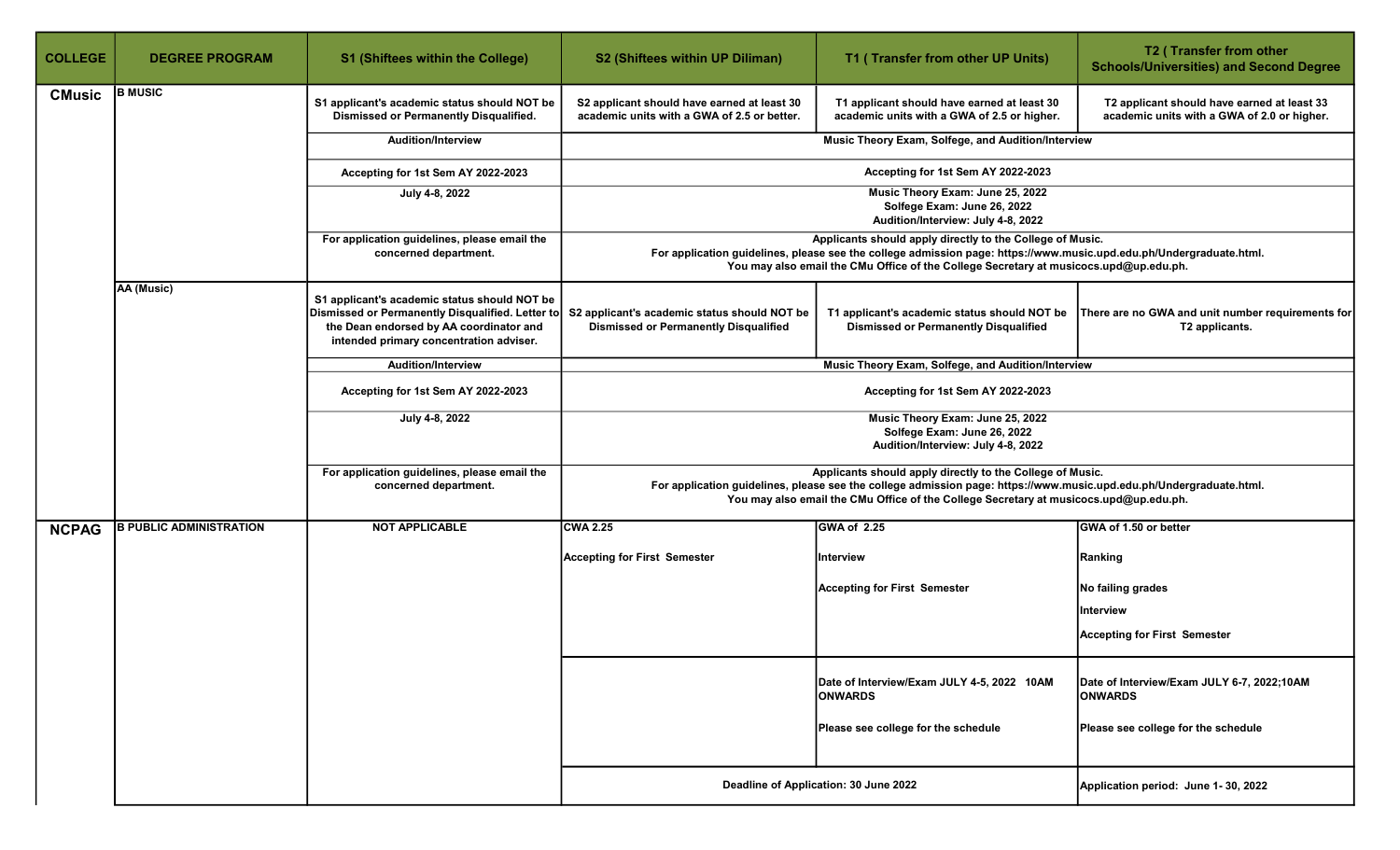| <b>COLLEGE</b> | <b>DEGREE PROGRAM</b>         | <b>S1 (Shiftees within the College)</b>                                                          | S2 (Shiftees within UP Diliman)                                                                                                                                                                                                                       | T1 (Transfer from other UP Units)                                                                                                                                                                                                              | T <sub>2</sub> (Transfer from other<br><b>Schools/Universities) and Second Degree</b>  |
|----------------|-------------------------------|--------------------------------------------------------------------------------------------------|-------------------------------------------------------------------------------------------------------------------------------------------------------------------------------------------------------------------------------------------------------|------------------------------------------------------------------------------------------------------------------------------------------------------------------------------------------------------------------------------------------------|----------------------------------------------------------------------------------------|
| <b>ECON</b>    |                               | Automatic if in good academic standing                                                           | GWA of 2.25 or better; CWA 2.25 or better                                                                                                                                                                                                             | GWA of 2.25 or better; CWA 2.25                                                                                                                                                                                                                | <b>GWA of 1.5 or better</b>                                                            |
|                | <b>IBS ECONOMICS</b>          |                                                                                                  | Math average of 2.5 or better [a]                                                                                                                                                                                                                     | Math average of 2.5 or better $^{[a]}$                                                                                                                                                                                                         | Math Average must be no lower than 1.5, including<br>courses equivalent to Math 21 [a] |
|                | <b>IBS BUSINESS ECONOMICS</b> | Automatic if in good academic standing                                                           | Incoming sophomore <sup>[a, b]</sup> - 30 academic units &<br>numerical grades in Math 21 or equivalent;<br>numerical grade in Econ 11                                                                                                                | ncoming sophomore <sup>[a, e]</sup> - 30 academic units &<br>numerical grades in Math 21 or equivalent                                                                                                                                         |                                                                                        |
|                |                               | Students who have earned more than 99 units<br>will not be considered for shifting/transferring. | Incoming junior <sup>[a, b, c]</sup> - 60 academic units $\&$<br>numerical grades in Math 21 and Math 30 or<br>their equivalent; Econ 11, Econ 101 and Econ<br>$102^{[d]}$ ; and BA 99.1 and BA 99.2.<br>lStudents who have earned more than 99 units | Incoming junior [a, e] - 60 academic units &<br>numerical grades in Math 21 and Math 30 or their<br>equivalent; Econ 11, Econ 101 and Econ 102 $[1]$ ;<br>land BA 99.1 and BA 99.2.<br><b>Students who have earned more than 99 units will</b> |                                                                                        |
|                |                               | <b>Accepting for First Semester</b>                                                              | will not be considered for shifting/transferring.<br><b>Accepting for First Semester</b>                                                                                                                                                              | not be considered for shifting/transferring.<br><b>Accepting for First Semester</b>                                                                                                                                                            | <b>Accepting for First Semester</b>                                                    |
|                |                               |                                                                                                  | Deadline of Application: July 29, 2022                                                                                                                                                                                                                |                                                                                                                                                                                                                                                | Application period: June 1 - June 30, 2022                                             |

## NOTES:

[a] If, due to the ECQ, required Math or Econ courses are graded non-numerically, i.e. with a "P", applicants are requested to ask their teachers to indicate a numerical or adjectival equivalent.

[b] Applicants who were prohibited by their degree programs from taking Math 21 may still be considered, subject to conditions (e.g. numerical grades obtained in equivalent courses during the mid-term.)

[c] For Student Number 2017 or earlier, Math 17 and 100 (or their equivalent) and Acct 1 may be considered in lieu of Math 21 and 30, and BA 99.1 and 99.2.

[d] Econ 101 and 102 are open to non-majors by Consent of Instructor only.

[e] Where no equivalent courses to Math 21 and 30 is available, the nearest available equivalent courses may be considered.

[f] Successful transferees will still be required to take and pass validation exams for Econ 11, 101 and 102 before these are credited.

| <b>SLIS</b> | <b>B LIBRARY &amp; INFORMATION</b><br><b>SCIENCE</b> |                       |                                                                                                                                                                                                                                                                                               |                                                                                                                                                                                                                                        |                                                                                                                                                                                |
|-------------|------------------------------------------------------|-----------------------|-----------------------------------------------------------------------------------------------------------------------------------------------------------------------------------------------------------------------------------------------------------------------------------------------|----------------------------------------------------------------------------------------------------------------------------------------------------------------------------------------------------------------------------------------|--------------------------------------------------------------------------------------------------------------------------------------------------------------------------------|
|             |                                                      | <b>NOT APPLICABLE</b> | CWA of 2.25; Interview; Essay                                                                                                                                                                                                                                                                 | GWA of 2.50; Interview; Essay                                                                                                                                                                                                          | GWA of 2.00; Interview; Essay                                                                                                                                                  |
|             |                                                      |                       | Applicants are required to have taken one to<br>three LIS introductory courses (i.e. LIS 50, LIS<br>[51, LIS 160) prior to applying. OCG requirement<br>Iwaived for this batch.<br><b>Applicants must</b><br>visit: bit.ly/BLISS2T1AppPacket to see the<br>complete application instructions. | LIS introductory courses (i.e. LIS 50, LIS 51, LIS<br>160) prior to applying. OCG requirement waived<br>lfor this batch.<br><b>Applicants must visit:</b><br>bit.ly/BLISS2T1AppPacket to see the complete<br>application instructions. | Applicants are required to have taken one to three After UPD OUR referral to SLIS, qualified applicants<br>will be emailed by SLIS for their interview and essay<br>Ischedule. |
|             |                                                      |                       | <b>Accepting for First &amp; Second Semesters</b>                                                                                                                                                                                                                                             | <b>Accepting for First &amp; Second Semesters</b>                                                                                                                                                                                      | <b>Accepting for First Semester</b>                                                                                                                                            |
|             |                                                      |                       | Date of Interview and Essay                                                                                                                                                                                                                                                                   | Date of Interview and Essay                                                                                                                                                                                                            | Date of Interview and Essay                                                                                                                                                    |
|             |                                                      |                       | Schedule and details to be emailed by SLIS to<br>S2 applicants after application deadline.                                                                                                                                                                                                    | Schedule and details to be emailed by SLIS to T1<br>applicants after application deadline.                                                                                                                                             | Schedule and details to be emailed by SLIS to<br>qualified T2 applicants, after the UPD OUR<br>application deadline.                                                           |
|             |                                                      |                       | Application Period (e-submission of application   Application Period (e-submission of application<br>Ito SLIS): June 1 to 24, 2022.                                                                                                                                                           | to SLIS): June 1 to 24, 2022.                                                                                                                                                                                                          | Application period to UPD OUR:<br>June 1 to 30, 2022.                                                                                                                          |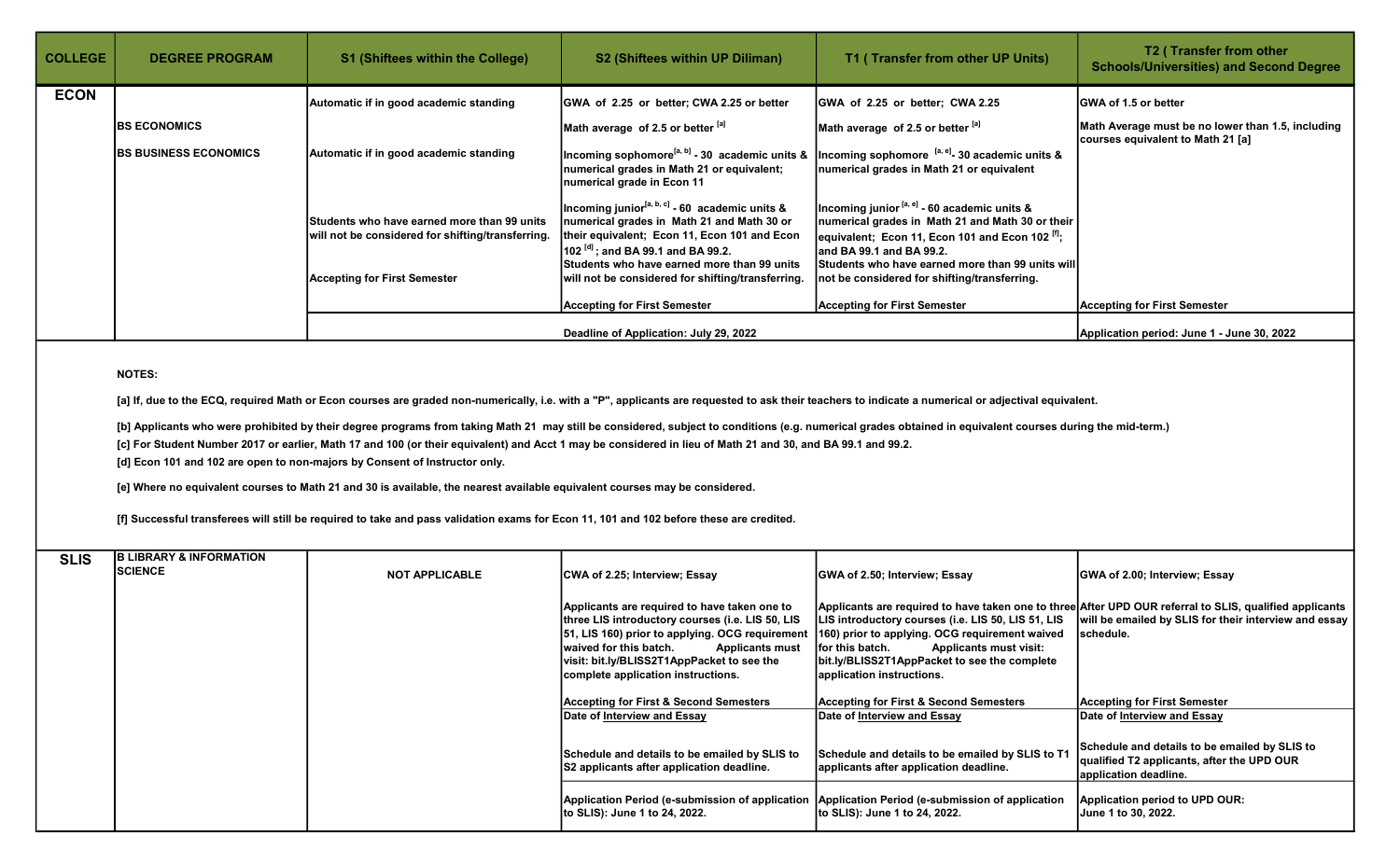| <b>COLLEGE</b> | <b>DEGREE PROGRAM</b>                                         | <b>S1 (Shiftees within the College)</b>                                                         | S2 (Shiftees within UP Diliman)                                                                                                                                                                                                                                                                                                                                                              | T1 (Transfer from other UP Units)                                                                                                                 | T2 (Transfer from other<br><b>Schools/Universities) and Second Degree</b>                                                                                      |  |
|----------------|---------------------------------------------------------------|-------------------------------------------------------------------------------------------------|----------------------------------------------------------------------------------------------------------------------------------------------------------------------------------------------------------------------------------------------------------------------------------------------------------------------------------------------------------------------------------------------|---------------------------------------------------------------------------------------------------------------------------------------------------|----------------------------------------------------------------------------------------------------------------------------------------------------------------|--|
| <b>STAT</b>    | <b>BS STATISTICS</b>                                          | <b>NOT APPLICABLE</b>                                                                           | GWA of 2.00 (Math & Stat)<br>At least 30 academic units completed prior to<br>application (P is counted as completed)                                                                                                                                                                                                                                                                        | GWA of 2.00 (Math & Stat)<br>At least 30 academic units completed prior to<br>application (P is counted as completed)                             | GWA of 2.00 (All subjects); No Failing Grades<br>GWA of 1.75 (Math & Stat)<br>The applicant must have completed at least 2 terms<br>(33 academic units earned) |  |
|                |                                                               |                                                                                                 | The applicant must have completed Math 53/21/equivalent or higher. Preferably, the applicant has<br>completed any statistics course in college.                                                                                                                                                                                                                                              | The applicant must have completed any calculus<br>course in college. Preferably, the applicant has<br>completed any statistics course in college. |                                                                                                                                                                |  |
|                |                                                               |                                                                                                 | The applicant must have no failing grades in any Math/Stat course. Preferably, the applicant<br>has no DRP/INC grades in any Math/Stat course.                                                                                                                                                                                                                                               |                                                                                                                                                   |                                                                                                                                                                |  |
|                |                                                               |                                                                                                 | NOTE: Validation Exam (algebra and calculus) may be required.                                                                                                                                                                                                                                                                                                                                |                                                                                                                                                   |                                                                                                                                                                |  |
|                |                                                               |                                                                                                 | Check website and official facebook page of UP School of Statistics for announcements and additional details.                                                                                                                                                                                                                                                                                |                                                                                                                                                   |                                                                                                                                                                |  |
|                |                                                               |                                                                                                 | <b>Accepting for First Semester</b>                                                                                                                                                                                                                                                                                                                                                          | <b>Accepting for First Semester</b>                                                                                                               | Accepting for First Semester, subject to availability<br>of slots.                                                                                             |  |
|                |                                                               |                                                                                                 | NOTE: Applicants will be evaluated based on their grades on algebra and trigonometry, elementary<br>analysis/calculus, elementary statistics and/or other credited math/stat courses in the curriculum.<br>Math /Stat general education courses are not necessarily used for evaluation. Grades during<br>Second Semester AY 2019-2020 are not included in the calculation of Math/Stat GWA. | NOTE: For Second degree applicants, please email<br>the College Secretary (statsec.upd@up.edu.ph)                                                 |                                                                                                                                                                |  |
|                |                                                               |                                                                                                 | Deadline of Application: 8 July 2022                                                                                                                                                                                                                                                                                                                                                         |                                                                                                                                                   | Application period: June 1-30, 2022                                                                                                                            |  |
| <b>VSB</b>     | <b>BS BUSINESS ADMINISTRATION</b>                             | 30 academic units (sophomore)                                                                   | 30 academic units (sophomore)                                                                                                                                                                                                                                                                                                                                                                | 30 academic units (sophomore)                                                                                                                     | <b>NOT ACCEPTING FOR</b><br>A Y 2022-2023<br><b>BS BA</b>                                                                                                      |  |
|                | <b>BS BUSINESS ADMINISTRATION &amp;</b><br><b>ACCOUNTANCY</b> | 60 academic units (Junior)                                                                      | 60 academic units (Junior)                                                                                                                                                                                                                                                                                                                                                                   | 60 academic units (Junior)                                                                                                                        | <b>GWA of 1.50</b>                                                                                                                                             |  |
|                |                                                               | Ranking                                                                                         | Ranking                                                                                                                                                                                                                                                                                                                                                                                      | Ranking                                                                                                                                           | Interview<br><b>Grade requirement</b>                                                                                                                          |  |
|                |                                                               | <b>Accepting for First Semester</b>                                                             | <b>Accepting for First Semester ONLY</b>                                                                                                                                                                                                                                                                                                                                                     | <b>Accepting for First Semester ONLY</b>                                                                                                          | Ranking<br><b>Math Test</b><br>Sophomore - 33 academic units; Junior - 60<br>academic units                                                                    |  |
|                |                                                               | Check VSB website at:<br>https://www.vsb.upd.edu.ph/undergraduate-<br>program/internal-shifting | Check VSB website at:<br>https://www.vsb.upd.edu.ph/undergraduate-<br>program/transfer                                                                                                                                                                                                                                                                                                       | Check VSB website at:<br>https://www.vsb.upd.edu.ph/undergraduate-<br>program/transfer                                                            | * Applicants from CHED LEVEL 4 schools only                                                                                                                    |  |
|                |                                                               |                                                                                                 |                                                                                                                                                                                                                                                                                                                                                                                              |                                                                                                                                                   | <b>Accepting for First Semester</b><br>See College for the schedule of Interview, once<br>applicant passed initial assessment by OUR.                          |  |
|                |                                                               |                                                                                                 |                                                                                                                                                                                                                                                                                                                                                                                              | Deadline of Application: 30 June 2022<br>Note: Not accepting second degree applicants                                                             |                                                                                                                                                                |  |
|                |                                                               |                                                                                                 | Deadline of Application: 24 June 2022                                                                                                                                                                                                                                                                                                                                                        |                                                                                                                                                   |                                                                                                                                                                |  |